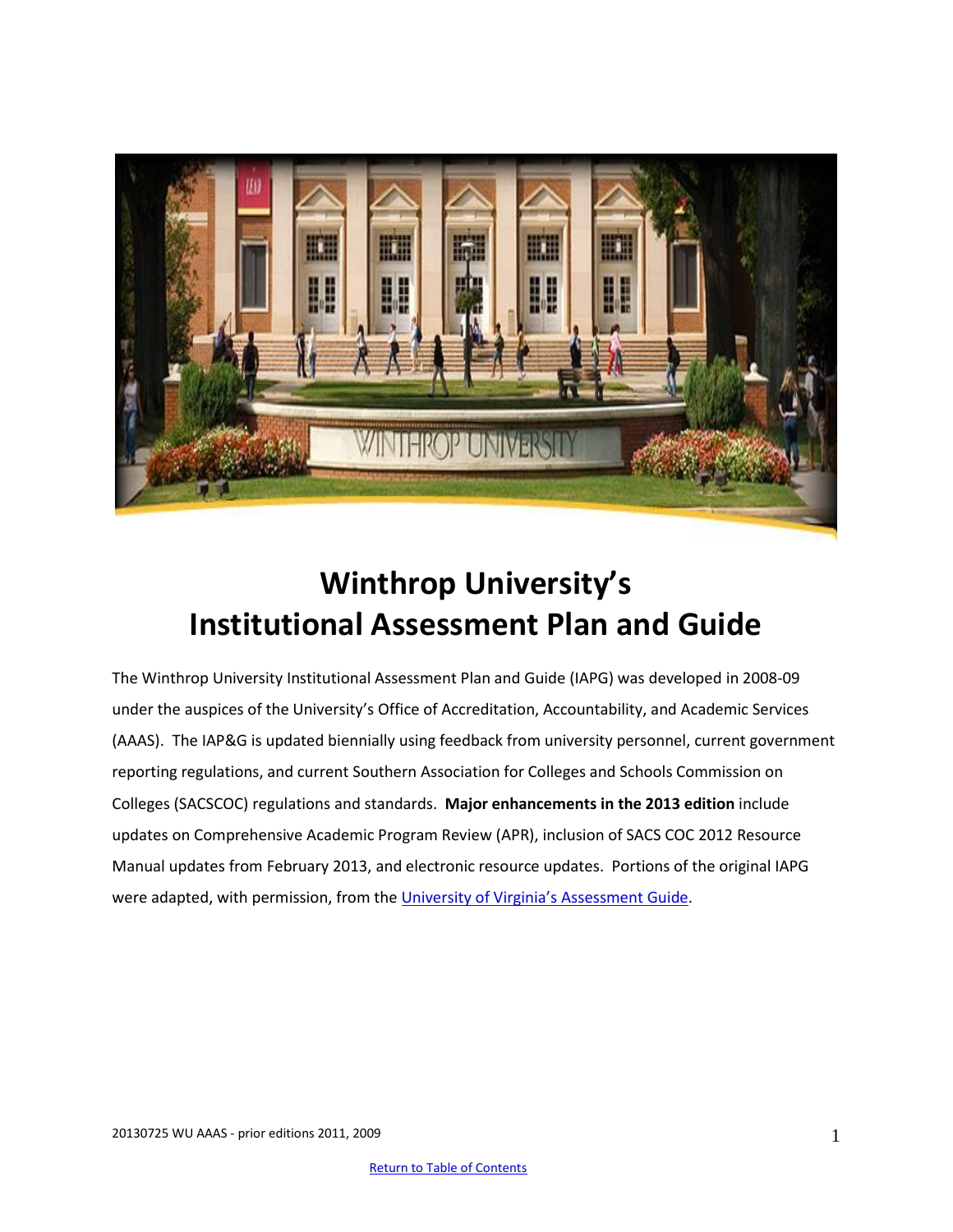#### **Table of Contents**

**[Chapter One](#page-1-0)**: Introduction and background

[Purpose of Assessment](#page-2-0)

[History of Assessment at Winthrop University](#page-2-1)

[External Mandates](#page-3-0)

**[Transparency](#page-5-0)** 

**[Chapter Two:](#page-8-0)** Elements of assessment, roles and responsibilities

Elements of assessment and evidence-based improvements

[Roles and Responsibilities](#page-10-0)

**[Chapter Three:](#page-11-0)** Institutional Effectiveness – external mandates, processes

- [Step 1:](#page-11-1) Link programs to Missions, and strategic values articulated in WU's VOD
- [Step 2:](#page-11-2) Identify Program Outcomes (Goals)
- [Step 3:](#page-11-3) Identify Student Learning Outcomes (SLOs)
- [Step 4:](#page-12-0) Select assessment strategies
- [Step 5:](#page-14-0) Establish levels of performance
- [Step 6:](#page-14-1) Report assessment plans using WU's Online System (OARS 2.0)
- [Step 7:](#page-15-0) Implement Assessment Initiatives
- [Step 8:](#page-17-0) Tabulate, Analyze, and Report Results
- [Step 9:](#page-18-0) Use assessment results to make decisions, take action to improve programs and learning

**[Chapter Four](#page-20-0)**: University-Level Competencies (ULCs), Quality Enhancement Plans (SACS COC)

**[Chapter Five](#page-25-0)**: Comprehensive Academic Program Review

[Appendix](#page-26-0) SACS Federal Requirements

**[Glossary](#page-28-0)** 

i

<span id="page-1-0"></span>[Resource web sites](#page-37-0)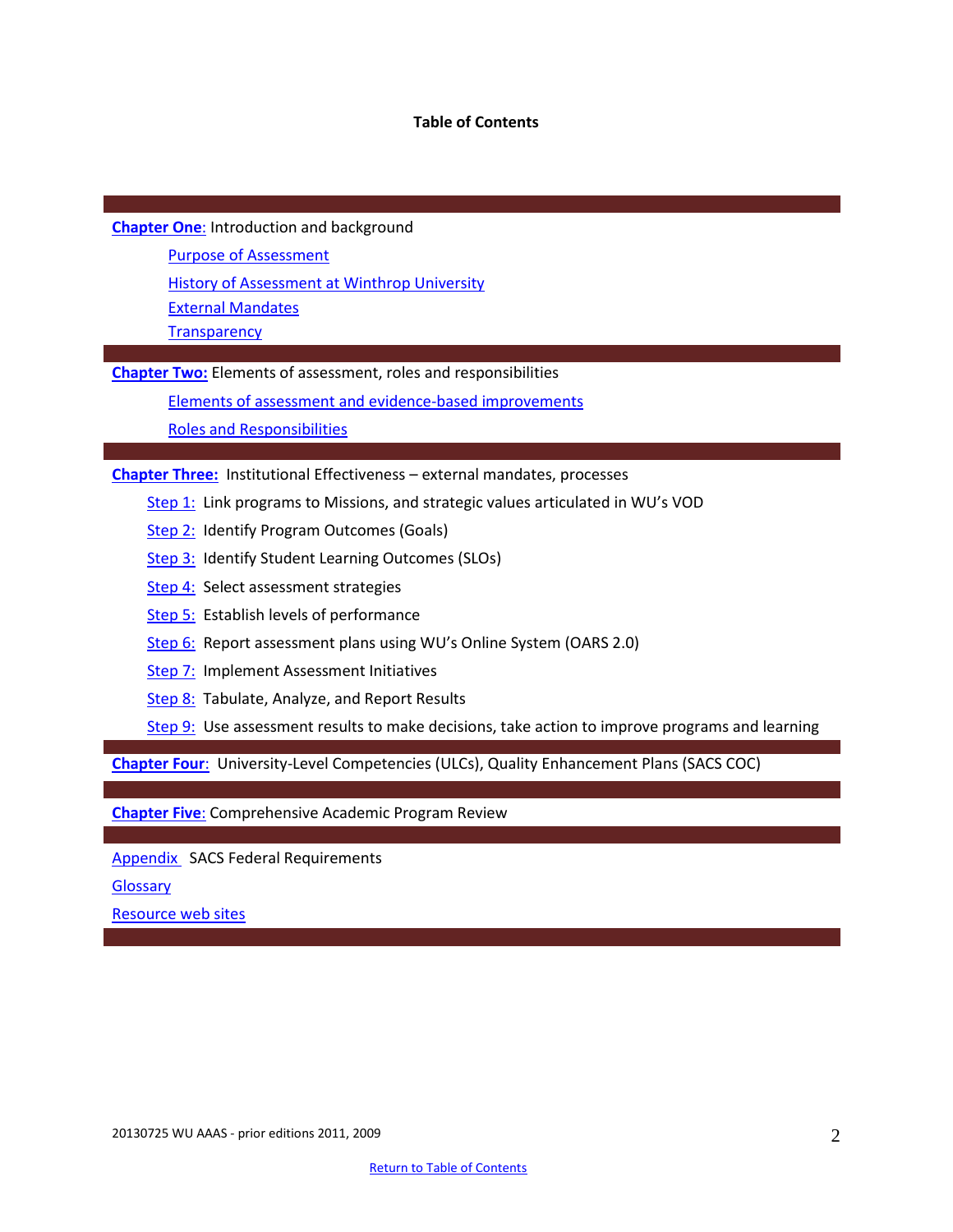#### **Chapter One: Introduction**

#### <span id="page-2-0"></span>**Introduction and Purpose**

Winthrop uses assessment findings to continuously improve academic, administrative and educational support programs and student learning. A strong learning environment along with excellent administrative and academic student support services enhance the ability of faculty, staff, and administrators to provide Winthrop students with enriching educational experiences. Assessment and evidence-based improvement are frequently described as elements of a multi-stage cyclical process with the final stage labeled as, *closing the loop.* A better description may be an adaptation of Frank Dance'[s 1967 Helix Model of Communication](http://communicationtheory.org/helical-model-of-communication/) wherein the process starts at the bottom, is initially small, and grows over time based upon prior experiences and externalities. Wehlberg [\(2007\)](http://onlinelibrary.wiley.com/doi/10.1002/au.192/pdf) suggested a helical model of assessment and evidence-based improvement is a more accurate metaphor than *closing the loop* when describing the assessment and improvement process. A directional refinement of the Wehlberg spiral is proffered; results from assessment initiatives may drill down to program-levels or upward toward institutional levels, informing program or learning improvement opportunities.

#### <span id="page-2-1"></span>**History of Assessment at Winthrop University (WU)**

WU's history of institutional-level assessment dates back to the mid 1980's when general education data were collected on targeted student groups, typically first-year and senior student cohorts. Aggregated institutional-level results were conveyed to academic deans and division vice presidents who were encouraged to examine and discuss results with their unit personnel. Program personnel tracked use of results. Winthrop's decentralized approach to assessment of institutional effectiveness met SACS COC reporting obligations during WU's 2001 reaffirmation. In 2004 SACS COC transitioned from "must and should" statements to three categories of standards: Core Requirements (CR), Comprehensive Standards (CS), and Federal Requirements (FR). The 2004 SACS COC changes included new obligations for centralized reporting, documentation of evidence-based improvements, and an evidence-based quality enhancement plan (QEP) to improve learning in a focused area. SACS COC now describes its decennial and fifth-year reviews as institutional audit reaffirmation processes.

Winthrop's early assessment initiatives resulted in conceptualization and adoption of several guiding documents including *[Principles of Assessment](http://www.winthrop.edu/accountability/default.aspx?id=6875)*, initially adopted in the 1990's and reaffirmed by Academic Leadership Council (ALC) in 2003. WU's *Principles of Assessment* is consistent with the

20130725 WU AAAS - prior editions 2011, 2009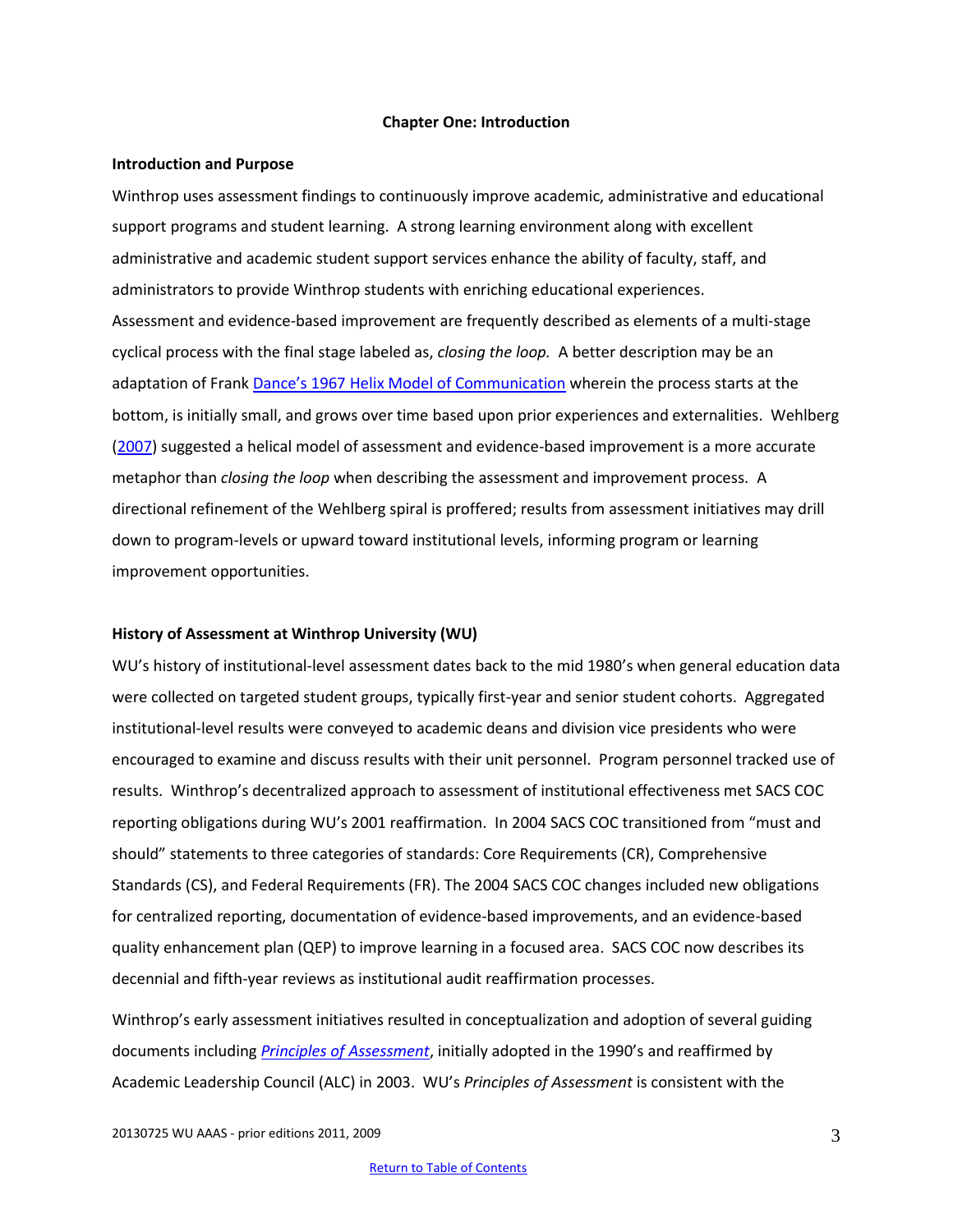*[American Association of Higher](http://www.academicprograms.calpoly.edu/pdfs/assess/nine_principles_good_practice.pdf) Education's<sup>1</sup> Nine Principles of Assessment*. The best-practices approach described in an internally-developed white paper, a *System to Assess General Education (SAGE)* was adapted for broader application in 2009 as Winthrop transitioned to documentation of program and learning outcomes assessment, and evidence-based improvements for administrative, academic, and academic student support service programs.

Another document developed and adopted in the 1990s and reaffirmed in 2000, the *Guidelines on Faculty Credit for Assessment Activities*, articulated how WU faculty and administrators valued the work of assessment. More recently, in 2012-13, academic administrators provided input into reporting elements for *[Activity Insight,](http://www.digitalmeasures.com/activity-insight/benefits/)* improving documentation of faculty work with assessment.

**WU has a history of leveraging resources to improve evidence-based decision-making.** Intra- and extrainstitutional professional development opportunities enable campus personnel to improve skills and knowledge associated with assessment and reporting expectations. Dr. Dee Fink, author of *[Creating](http://www.josseybass.com/WileyCDA/WileyTitle/productCd-0787960551.html)  [Significant Learning Experiences,](http://www.josseybass.com/WileyCDA/WileyTitle/productCd-0787960551.html)* conducted a 2006 campus-wide assessment workshop during which participants shared ideas for authentic assessments that would yield actionable results, and discussed issues associated with prioritizing limited resources to most effectively accomplish program and learning assessment. AAC&U awarded WU a Core Commitments grant in 2008 to conduct a Student Excellence, Engagement, and Developmen[t \(SEED\) Conference](http://www2.winthrop.edu/universitycollege/SEED/SEED.htm) showcasing program and learning assessments by campus professionals, and discussions on how results could inform program and learning improvements. In 2009, AAAS published WU's inaugural edition of the IAP&G, and conducted workshops and small group meetings preparing for campus-wide transition to WU's centralized assessment plan and improvement reporting system. During 2011-12, members of the university wide academic assessment committee (who spearheaded conceptualization of WU's University Level Competencies in 2009-2010) developed and delivered a four-part professional development series on assessment hosted by WU's Teaching and Learning Center.

#### <span id="page-3-0"></span>**External Mandates**

 $\overline{a}$ 

As an institution whose students are eligible for Title IV funding, WU is obligated to meet federal and SACS COC reporting requirements. As a public comprehensive master's institution in SC, WU is obligated to meet state reporting obligations. See section on **Transparency** for links to public reports. SACS COC and discipline-based accrediting organizations mandate institutions provide evidence of ongoing

<sup>&</sup>lt;sup>1</sup> AAHE is now the <u>American Association for Higher Education and Accreditation</u>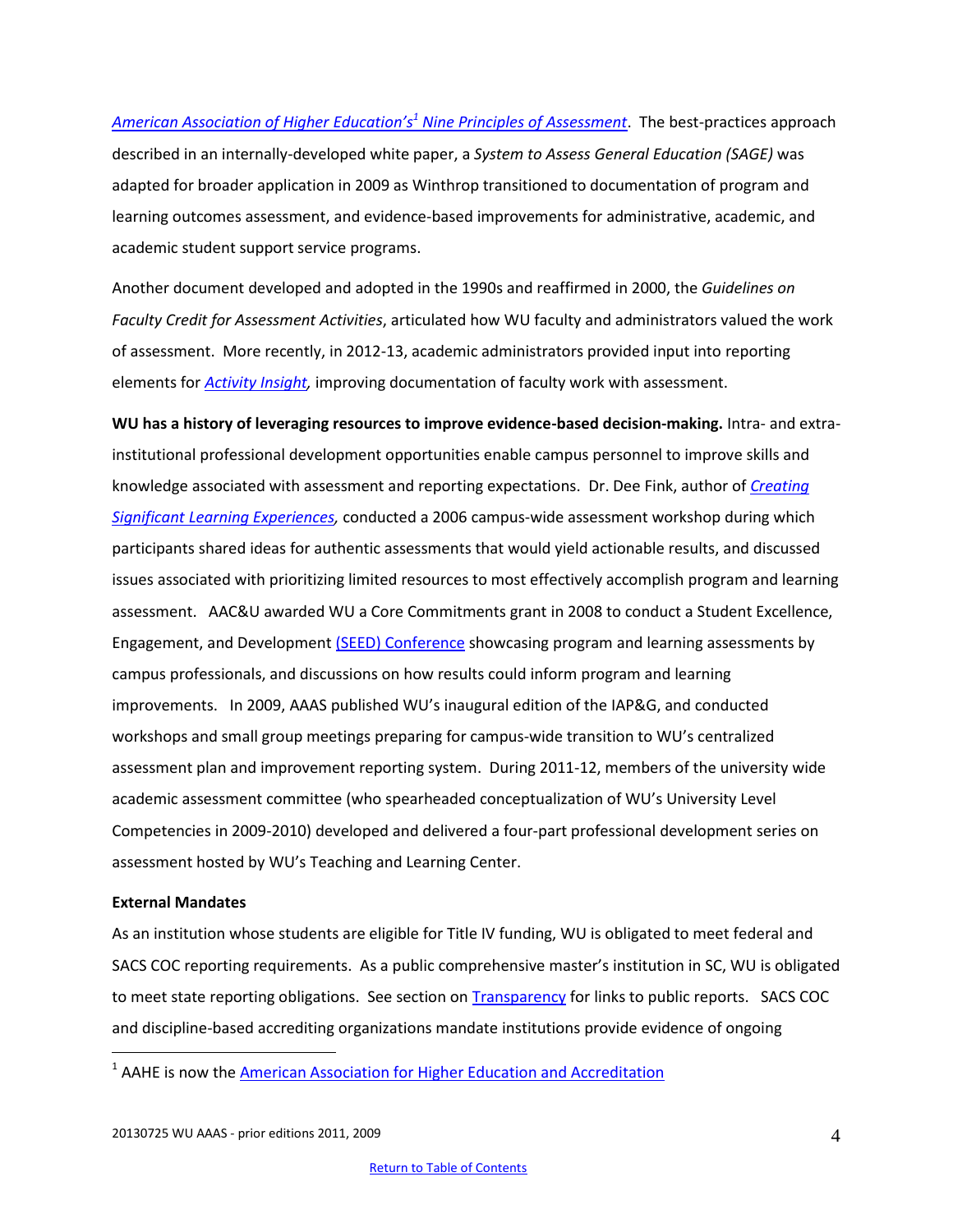systematic assessment (within administrative, academic, and academic student support services units) that yield results used to continuously improve programs and learning.

*C.R. 2.5: The institution engages in ongoing, integrated, and institution-wide research-based planning and evaluation processes that incorporate a systematic review of programs and services that (a) results in continuing improvement and (b) demonstrates that the institution is effectively accomplishing its mission. (Institutional Effectiveness)*

*C.S. 3.3.1: The institution identifies expected outcomes for its educational programs and its administrative*  **and educational support services**; assesses whether it achieves these outcomes; and **provides evidence of** *[improvement based on analysis of those results.](http://www.sacscoc.org/pdf/Resource%20Manual.pdf) (pgs. 50-53)*

Dr. Belle Wheelan, SACS COC President, met with SC CHE to discuss accreditation and reaffirmation, sharing the SACS COC standards most-often cited for non-compliance (Table One).

| <b>Requirement Title</b>                        | % Non-compliance | Processes, Practices, Data Sources (OARS, others)                                                                                                                   |  |  |
|-------------------------------------------------|------------------|---------------------------------------------------------------------------------------------------------------------------------------------------------------------|--|--|
| CS 3.3.1 IE (any section)                       | 59%              | Infrastructure for IE                                                                                                                                               |  |  |
| 3.3.1.1 IE                                      | 45%              | ALL academic degree programs                                                                                                                                        |  |  |
| 3.3.1.2 IE-administrative<br>support services   | 27%              | Annual reports for administrative units to address unit<br>assessment plans and evidence-based improvements<br>emerging from analysis and use of assessment results |  |  |
| 3.3.1.3 IE-academic student<br>support services | 25%              | Integrate with NSSE, other data                                                                                                                                     |  |  |
| 3.3.1.4 IE-research                             | 17%              | Inventory, use of results                                                                                                                                           |  |  |
| 3.3.1.5 IE-comm/pub ser                         | 29%              | Inventory, use of results                                                                                                                                           |  |  |
| CS 3.3.2 QEP-CR 2.12                            | 48%              | Broad-based participation and                                                                                                                                       |  |  |
| CS 3.5.1 College-level<br>competencies          | 18%              | Assessment of gen ed                                                                                                                                                |  |  |
| CS 3.5.4 Term degrees                           | 25%              | <b>Faculty information system</b>                                                                                                                                   |  |  |
| CS 3.7.1 Faculty competency                     | 23%              | Credentialing system: PICS and Activity Insight                                                                                                                     |  |  |

#### **Table One: Standards most often cited for non-compliance**

Source: http://www.che.sc.gov/Commission Calendar&Materials/Mar2010MtgMaterials/Wheelan\_Presentation.pdf pg.4

The *[2010 Principles of Accreditation](http://www.sacscoc.org/pdf/2010principlesofacreditation.pdf)* were in effect when Winthrop successfully completed its decennial reaffirmation in December 2011. In January 2012, SACS COC updated its *Principles of Accreditation* standards. In February 2013, SACS COC updated its companion *Resource Manual for the SACS COC Principles of Accreditation*, 2012 edition. SACS COC updates for 2012 and 2013 are included in the 2013 edition of WU's IAP&G.<sup>2, 3</sup>

 $\overline{a}$ 

<sup>&</sup>lt;sup>2</sup> <http://www.sacscoc.org/pdf/2012PrinciplesOfAcreditation.pdf>

<sup>3</sup> <http://www.sacscoc.org/pdf/Resource%20Manual.pdf>

<sup>20130725</sup> WU AAAS - prior editions 2011, 2009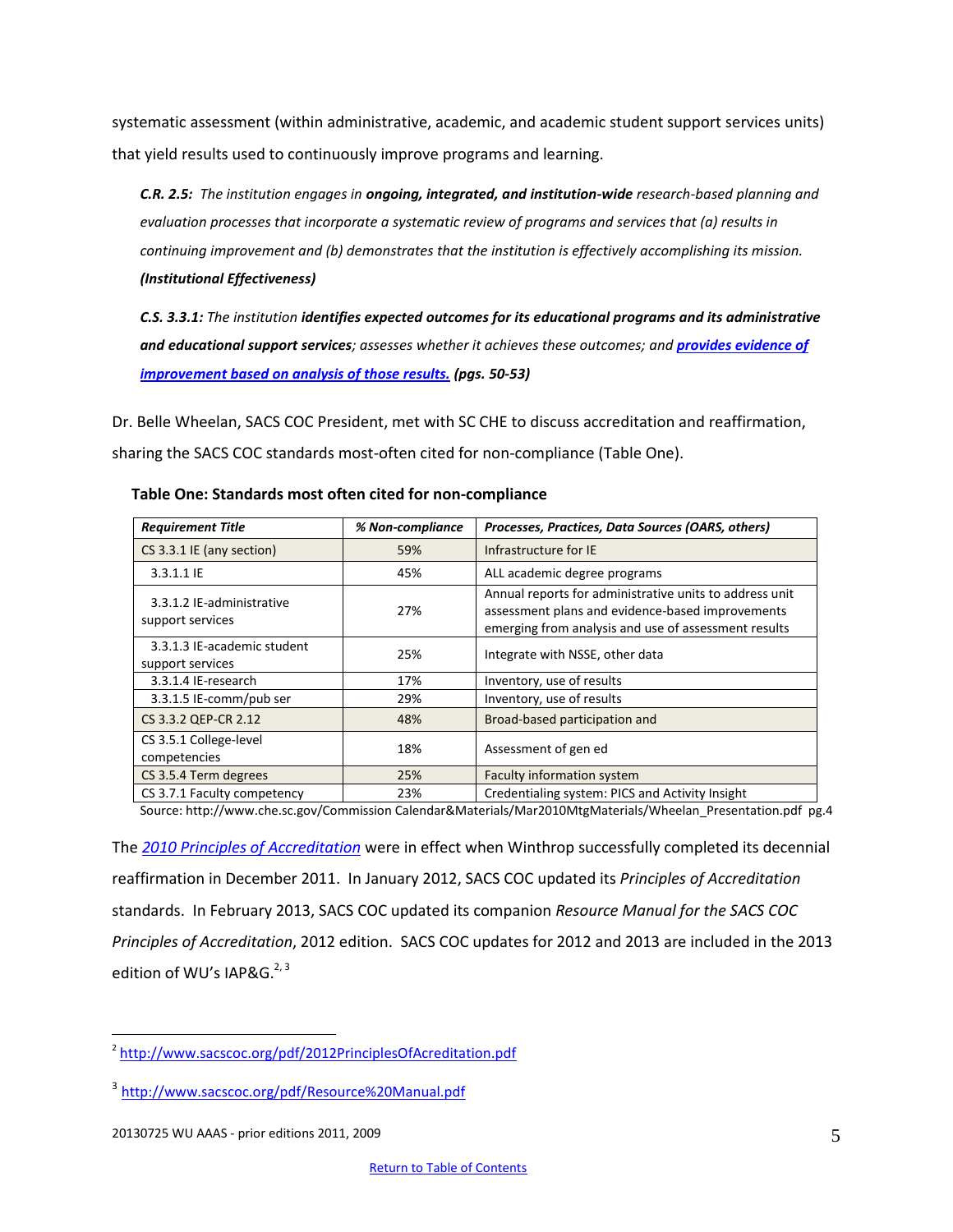#### <span id="page-5-0"></span>**Transparency: Winthrop's Institutional-Level Assessment Studies**

Winthrop uses data from its institutional studies to achieve transparency as evidenced by publicly available reports such a[s IPEDS,](http://nces.ed.gov/ipeds/datacenter/Default.aspx) [SC CHE data and publications,](http://www.che.sc.gov/New_Web/Data&Pubs.htm) [SC State Accountability Reports,](http://www.scstatehouse.gov/reports/aar2012/aar2012.php) College [Navigator,](http://nces.ed.gov/collegenavigator/?q=Winthrop+University&s=SC&zc=29733&zd=0&of=3&id=218964) the [Common Data Set,](http://www.winthrop.edu/accountability/default.aspx?id=11925) [WU Facts and Information](http://www.winthrop.edu/accountability/default.aspx?id=20545) (e.g., enrollment, credit hour production, completions, student profiles for new first year, transfers, undergraduates and graduates), the Voluntary System of Accountability's College Portraits ([VSA-CP\)](http://www.collegeportraits.org/SC/WU/undergrad_success), and [NSSE.](http://www2.winthrop.edu/effectiveness/nsse/) Pass rates on professional credentialing examinations like *PRAXIS* provide another metric of WU's institutional effectiveness<sup>4</sup>. WU's institutional assessment results also inform external surveys used for [proprietary rankings](http://www.winthrop.edu/president/secondary.aspx?id=30199) available to the public, including ACT's Institutional Data Questionnaire [\(ACTIDQ](http://www.act.org/idq/)), Barron's Profiles of American Colleges [PAC,](http://www.barronspac.com/) [College Board,](http://www.collegeboard.org/) US News and World Report [College Rankings,](http://colleges.usnews.rankingsandreviews.com/best-colleges) [Wintergreen Orchard House Survey,](http://www.wintergreenorchardhouse.com/about.php?subPageCat=aboutUs&pageCat=about) [Princeton Review college rankings,](http://www.princetonreview.com/college-rankings.aspx) and the [Peterson's Guide](http://www.petersons.com/college-search.aspx).

Intra-institutional transparency is achieved when results that are distributed to vice presidents, deans, program directors, and unit assessment coordinators are subsequently shared with campus professionals for discussion, analysis and evidence-based decisions, with emphasis on identifying opportunities for improving programs and learning.

Winthrop's multi-year cycle of institutional studies administered through the Office of Accreditation, Accountability and Academic Services (AAAS) includes a graduating senior survey (results reported in WU's **[VSA-CP](http://www.collegeportraits.org/SC/WU/degrees)** an[d proprietary college rankings reports\)](http://www.winthrop.edu/president/secondary.aspx?id=30199), an annual alumni survey (results disseminated internally, and reported in accreditation reaffirmation documents), WU's annual [SC Accountability](http://www.scstatehouse.gov/reports/aar2012/aar2012.php)  [Reports\)](http://www.scstatehouse.gov/reports/aar2012/aar2012.php), the [NSSE,](http://www2.winthrop.edu/effectiveness/nsse/) the Personal and Social Responsibility Inventory [\(PSRI\)](http://www2.winthrop.edu/corecommitments/), an[d competency-based](http://www.collegeportraits.org/SC/WU/learning_outcomes)  [assessment of undergraduate students](http://www.collegeportraits.org/SC/WU/learning_outcomes) using externally-produced instruments. Since 1996, WU has used the College Basic Academic Subjects Examination (College BASE), the Collegiate Learning Assessment (CLA), the ETS Proficiency Profile (ETS PP) Abbreviated Form and the ACT pilot instrument, *Critical Thinking Assessment Battery*, (based upon its CAAP instrument) to assess competencies associated with critical thinking and communication. In 2012, WU reported critical thinking and writing proficiency results (ETS Proficiency Profile) on its VSA[-CP web site.](http://www.collegeportraits.org/SC/WU/learning_outcomes)

 $\overline{a}$ 

<sup>4</sup> <http://www.winthrop.edu/uploadedFiles/coe/PraxisSummaryPassRate%20InitalProgramCompleters.pdf>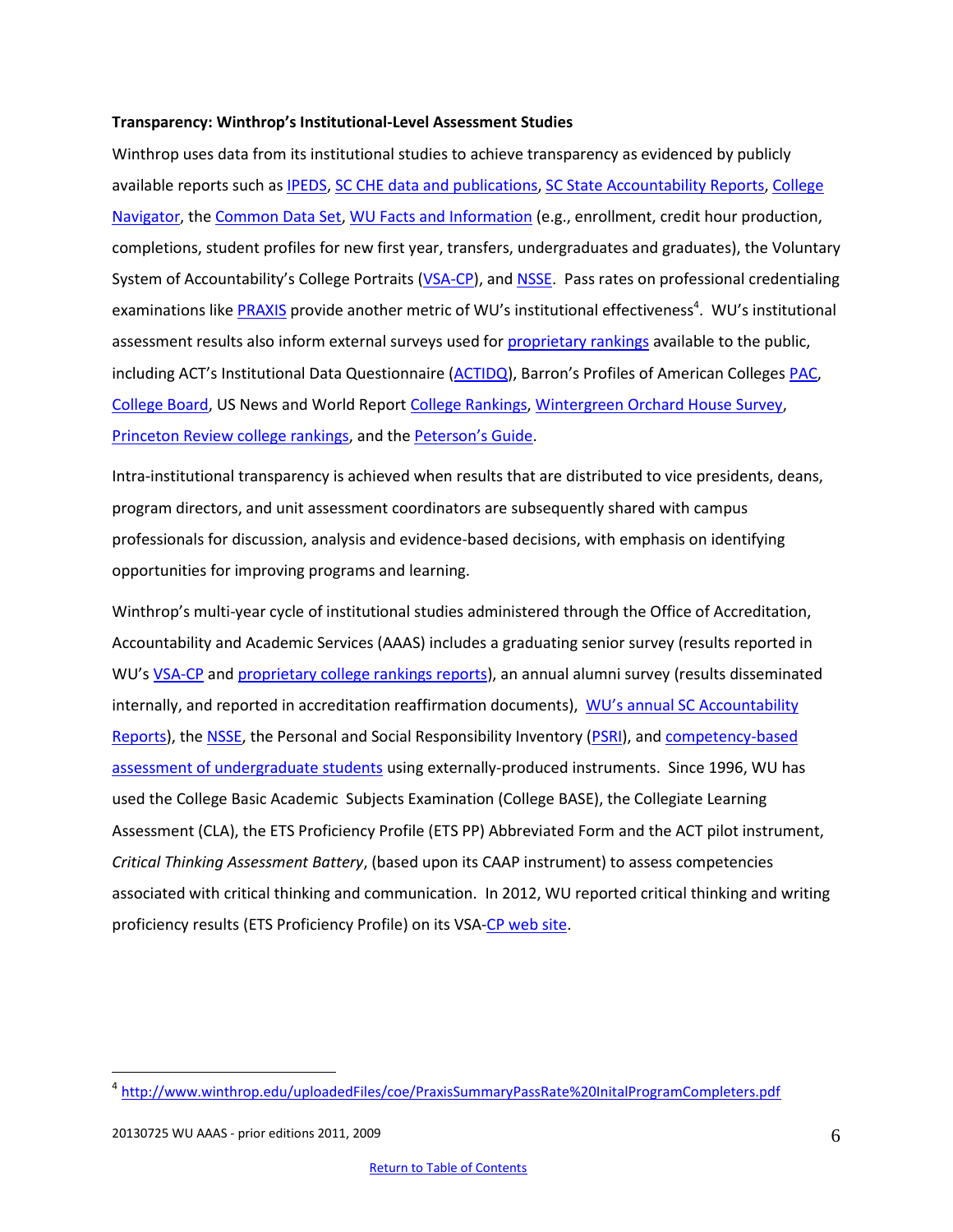#### **Multi-year overview of institutional-level studies**

Winthrop's multi-year master plan [\(Table Two\)](#page-7-0) for institutional-level studies facilitates resource planning (budgets, space and equipment needs, and labor) and integrating new initiatives. WU transitioned to biennial NSSE administration in 2009 and now alternates NSSE with th[e PSRI.](http://www2.winthrop.edu/corecommitments/) WU was an invited spring 2012 participant in piloting penultimate NSSE 2.0 and new topical modules on civic [engagement and diversity](http://nsse.iub.edu/html/modules.cfm) (informing [ULCs #2 and #3\)](http://www.winthrop.edu/academic-affairs/secondary.aspx?id=15731). During fall 2012, WU began a new seven-year collaboration with th[e CSRDE-](http://csrde.ou.edu/web/consortium.html)ACT to share student retention data for the purpose of benchmarking and informing decisions to improve retention rates. In 2013, Winthrop accepted an opportunity to participate in Tufts' [National Study of Learning Voting, and Engagement \(NSLVE\)](http://www.civicyouth.org/nslve-faq/) wherein the National Student Clearing House accesses th[e Catalist](http://www.catalist.us/) database, matches and de-identifies data, and then sends de-identified data reports to Tufts' [CIRCLE](http://www.civicyouth.org/nslve-faq/) for distribution to participating institutions. Winthrop is a member of NSLVE partner organizations including [Campus Compact,](http://www2.winthrop.edu/sccampuscompact/) the [AASCU's American Democracy](http://www.aascu.org/programs/ADP/)  [Project,](http://www.aascu.org/programs/ADP/) [AAC&U-Civic Learning Democratic Engagement,](http://www.aacu.org/aacu_news/aacunews12/december12/news_events.cfm) and [NASPA\)](http://www.naspa.org/).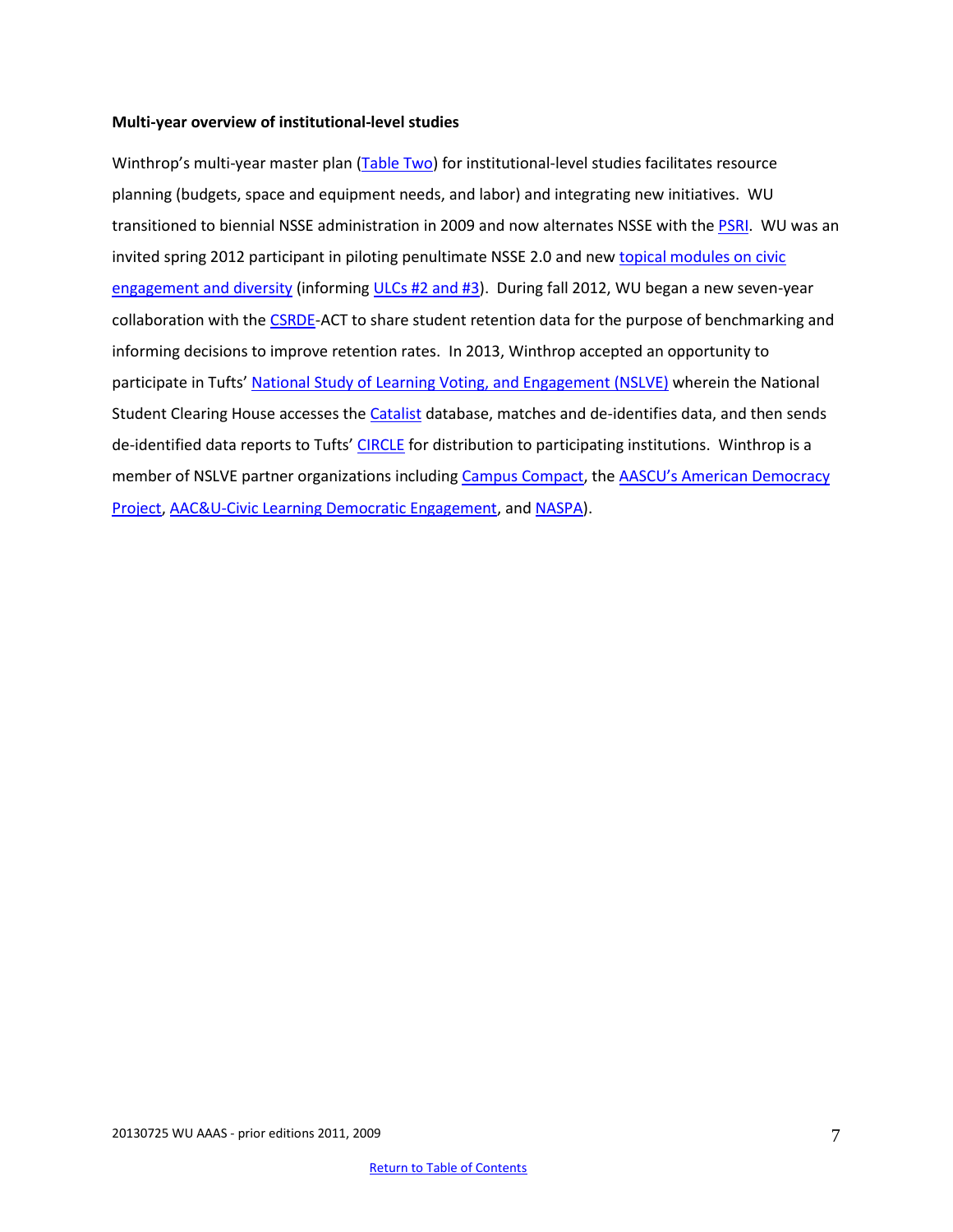# **Table Two: Overview of Institutional-Level Studies**

<span id="page-7-0"></span>

| <b>Initiatives</b>                                                                 |                  | <b>Description</b>                                                                   | <b>Frequency</b>                     | <b>Last &amp; Next</b><br><b>Administration</b>            | Data Uses (improvement, verification)                                                                                                                                                                                                                                                                                                                                                                                                   |  |  |
|------------------------------------------------------------------------------------|------------------|--------------------------------------------------------------------------------------|--------------------------------------|------------------------------------------------------------|-----------------------------------------------------------------------------------------------------------------------------------------------------------------------------------------------------------------------------------------------------------------------------------------------------------------------------------------------------------------------------------------------------------------------------------------|--|--|
| <b>Graduating</b><br><b>Senior Survey</b>                                          |                  | internally-<br>developed                                                             | semi-annual                          | Last: Dec12 &<br>May13<br>Next: Dec13 &<br>May14           | Program and learning improvements<br>$\bullet$<br>External reporting requirements for federal & state government,<br>$\bullet$<br>accreditation agencies, & Voluntary System of Accountability (College<br>Portraits).<br>Proprietary college ranking surveys<br>$\bullet$                                                                                                                                                              |  |  |
| <b>Annual Alumni</b><br><b>Survey</b>                                              |                  | alumni awarded<br>degrees in<br>preceding AY                                         | annual                               | Last: June 2013<br>Next: June 2014                         |                                                                                                                                                                                                                                                                                                                                                                                                                                         |  |  |
| <b>PSRI, Personal &amp;</b><br><b>Social</b><br><b>Responsibility</b><br>Inventory |                  | externally-<br>developed<br>(AAC&U, Iowa<br><b>State University</b><br>administers)  | biennial<br>(alternate with<br>NSSE) | Last: Spring 2013<br>Next: Spring<br>2015                  | External benchmarking, Metric for ULCs #2 and #3<br>Program and learning improvements<br>$\bullet$<br>External reporting requirements for federal & state government, and<br>$\bullet$<br>accreditation agencies (associated with community/public service)                                                                                                                                                                             |  |  |
| <b>NSSE</b>                                                                        | Indirect metrics | externally-<br>developed<br>measure of<br>students' self-<br>reported<br>experiences | biennial<br>(alternate with<br>PSRI) | Last: NSSE12<br>pilot 2.0<br>Next: NSSE 2.0<br>Spring 2014 | <b>External benchmarking</b><br>$\bullet$<br>Metric for GLI, ULCs #2 and #3, Community/Public Service, Employer-<br>$\bullet$<br>desired skills, internships/practica, overall satisfaction with WU<br>educational experiences<br>Program & learning improvements<br>$\bullet$<br>External reporting requirements for federal & state government, and<br>$\bullet$<br>accreditation agencies (associated with community/public service) |  |  |
| <b>NSSE Module</b><br><b>CivicEngagement</b><br><b>NSSE Module</b>                 |                  |                                                                                      | biennial                             | Last: NSSE12 2.0<br>pilot<br>Next: NSSE14 2.0              | Metric to assess WU mission to deliver programs in the context of<br>$\bullet$<br>community/public service,<br>WU evidence for optional Carnegie Community and public service<br>$\bullet$<br>Classification, Campus Compact, West Forum, ULC #2<br>Metric to assess WU mission to value and create learning environment<br>$\bullet$                                                                                                   |  |  |
| <b>Diversity</b><br><b>FSSE</b>                                                    |                  | faculty<br>perceptions                                                               | FSSE11                               | Last: FSSE11<br>Next: TBD                                  | that fosters and values diversity, and ULC #3<br>Faculty and administrators to evaluate contributions of FSSE and PSRI Campus<br>professionals' results to inform decisions that improve programs and learning.                                                                                                                                                                                                                         |  |  |
| <b>ETS PP, AAC&amp;U</b><br><b>VALUE rubrics</b>                                   |                  | Direct, externally-<br>developed skills &<br>knowledge assessment                    | ETS PP posted<br>on VSA-CP<br>2012   | Transition to<br>AAC&U VALUE<br>rubrics in 2013            | Replace with AAC&U VALUE rubrics to assess senior proficiency with WU's four<br>ULCs.                                                                                                                                                                                                                                                                                                                                                   |  |  |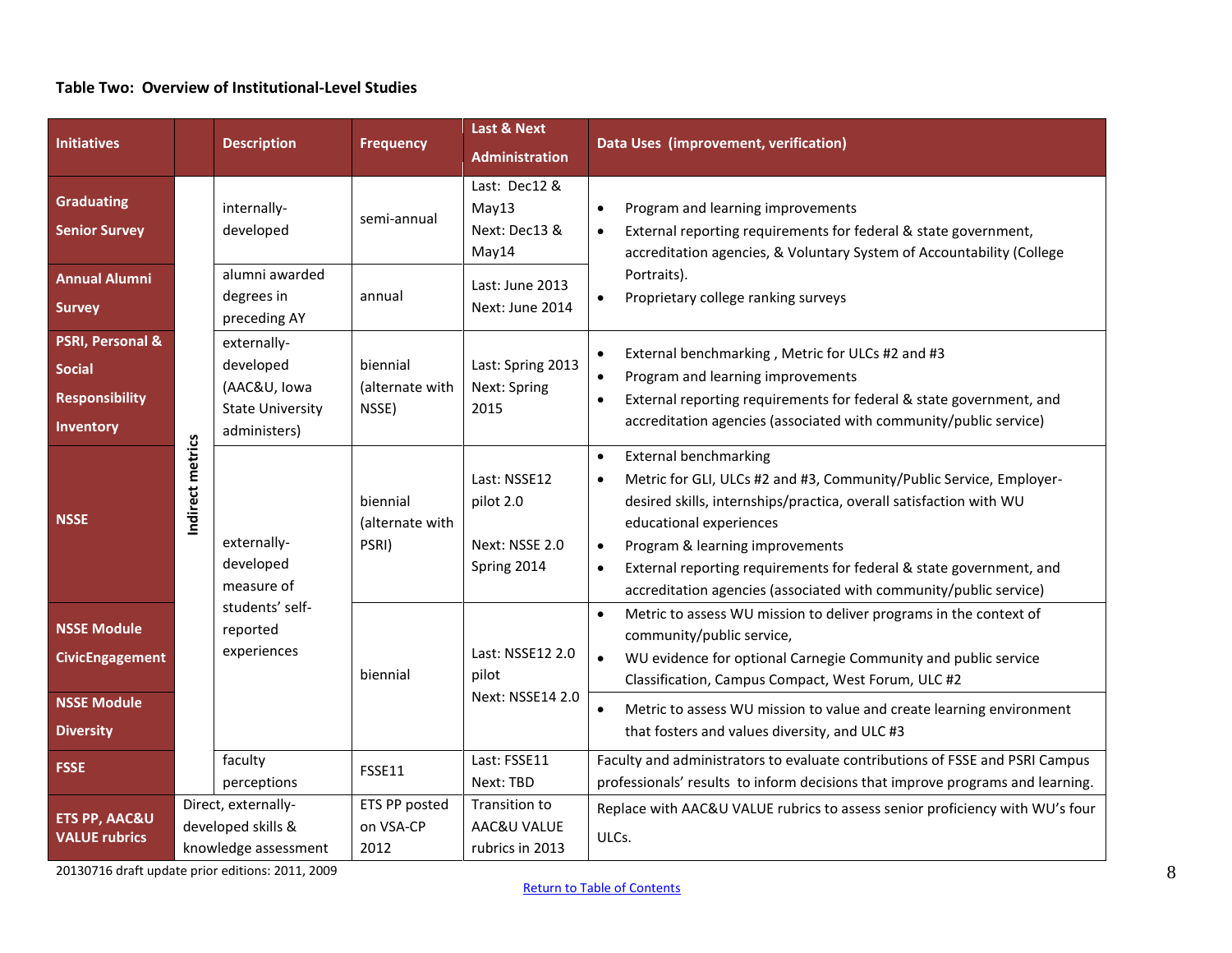#### **Chapter Two: Elements of WU's centralized reporting infrastructure**

<span id="page-8-0"></span>WU's six strategic values (*the Winthrop Community, Student Body, Academic Life, Facilities and Environs, Support Services, and Partnerships and Collaborations)* guide development of program and learning outcomes articulated by academic, administrative and academic student support units. WU's strategic values are reported in the [Vision of Distinction \(VOD\)](http://www.winthrop.edu/uploadedFiles/president/library/files/VisionofDistinction.pdf) and further described in [The Winthrop Plan](http://www.winthrop.edu/uploadedFiles/WinthropPlanbyNatureandCharacterTask%20Force%20FINAL%2002-4-06_2.pdf) (2006). WU's President presents the *annual VOD brochure* to faculty and staff during the August Opening Address, after which it is posted on the President's website. For each strategic value, the annual VOD brochure enumerates multi-year strategic initiatives and annual objectives to inform the work of administrative, academic program and educational support units. The multi-year initiatives and annual objectives for each strategic value are posted on the President's web site as a working grid, showing units and personnel charged with responsibility for the initiatives. With the addition of a *NOTES* column, the grid becomes a reporting template for status updates.

#### **IAP&G facilitates centralized reporting**

WU's *IAP&G* helps faculty, staff and administrators integrate unit- or program-based reporting requirements with externally-mandated centralized documentation. Winthrop's centralized reporting is accomplished through its Online Assessment Plan and Improvement Reporting System [\(OARS](https://www2.winthrop.edu/login/betatest/login.aspx?ReturnUrl=%2flogin%2fbetatest%2fDefault.aspx&s=0) 2.0) which enables program coordinators to document how assessment-based improvements and achievements in academic, administrative, and academic student support units facilitate achievement of Winthrop's strategic values. Assessment plans, and evidence-based improvement reports for undergraduate degree programs must include the four ULCs (discussed in [Chapter four\)](#page-20-0) along with discipline/degree-specific learning outcomes documenting what students know, are able to do and demonstrate (e.g., habits of mind, attitudes and perspectives) as a result of successfully completing academic programs.

#### **Mandated Elements of Assessment Plan and Improvement Reporting**

20130716 draft update prior editions: 2011, 2009 9 SACS COC requires academic, administrative, and academic student support programs to articulate, document, and update assessment plans, results, and evidence-based improvements in a centralized location. Academic programs and, as appropriate, academic student support programs, must articulate, assess and document student learning outcomes, and how results from student learning assessment inform actions taken to improve learning. Academic degree programs are required to provide evidence that student learning outcomes are assessed at the conclusion of the degree (e.g., senior level assessment for students earning baccalaureate degrees, graduate-level assessment at the conclusion of masters or specialist degrees), that assessment results are analyzed by members of the program faculty, not just a single faculty member (e.g., instructor of record) or administrator, and that assessment results are used to improve programs and learning.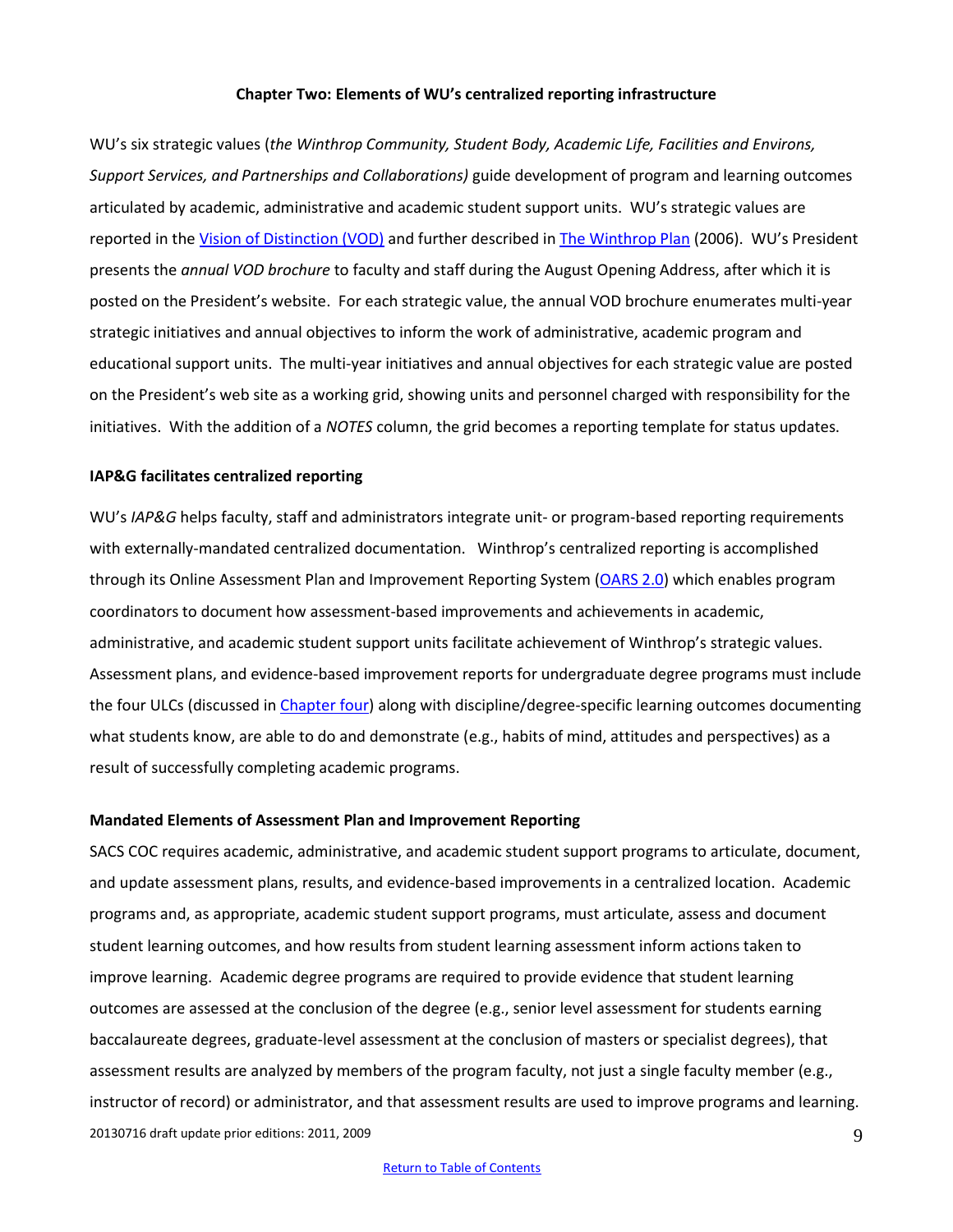Assessment reports that primarily feature student performance at beginning or intermediary levels of the degree program are insufficient to demonstrate compliance with regional accreditation requirements.

#### **Winthrop's Online Assessment Plans and Improvement Reporting System ([OARS\)](https://www2.winthrop.edu/login/betatest/login.aspx?ReturnUrl=%2flogin%2fbetatest%2fDefault.aspx&s=0)**

In 2009, Winthrop's newly established Office of Accreditation, Accountability and Academic Service ([AAAS\)](http://www.winthrop.edu/accountability/default.aspx?id=11925) began a multi-year migration from WU's decentralized assessment documentation system to a centralized system to meet SACS COC requirements. Designing and transitioning to a centralized assessment plan and improvement documentation system involved campus-wide discussions and professional development strategies described in Chapter One of the present IAP&G. OARS 1.0 was WU's centralized site for program level assessment data and improvement reports for 2007-08 through 2010-11. Periodically, OARS is updated based upon feedback from internal stakeholders and external reporting requirements. For example, in 2013, Winthrop is using OARS 2.0 which expands capabilities to insert hyperlinks to archived documents, and to link undergraduate university level competencies [\(ULCs\)](http://www.winthrop.edu/academic-affairs/secondary.aspx?id=15731) to student learning outcomes articulated by degree programs. Reporting flexibility was enhanced with the addition of information buttons to quickly link users to the *IAP&G* or clarify the type of information needed. OARS 2.0 has an upgraded system of drop-down menus and constructed response box options that provide enhanced flexibility for academic administrative, and academic student support services, to document unit assessment plans for articulated outcomes.

#### **Reporting Assessment Results and Use of Results**

De-identified data are used in summary reports in which the focus of analysis and reports is always at the level of the program or a cohort; results associated with individuals are confidential.

During any one academic or fiscal year, programs are in varying stages of assessment and evidence-based actions/improvements processes. The OARS 2.0 accommodates such variability with constructed response opportunities enabling personnel to provide narrative clarifying assessment and improvement initiatives. All programs or units ar[e expected to post assessment plans for the current year by October](http://www.winthrop.edu/uploadedFiles/WU_IE_AnnualReportCycle.pdf) 1st. Designated campus professionals who are responsible for uploading assessment plans, results and improvement reports (actions, decisions) into OARS have log-in access 24-7 with one exception. In mid-February, AAAS archives assessment plans/improvement reports for the preceding year, and the system may be unavailable to campus professionals for 24 hours to accomplish the archival process.

Winthrop's OARS 2.0 accommodates reporting obligations for regional (SACS COC), specialized program accreditation requirements, and WU's comprehensive APR process. All academic degree programs are required to periodically undergo comprehensive academic program review [APR](http://www2.winthrop.edu/public/programreview/) (described further in Chapter [Five\)](#page-25-0). The [APR Guidelines](http://www2.winthrop.edu/public/programreview/guidelines.aspx) describe required program review processes. Winthrop's APR guidelines and processes accommodate the needs of non-accredited academic programs, and academic programs accredited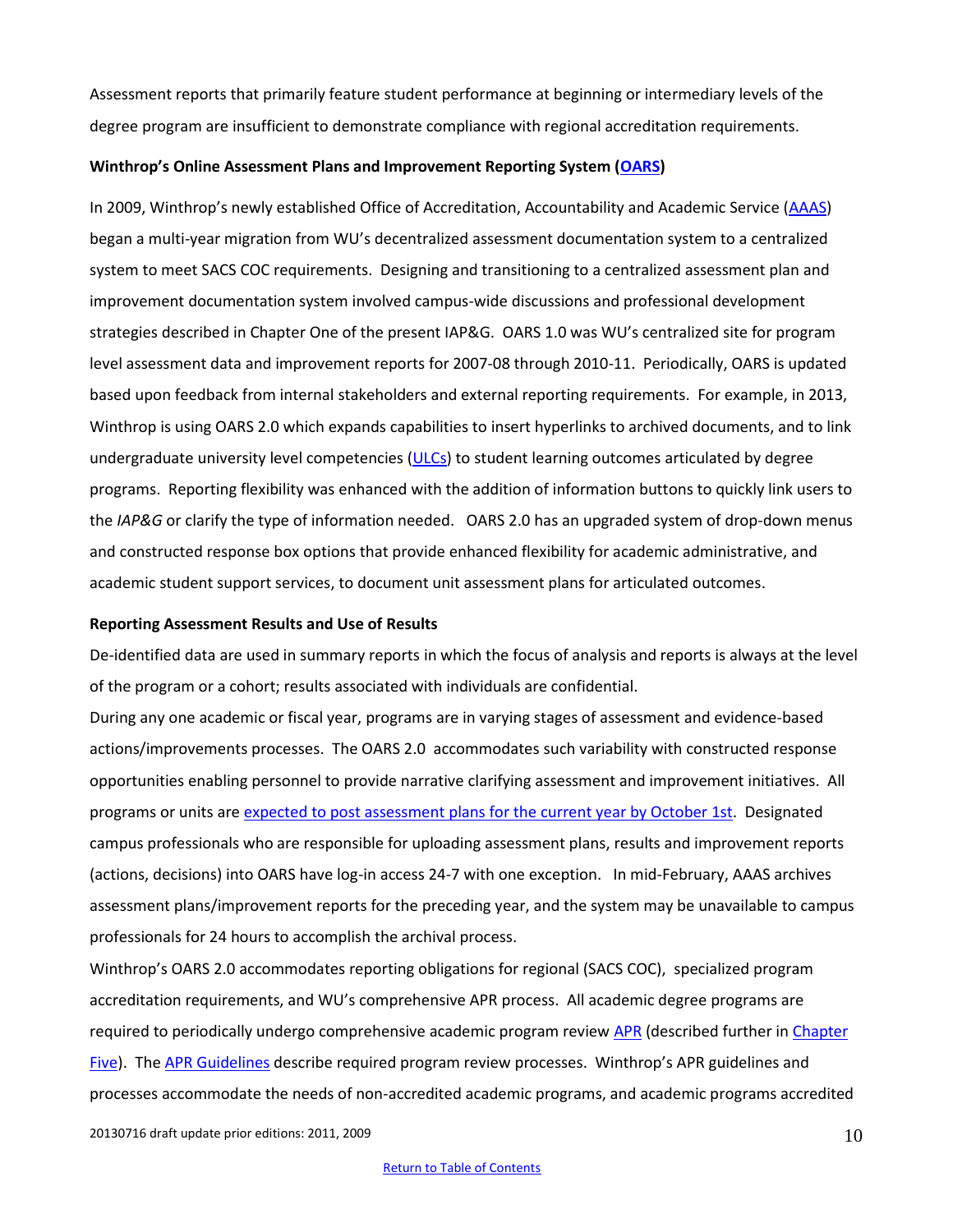or approved by discipline-specific organizations. Non-accredited academic programs, academic student support services, and administrative units should review best practices from their professional organizations as well as external reporting requirements from government or other agencies when articulating program and learning outcomes and appropriate assessment strategies.

#### <span id="page-10-0"></span>**Roles and responsibilities**

Campus professionals across academic, administrative, and academic student support services units demonstrate their engagement with ongoing, systematic and integrated assessment, and evidence-based improvements, via the OARS 2.0. Campus professionals in academic, administrative and academic student support units are responsible for developing *program outcomes*, designing and implementing assessment strategies to measure attainment of outcomes, and documenting how assessment results were used to improve programs. As previously noted, academic programs and relevant academic student support service programs, are also responsible for documenting articulation, assessment and evidence-based improvements associated with student learning outcomes.

**Annual reports,** another data source for documenting assessment initiatives, results, and evidence-based improvements, may be referenced in a program's annual OARS. Academic administrators are responsible for ensuring that their academic programs archive electronic copies of annual reports which may be requested for external review by appropriate accreditation or program review teams.

In the Division of Academic Affairs, all degree-granting programs are subject to periodic comprehensive program reviews [\(APR\)](http://www2.winthrop.edu/public/programreview/guidelines.aspx) providing a third venue for documenting assessment initiatives and evidence-based improvements. Merely gathering and reporting assessment data are insufficient to demonstrate compliance with external reporting requirements. Nor is it sufficient to report programmatic changes without explicitly providing evidence that those changes are linked to results from specific assessment initiatives or changes in external stakeholders' reporting obligations.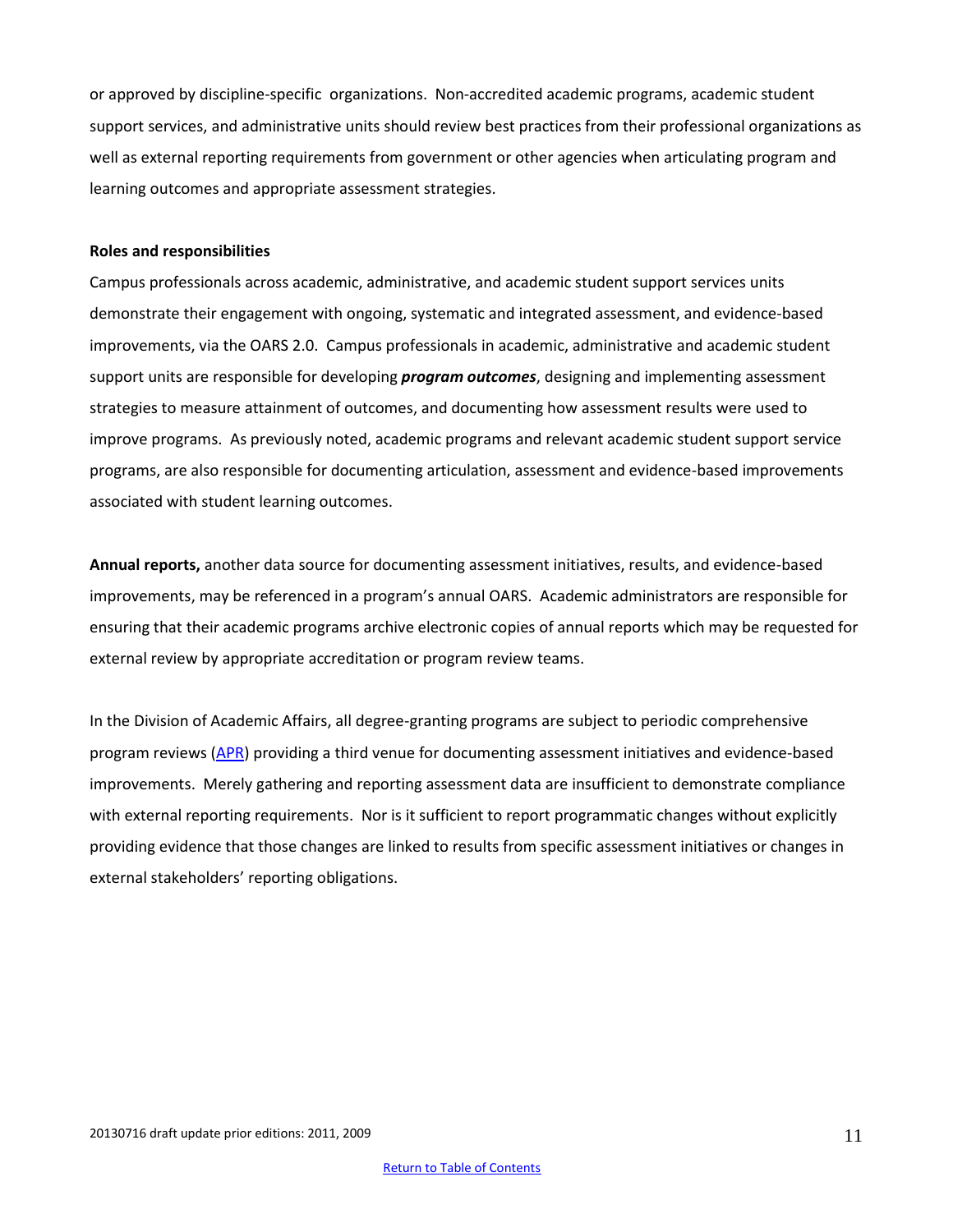# <span id="page-11-0"></span>**Chapter Three: Developing and Implementing a Program Assessment Plan, Reporting Results and Achievements, and Making Assessment-Based Improvements**

Steps to develop and implement assessment plans, analyze, report and use results, and provide evidence linking assessment-based improvements and achievements to program and learning outcomes are described in Chapter Three. Colleges, academic student support services, and administrative units are expected to establish and maintain intra-unit assessment planning and review processes, assessment data management and evidence-archival systems. Institutional level data are accessed on [AAAS' web site](http://www.winthrop.edu/accountability/default.aspx?id=7996), (public reports and secured web sites for authorized users). A[n online data request form](http://www.winthrop.edu/accountability/default.aspx?id=26159) is available if needed information cannot be found on Winthrop's public website or through secure web sources. The following steps provide guidance in using Winthrop's OARS.

<span id="page-11-1"></span>**Step 1: Begin with a statement of the program mission**, noting how it supports [Winthrop's Institutional](http://www.winthrop.edu/president/default.aspx?id=1620&ekmensel=10142f98_296_0_1620_3)  [Mission \(IM\)](http://www.winthrop.edu/president/default.aspx?id=1620&ekmensel=10142f98_296_0_1620_3) and strategic values enumerated in the [Vision of Distinction](http://www.winthrop.edu/president/default.aspx?id=1366) (VOD).

<span id="page-11-2"></span>**Step 2: Identify program goals (also called program outcomes)**. In OARS "**view mode**", program outcomes appear before student learning outcomes.

- Faculty, staff and administrators across disciplines, fields and institutions do not necessarily use the same terminology when discussing program and learning outcomes. A set of common terms is operationally defined, based upon the SACS COC Principles of Accreditation(see [glossary\)](#page-28-0).
- <span id="page-11-3"></span> Units are expected to have assessment-focused meetings at least annually. Best practices recommendation is semi-annual assessment meetings at times appropriate to the type of unit (administrative, academic or educational support).

**Step 3: Identify the most important student learning outcomes (SLOs)**, i.e., the knowledge, skills, and attitudes successful program completers demonstrate. For undergraduates, SLOs must include WU's [ULCs.](http://www.winthrop.edu/academic-affairs/secondary.aspx?id=15731) SLOs apply to academic programs, and, as appropriate, academic support service programs.Administrative programs generally will not assess SLOs. Personnel in WU's [TLC](http://www2.winthrop.edu/tlc/) an[d AAAS](http://www.winthrop.edu/accountability/default.aspx) assist units by providing resource information, consultancies, workshops, and small-group meetings. Institutional units use retreats, meetings, or workshop time to analyze and discuss assessment results, and make evidence-based decisions to improve programs and learning.

#### **Questions to consider**

20130716 draft update prior editions: 2011, 2009 1. What evidence does the academic program (or academic support service program) provide that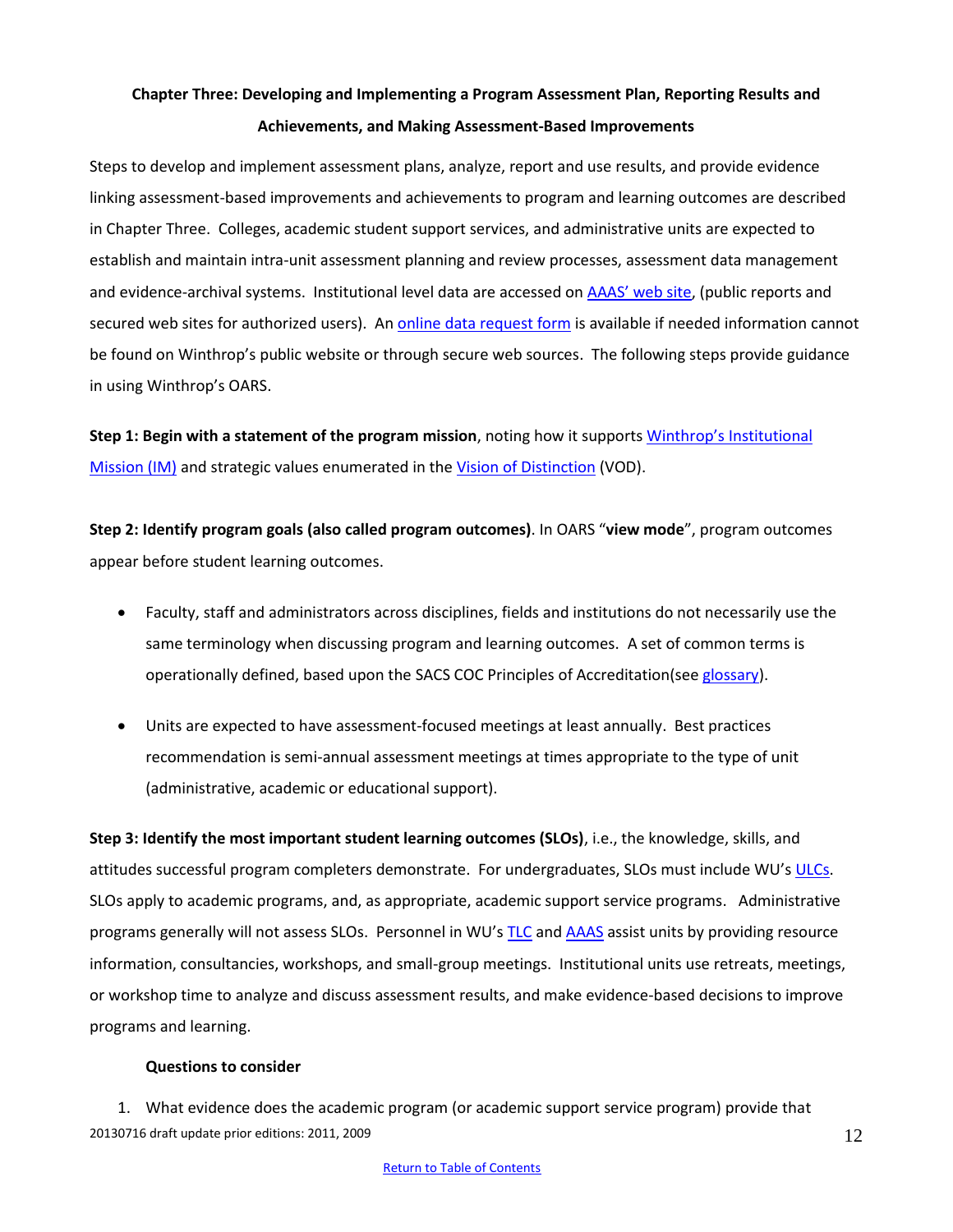demonstrates undergraduates are introduced to, have opportunities to practice, and demonstrate proficiency with intercultural skills, ethical judgment, evidence-based reasoning, and applied learning, espoused as essential learning outcomes [\(ELOs\)](http://www.aacu.org/leap/documents/EssentialOutcomes_Chart.pdf) o[f a liberal education](http://www.aacu.org/press_room/press_releases/2013/leapcompactandemployersurvey.cfm)?

- 2. Where do academic program faculty assess senior proficiency with ULCs?
- 3. What evidence distinguishes *graduate-level SLOs [from undergraduate](http://www.sacscoc.org/pdf/Resource%20Manual.pdf) SLOs* (p. 69).

# <span id="page-12-0"></span>**Step 4: Identify useful and feasible methods to assess program and learning outcomes.**

 Best practices involve using a multi-method approach including qualitative and quantitative strategies, direct and indirect metrics, internally- and externally developed.

# **Questions to consider when selecting assessment methods:**

- 1. How will assessment results inform actions and decisions to improve programs and learning?
- 2. What student artifacts will be used to demonstrate student knowledge, skills, and perspectives associated with articulated SLOs?
- 3. What evidence will be collected and archived to demonstrate learning improvements and program outcome achievements?
- 4. What are the benchmarks or standards (also described as levels of performance, criterion measure(s)) that program personnel define as success?
- **Direct assessment** documents what students know, skills and behaviors they demonstrate. Skills may best be evaluated using authentic student artifacts and rubrics.
	- $\circ$  Student artifacts: portfolios, and performances (provide rubrics documenting criteria assessed, and measurable descriptions for varying levels of proficiency) lend themselves to assessment of authentic student work using both quantitative and qualitative methods. Portfolio assessment and rubrics allow multiple raters to assess the level of performance for multiple factors or categories.
	- o National Study Learning, Voting, and Engagement [\(NSLVE\)](http://www.civicyouth.org/about-circle/nslve/) (provides institutional-level measure of ULC #2)
	- $\circ$  For senior-level assessment of ULCs within the degree program, [AAC&U VALUE rubrics](http://www.aacu.org/value/abouttherubrics.cfm) to assess students' knowledge and skill using authentic student artifacts are recommended. Link for information about [acceptable use and reprint information](http://www.aacu.org/value/rubrics/reprint.cfm)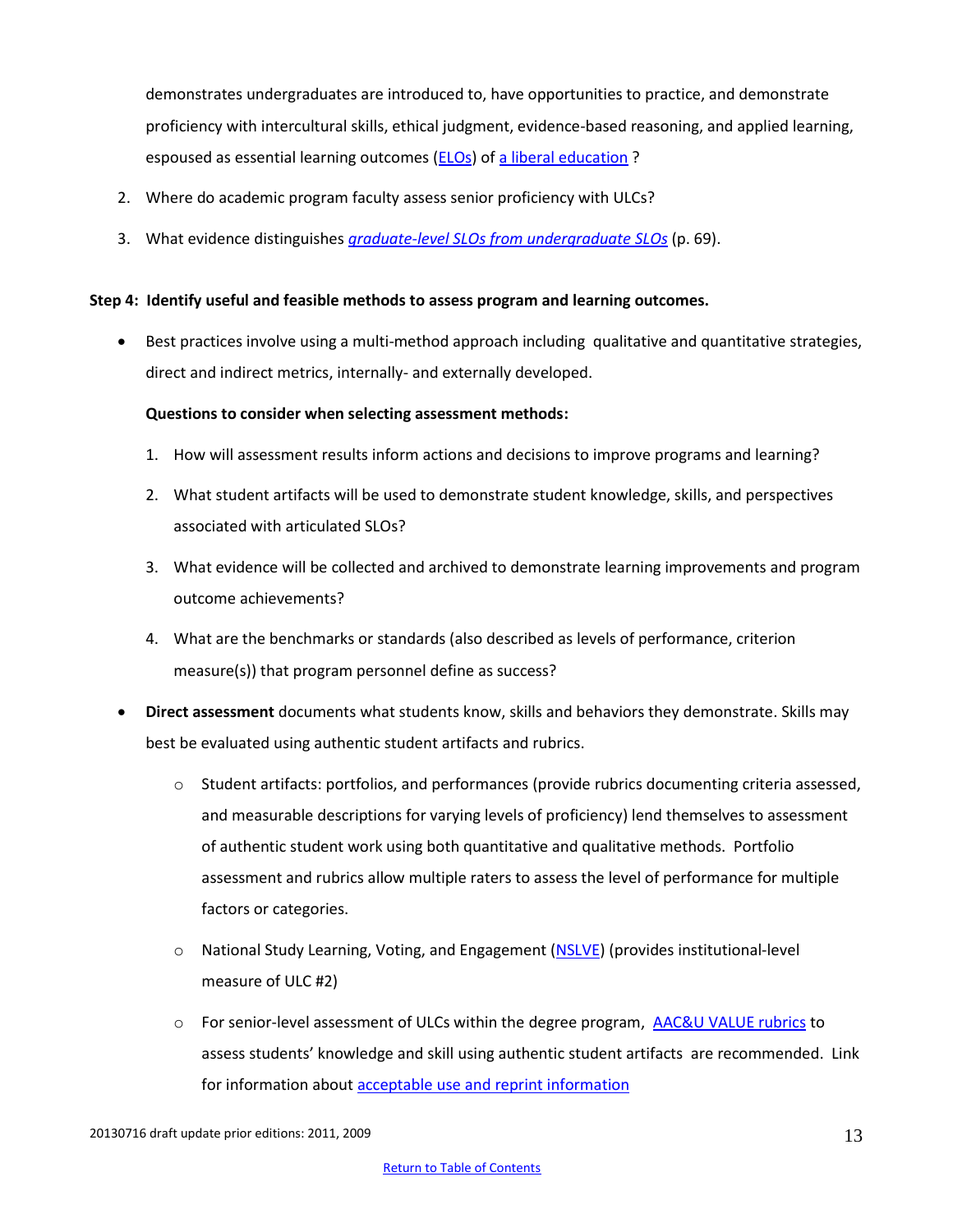- ULC # 1: critical thinking, problem solving, creative thinking, quantitative reasoning
- ULC #2: civic knowledge and engagement, intercultural knowledge and competence, ethical reasoning, foundations and skills for lifelong learning
- ULC #3: global learning, intercultural knowledge and competence
- ULC #4: oral and written communication, quantitative reasoning, teamwork, and information literacy

# **Course-embedded assessment**

- o Evidence needed when using course-embedded assessment includes:
	- 1. A copy of the assignment instructions
	- 2. A clear link between assignment rubric and the learning outcome being assessed
	- 3. Redacted copies of completed rubrics and associated student artifacts; best practices involve student work samples assessed at varying levels of proficiency.
	- 4. Multiple trained raters: the assessment methods section of the OARS should indicate who, other than the instructor of record, is involved in assessment of coursegenerated artifacts, when the assessment occurred, the methodology used to train raters, and some evidence that inter-rater reliability was monitored
- o Using assignment grades from a single course instructor of record does not constitute courseembedded assessment.
- **Course grades** are not recognized by SACS COC as an adequate measure of specific student learning outcomes because, grades
	- *may not be useful in identifying particular areas of strength or weakness with respect to a program's learning outcomes, e.g., the ability to construct well-supported, clearly articulated and sustained arguments;*
	- *can include factors not directly related to a program's learning outcomes, such as class participation and general education outcomes, e.g., writing; and*
	- *are approached differently by individual faculty members, whose grading policies and practices vary.* Source: [UVA FAQ](http://www.web.virginia.edu/iaas/assess/faq/assessment.shtm)
- **Indirect strategies** measure respondents' perceptions, or self-reported experiences.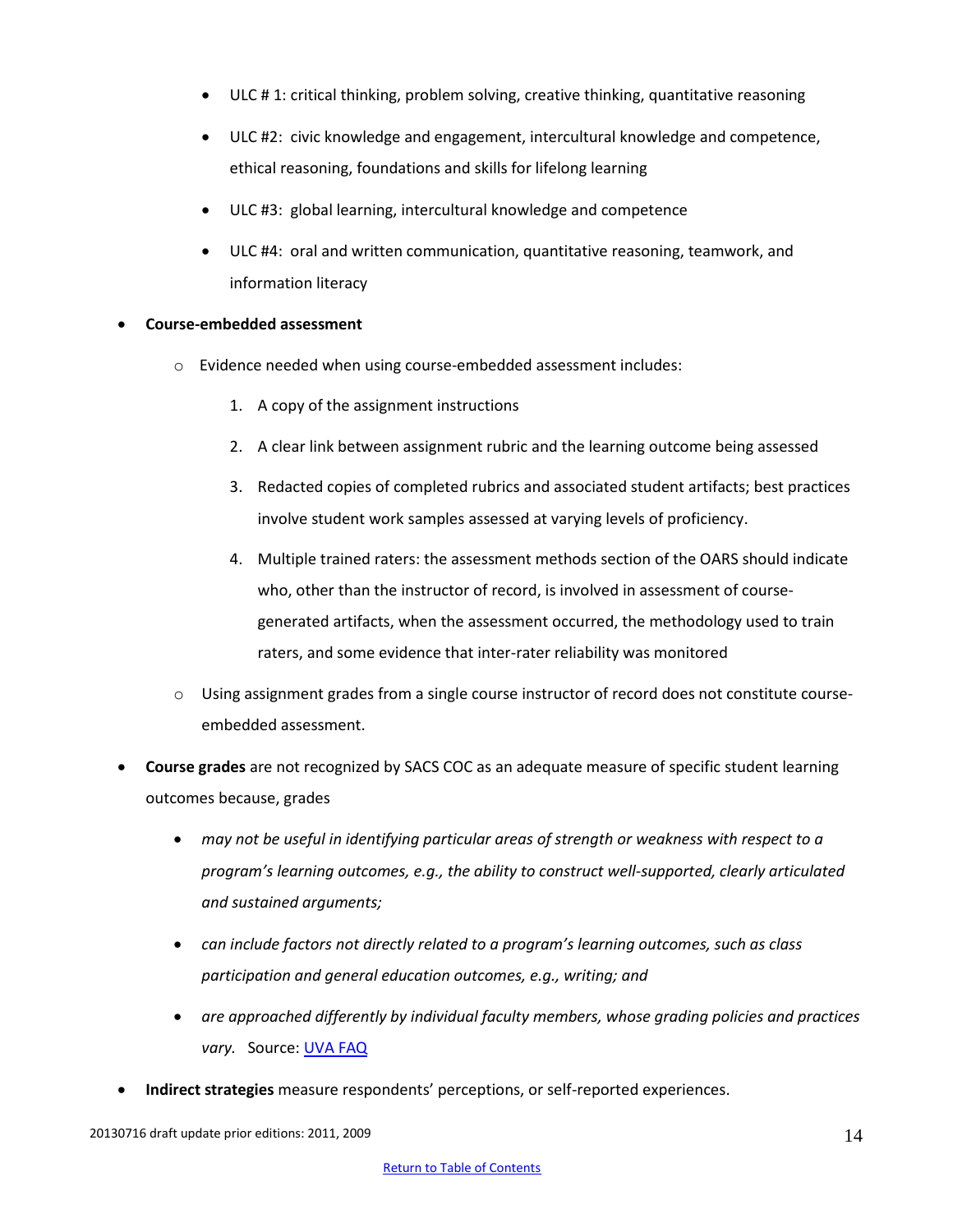- o Surveys (e.g., focus groups, exit interviews, alumni or employer surveys) are useful to obtain feedback about programs, academic and administrative support services.
- o Formatting for WU's internally-produced surveys (graduating senior survey, alumni survey) is guided by external reporting requirements.
- o Externally-produced surveys
	- **•** Personal and Social Responsibility Inventory [\(PSRI\)](http://www.psri.hs.iastate.edu/) PSRI 2013 results will be available fall 2013; 2007 results ar[e online.](https://www2.winthrop.edu/corecommitments/PSRI/login.axd?ReturnUrl=%2fcorecommitments%2fPSRI%2fPSRI.aspx&s=0)
	- National Survey of Student Engagement [\(NSSE\)](http://www2.winthrop.edu/effectiveness/nsse/) produces a variety of reports such as means and frequency comparisons, and [Major Field Reports.](http://nsse.iub.edu/html/major_field_report.cfm) WU last administered NSSE 1.0 in spring 2011. NSSE 2.0 will be administered in 2014. Learn more about NSS[E modules,](http://nsse.iub.edu/html/modules.cfm) [webinars](http://nsse.iub.edu/webinars/archives.cfm) (e.g., [Discussion of NSSE 2.0,](https://connect.iu.edu/p7fmis642mx/?launcher=false&fcsContent=true&pbMode=normal) [Linking NSSE to other](http://breeze.iu.edu/p47324875/?launcher=false&fcsContent=true&pbMode=normal)  [institutional data,](http://breeze.iu.edu/p47324875/?launcher=false&fcsContent=true&pbMode=normal) an[d NSSE's Psychometric Portfolio: Evidence for Reliability, Validity,](https://connect.iu.edu/p6s8aqbhtn4/?launcher=false&fcsContent=true&pbMode=normal)  [and Other Quality Indicators.](https://connect.iu.edu/p6s8aqbhtn4/?launcher=false&fcsContent=true&pbMode=normal)

#### <span id="page-14-0"></span>**Step 5: Establish a Level of Performance for the Goal or Outcome Being Measured.**

Sometimes described as a *criterion measure* or *the targeted measure,* the level of performance defines proficiency or success. For both qualitative and quantitative assessment, the *level of performance* tells the reader what proportion of students are expected to perform at an operationally-defined *satisfactory level* for each student learning outcome. An example of performance level is, 75% of rising juniors satisfactorily complete interim-program portfolio requirements for (insert name of degree program).

# <span id="page-14-1"></span>**Step 6: Communicate the Assessment Plan Using WU's reporting system, [OARS.](https://www2.winthrop.edu/login/betatest/login.aspx?ReturnUrl=%2flogin%2fbetatest%2fDefault.aspx&s=0)**

- Program directors or their designees upload program assessment plans for the current year (academic, fiscal, or calendar) by October  $1<sup>st</sup>$ , and complete the Online Assessment Improvement Report for the preceding year by February 15<sup>th</sup>.<sup>5</sup>
- College or Division Unit assessment teams review current assessment plans for their respective programs and provide feedback to program coordinators. Unit assessment teams provide evidence of their unit-based reviews (and feedback to program coordinators) to AAAS.

 $\overline{a}$ 

<sup>&</sup>lt;sup>5</sup> [http://www.winthrop.edu/uploadedFiles/WU\\_IE\\_AnnualReportCycle.pdf](http://www.winthrop.edu/uploadedFiles/WU_IE_AnnualReportCycle.pdf)

<sup>20130716</sup> draft update prior editions: 2011, 2009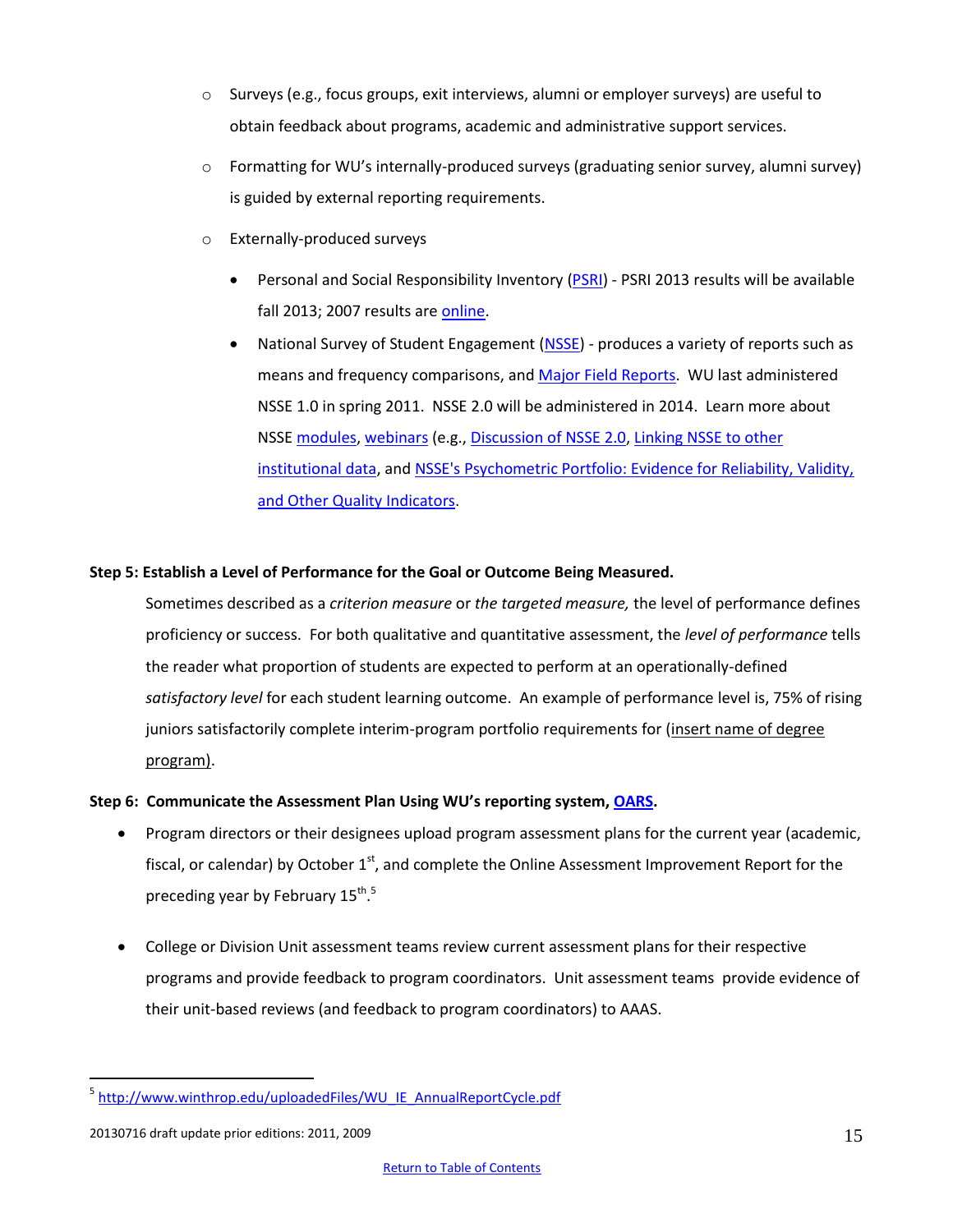SACS COC off- and on-site review teams are given access to all academic, administrative, and academic student support service programs' current and archived annual assessment plans and evidence-based improvement reports (OARS). For WU's fifth year interim report, due [March 25, 2017,](http://www.winthrop.edu/sacs/default.aspx?id=8240) AAAS will provide SACS COC with access to annual assessment plans and improvement reports for AY 2010-11, AY 2011-12, AY 2012-13, AY 2013-14, AY 2014-15, AY 2015-16. WU will also provide access to assessment plans for AY 2016-17. Divisions following fiscal or calendar years can document their annual reporting time frame in OARS 2.0.

# <span id="page-15-0"></span>**Step 7: Implement the Assessment Initiative.**

- Implementation details for annual assessment activities are to be documented in OARS and provide answers to the following questions:
	- 1. **Who** will manage the assessment initiative? Who does the project manager report to, ensuring the assessment initiative is implemented as planned?
	- 2. **When** will specific tasks be completed (establish timelines and deadlines for every task in the assessment initiative to be completed)?
	- 3. **Where** will the assessment be conducted (e.g., classroom, computer lab, online, evenings/weekends, in- or outside of class)?
	- 4. **What** assessment tools will be used to assess student learning? **What** metrics will be used to assess program goals (outcomes)? **What** resources are needed (e.g., facilities, time, supplies, personnel) ?

# **Important Considerations**

- $\circ$  Assessment project managers are responsible for coordinating and reporting the assessment initiatives and evidence-based improvements for a particular program; **completing assessment initiatives is a shared responsibility** of program personnel.
- $\circ$  FERPA requires student confidentiality be protected. Document procedures for collecting, storing, and analyzing data, and the person(s) managing the data. Inform students in writing (e.g., in the syllabus), if assignments might be used for assessment of student learning outcomes after a course has ended. For consultancy assistance, contac[t AAAS.](http://www.winthrop.edu/accountability/default.aspx?id=7894)
- $\circ$  If course-embedded assessment is planned, identify which course(s) and artifacts (e.g., papers, exams, and presentations) will be used to measure proficiency with specific learning outcomes.

20130716 draft update prior editions: 2011, 2009 16 Select or create a rating matrix (see [Scoring Guides\)](#page-16-0) that will be used by multiple raters to evaluate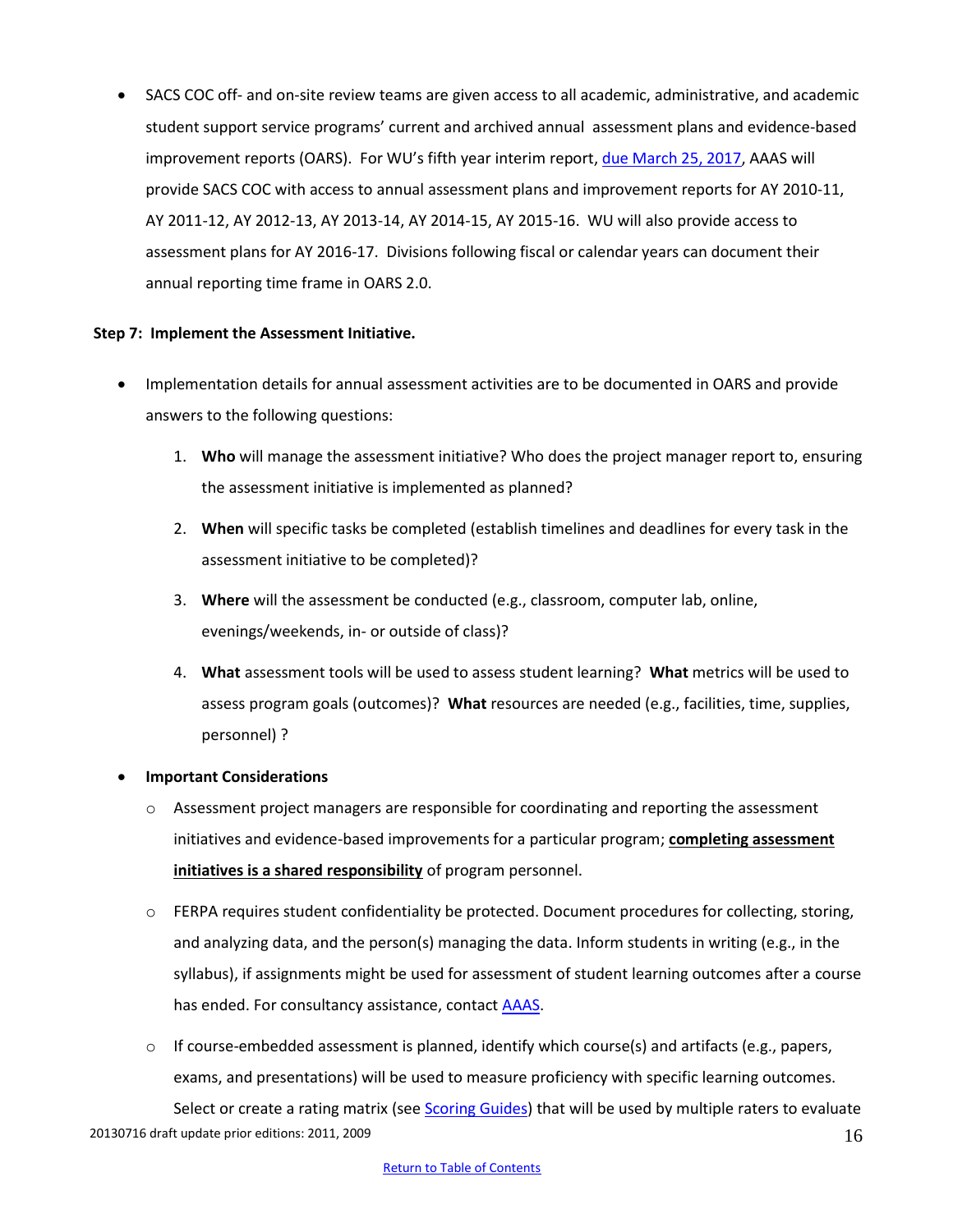student deliverables originally produced for a course. Provide training to calibrate (norm) raters (facilitating inter-rater reliability) who will be using the rating matrix.

- $\circ$  Consider whether to assess all students or only a sample (issues associated with cost, time, money, reliability and validity). Use caution when interpreting results from small or convenience samples.
- o Results from program-level assessment initiatives are intended for internal decision-making to improve programs and learning. Scholarly work (publications and presentations) involving assessment of student artifacts may be subject to IRB review. Programs intending to use assessment results for scholarship are expected to confer with WU's IRB committee.
- $\circ$  For exit interviews, focus groups, program or course evaluations, or survey items, it is useful to develop a protocol/prompt/question list to ensure some consistency in the questions that students are addressing.

# **Objective Examinations**

Test scores (e.g., pass rates on professional credentialing examinations) may be used as a measure of the extent to which a program outcome *(e.g., faculty design and deliver a program of study that prepares students for . . . ),* is achieved*.* To assess specific student learning outcomes with tests, disaggregate the test, linking specific test items with specific learning outcomes. Proprietary examinations (e.g., field tests, PRAXIS) generally provide output reports associated with SLOs being measured. Examine sample output reports to ensure the proprietary examination under consideration will provide information relevant to the SLOs being assessed.

If a test is administered as an additional/optional expectation for students outside of required coursework, document what steps are taken to ensure students take the test seriously. Literature about "low-stakes vs. high-stakes testing" provides insight about the challenges, motivation, and assessment-value of lowstakes testing. Incentives may be a motivational strategy.<sup>6</sup>

# <span id="page-16-0"></span>**Scoring Guides**

 $\overline{a}$ 

Primary trait analysis (PTA) is a process faculty use to identify characteristics (traits) expected in a student deliverable (e.g., project, production, portfolio, or other student artifacts).<sup>7</sup> PTA facilitates conversations and achieving consensus about what should be evaluated, and the extent to which student works produced for courses and degree programs contribute to achievement of faculty-articulated SLOs.

<sup>&</sup>lt;sup>6</sup> [http://www.jmu.edu/assessment/wm\\_library/Examinee\\_Motivation.pdf](http://www.jmu.edu/assessment/wm_library/Examinee_Motivation.pdf); <http://muse.jhu.edu/journals/jge/summary/v057/57.2.cole.html>

<sup>20130716</sup> draft update prior editions: 2011, 2009 <sup>7</sup> [http://www2.bakersfieldcollege.edu/courseassessment/Section\\_4\\_Assessment\\_Tools/Section4\\_6PTA.htm](http://www2.bakersfieldcollege.edu/courseassessment/Section_4_Assessment_Tools/Section4_6PTA.htm)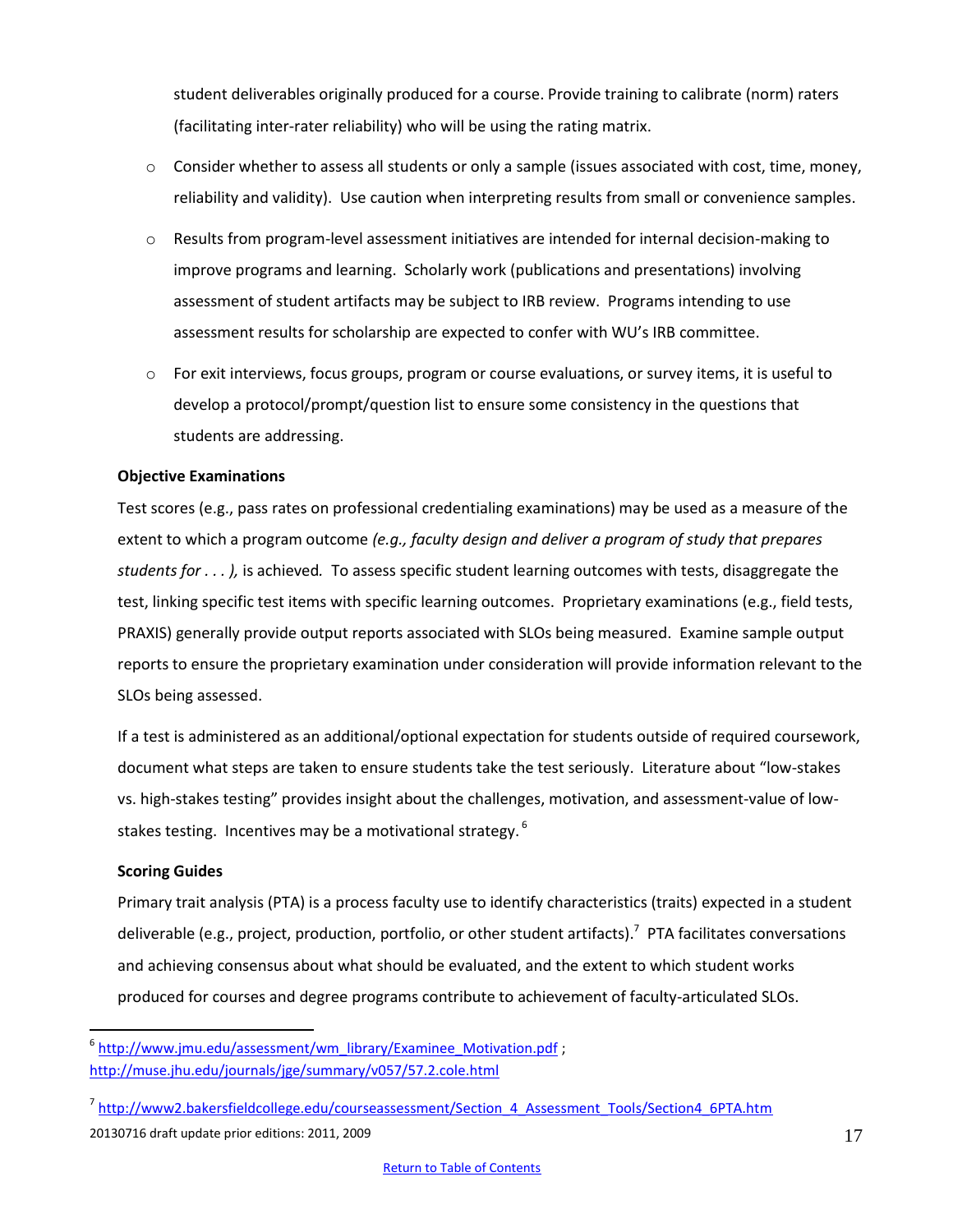Faculty initiate PTA by identifying primary traits that student deliverables should demonstrate; presumably, these traits are linked to SLOs for the program. Faculty then articulate performance levels to score each trait. Performance levels are operationally defined with text, and typically labeled categorically using either numeric ratings or qualitative descriptors, e.g., *outstanding, satisfactory, developing, not evident*. Best practice is to provide students with a copy of the PTA matrix used to evaluate a particular artifact. In-class peer- and/or self-assessment of student artifacts using the PTA matrix can be an effective learning strategy. Some fields and disciplines use the phrase, *analytical (descriptive) rubric,* to describe a PTA matrix.

While Suskie (2009) describes four broad categories of rubrics (checklists, rating scales, analytical, and holistic), only analytical rubrics provides students with optimum feedback on areas of strength and weakness, facilitating identification of improvement opportunities. <sup>8</sup> Analytical rubrics can be laborintensive to develop. The National Institute for Learning Outcomes Assessment [\(NILOA\)](http://www.learningoutcomeassessment.org/Rubrics.htm) provides development resources and related readings on using rubrics to make learning outcomes assessment transparent and usable. Adopting analytical rubrics developed by faculty and campus professional teams (and vetted nationally) can be an efficient and effective alternative to investing time and effort to develop analytical rubrics internally. NILOA provides examples of rubrics developed by faculty-campus teams [\(http://www.learningoutcomeassessment.org/Rubrics.htm\)](http://www.learningoutcomeassessment.org/Rubrics.htm).

Holistic rubrics differ from analytical rubrics in that raters assign a single score (e.g., 1 through 4, 5, 6, or 7) based on an overall judgment of the student's work, where 1 may mean *poor or no evidence*, mid-point scores represent constructs like *fair, developing, satisfactory, average,* and maximum scores represent constructs like *outstanding, excellent, above average*. While holistic rubrics may take less time to use than analytical rubrics, raters cannot weight the relative importance of certain criteria, and student feedback is more generic, providing less information on strengths and weaknesses.

#### <span id="page-17-0"></span>**Step 8: Tabulate, Analyze, and Report Assessment Results**

After assessment data are collected and scored, results need to be summarized, presented to program faculty, staff, and administrators, and discussed in useful ways, with findings used to improve policies, procedures, teaching, and learning practices. **External accreditation organizations do not consider the assessment process complete without documented evidence that results have been used to improve programs and learning.** How results are summarized depends both on the type of data collected and on the audience. A variety of software applications are available for data analysis and management. Contact

 $\overline{a}$ 

<sup>8</sup> <http://condor.depaul.edu/tla/Assessment/TypesRubrics.html#analytic>

<sup>20130716</sup> draft update prior editions: 2011, 2009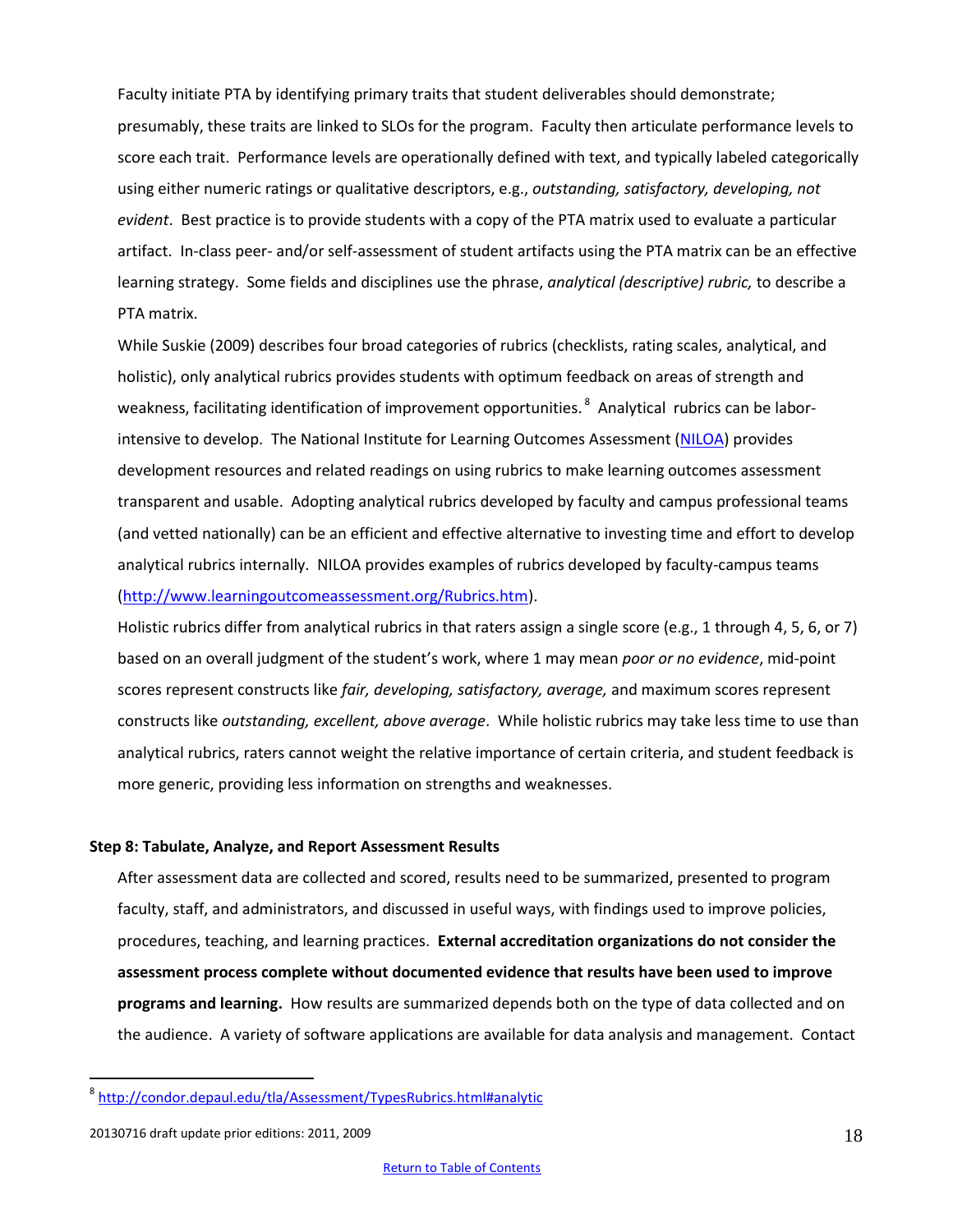unit assessment coordinators or AAAS to discuss your program's software needs.

Patterns, predictions, problems, and questions should become apparent while analyzing and summarizing the data. Questions emerge from stated learning outcomes, and may include the following:

- How (if at all) have students' knowledge and skills changed over time?
- What proportion of students fell short of, met, or exceeded defined standards, criteria, and/or expectations?
- Why did some students learn X but not Y?
- How (if at all) do learning patterns differ among student sub-groups?
- Did the assessment tool and strategy measure what you intended to measure? Are the tools and strategies likely to yield the same findings each time they are used?

# **Communicate Results**

Focus on what will be useful and meaningful. Keep reports cogent, with a mix of visual representation of data and concise descriptions. Depending on the structure of the report and the type of data collected, establish clear connections among stated outcomes, standards/criteria, results, and analysis. Establish a mechanism (e.g., designated "assessment days" or meetings focused on assessment) for appropriate program/unit personnel to review results and making decisions based upon them.

Develop and implement a communication plan to enhance transparency and clarity among faculty, academic administrators and other campus professionals. Celebrating successes (achieving targeted performance levels) and identifying opportunities for continued improvement are equally important.

# <span id="page-18-0"></span>**Step 9: Document Evidence-Based Accomplishments and Improvements**

Internal stakeholders discuss assessment results, review program and learning outcomes in relation to assessment results, and make programmatic decisions to improve programs and learning based on the findings. Consider the following questions:

- 1. How did results line up with expectations? If targeted performance level was met (e.g., 70% demonstrated proficiency), discuss possible reasons why the other 30% did not demonstrate proficiency, and consider strategies to improve proficiency rate.
- 2. Are the established standards sufficiently rigorous? What level of performance is good enough?

Demonstrating compliance with SACS Comprehensive Standard 3.3.1 requires moving beyond merely using assessment results to tweak an assessment tool or strategy. Disseminate assessment results widely, evaluate thoroughly, and use findings to make decisions and take actions that improve the program and student learning. Use the OARS 2.0 constructed response section labeled "Assessment-based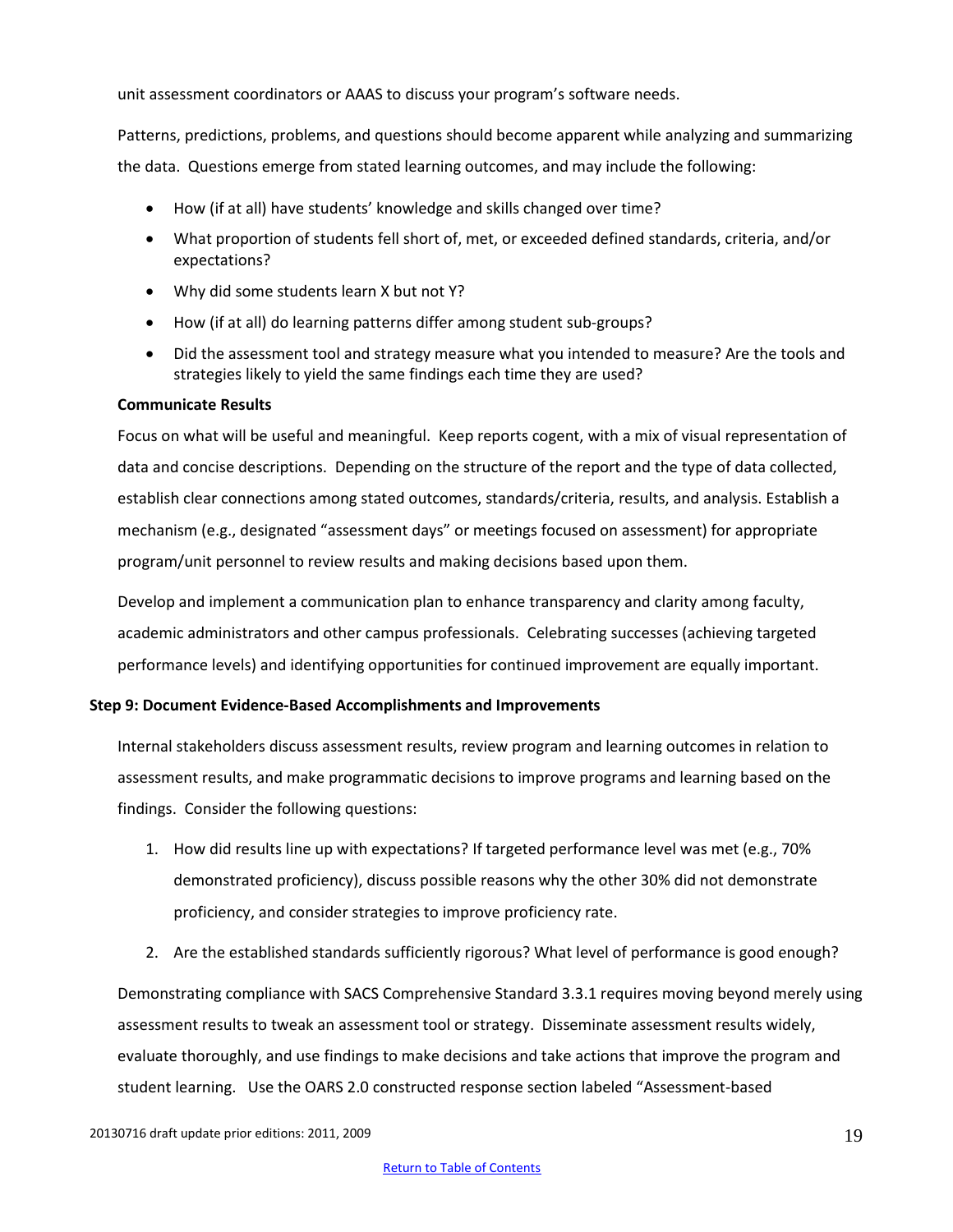accomplishments and improvements" to holistically discuss how assessment results (from multiple initiatives and over time) inform achievement and outcome improvements.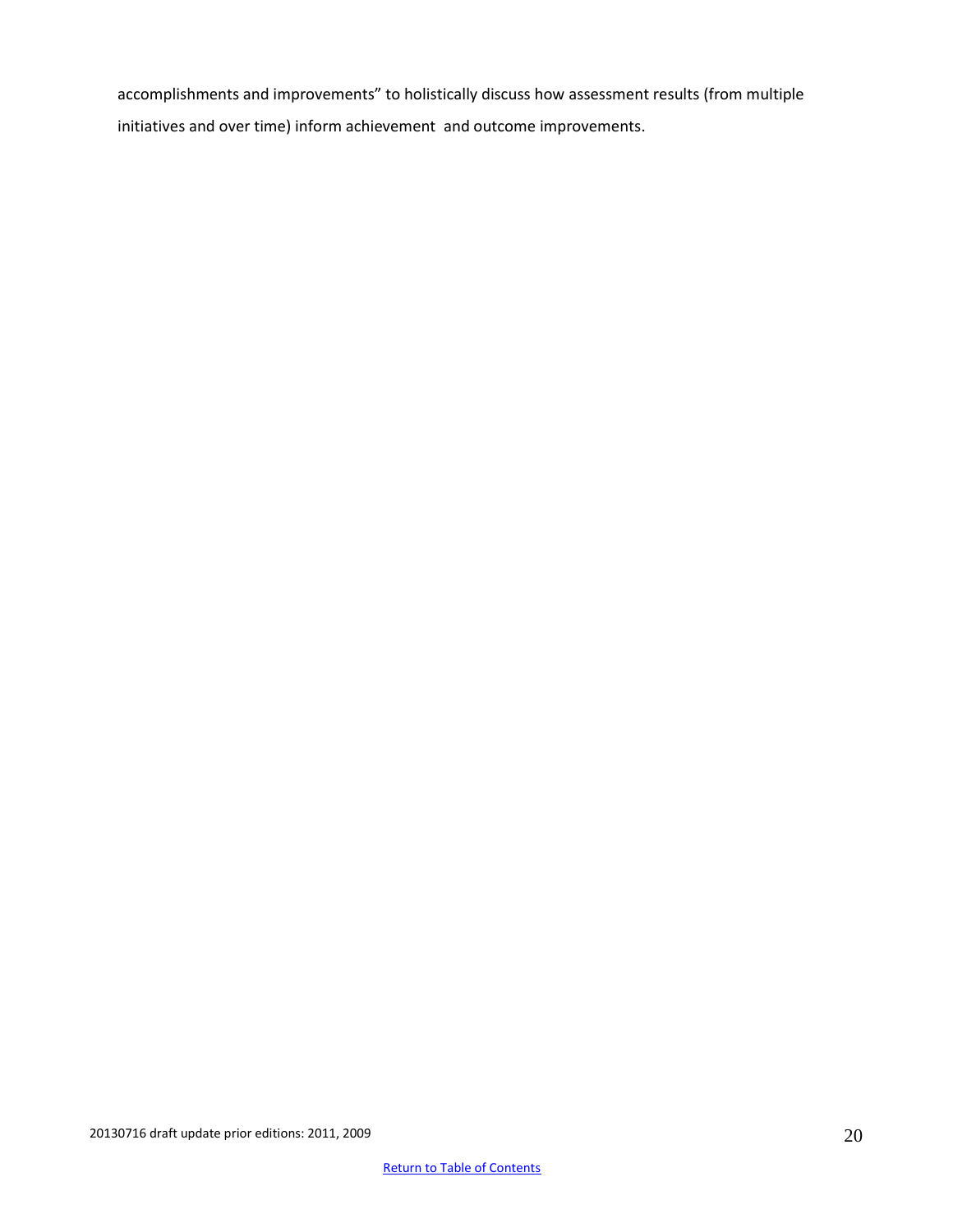# **Chapter Four: University-Level Competencies (ULCs) and Quality Enhancement Plans**

#### <span id="page-20-0"></span>**University level Competencies** [ULCs](http://www.winthrop.edu/academic-affairs/secondary.aspx?id=15731)

Winthrop used results from a multi-year campus-wide qualitative and quantitative assessment initiative to articulate four undergraduate ULCs, adopted by Faculty Conference in October 2010. The process, [documented in a series of reports,](http://www2.winthrop.edu/aaas/uwaac/committee_reports.aspx) involved faculty and student life committee members of a University Wide Academic Assessment Committee (UWAAC) examining assessment results and improvement reports from WU's OARS (AY 2007-08 and 2008-09), considering potential undergraduate competencies in the context of [The Essential Outcomes of AAC&](http://www.aacu.org/core_commitments/dimensions.cfm)U's Core Commitments, the 2009 report, *Leveraging Higher Education for a Stronger South Carolina,* and [employer-desired skills aligned to the AAC&U Essential Outcomes](http://www.aacu.org/leap/documents/MoreEmphasis_2010.pdf) that emerged from the 2010 Hart Research Associates study employer survey commissioned by AAC&U.  $^9$ 

Following the March 2012 publication of *[Transparency and Accountability: an evaluation of the VSA College](http://www.learningoutcomeassessment.org/documents/VSA_000.pdf)  [Portrait Pilot,](http://www.learningoutcomeassessment.org/documents/VSA_000.pdf)* the VSA announced member institutions could report student learning on their [CP](http://www.collegeportraits.org/SC/WU/learning_outcomes) web sites based upon assessment of authentic student artifacts using [AAC&U VALUE rubrics](http://www.aacu.org/value/rubrics/index_p.cfm?CFID=43374409&CFTOKEN=56960482) for [critical thinking](http://www.aacu.org/value/rubrics/pdf/criticalthinking.pdf) and [writing.](http://www.aacu.org/value/rubrics/pdf/writtencommunication.pdf) During spring 2013, University College piloted the AAC&U Critical Thinking rubric as part of its senior writing assessment initiative. Campus professionals are encouraged to consider using AAC&U VALUE rubrics for program-based ULC assessment.

#### **Institutional-Level Assessment of University-Level Competencies**

The Office of Accreditation, Accountability and Academic Services [\(AAAS\)](http://www.winthrop.edu/accountability/) integrates institutional-level assessment of student proficiency into its multi-year cycle of institutional studies (se[e Table](#page-20-1) Three below). AAAS supports achievement of WU's mission by providing institutional data and findings from institutional studies and assessment to:

- Support evidence-based planning, decision making, and accountability processes
- Support regional and specialized program accreditation efforts
- Provide student and faculty academic support services in the areas of records, registration, and academic space and scheduling

<span id="page-20-1"></span>Table Three: Portion of AAAS 10-year cycle of institutional studies

 $\overline{a}$ 

<sup>&</sup>lt;sup>9</sup> 2013 updated HART employer survey <u>http://www.aacu.org/leap/documents/2013\_EmployerSurvey.pdf</u>

<sup>20130716</sup> draft update prior editions: 2011, 2009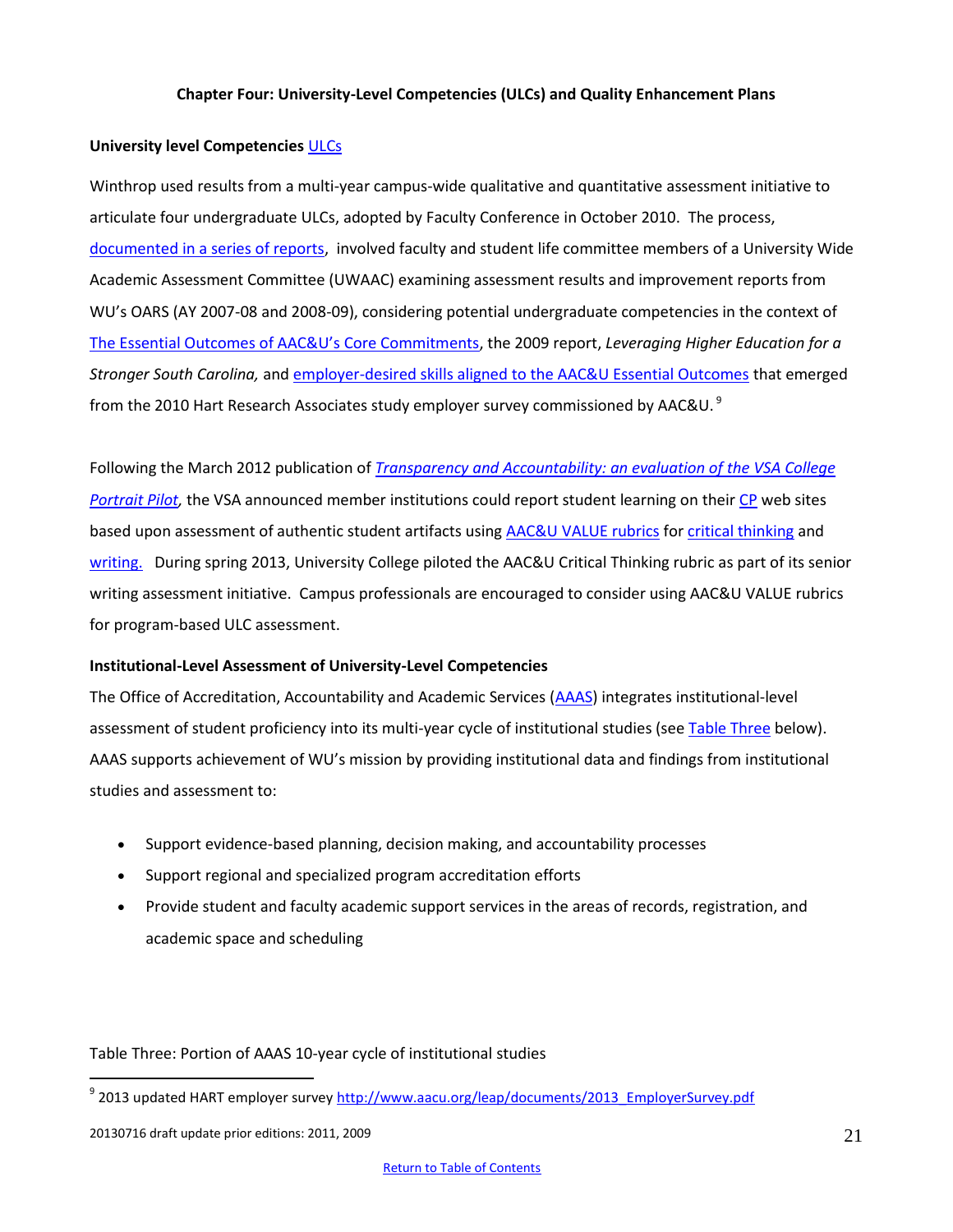|          |                                                                           |               | 2011-12                                                                                               | 2012-13                                                                                                                                                                                                                                 | 2013-14                                                                                          | 2014-15                                                                                      | 2015-16                                                                           |
|----------|---------------------------------------------------------------------------|---------------|-------------------------------------------------------------------------------------------------------|-----------------------------------------------------------------------------------------------------------------------------------------------------------------------------------------------------------------------------------------|--------------------------------------------------------------------------------------------------|----------------------------------------------------------------------------------------------|-----------------------------------------------------------------------------------|
| External | <b>AAC&amp;U VALUE</b><br><b>Rubrics</b><br>(ULCs #1-#4)<br><b>ETS PP</b> | <b>Direct</b> | <b>ETS PP</b><br>For ULCs # 1-#4,<br><b>College Portraits</b><br>& SACS CS<br>3.3.1.1 and CS<br>3.5.1 | <b>ETS PP learning gains rpt</b><br><b>WU's CP-VSA SLO</b><br><b>Transition to AAC&amp;U</b><br>rubrics (critical thinking &<br>writing) for VSA-CP.<br><b>University College</b><br><b>Senior Writing Assessment</b><br>pilot May 2013 | <b>Migration to</b><br>AAC&U VALUE<br>rubrics $-$<br>institutional<br>level senior<br>assessment | <b>VSA-College</b><br><b>Portraits SLO</b><br>update for<br>critical thinking<br>and writing | <b>AAC&amp;U VALUE</b><br>rubrics $-$<br>institutional level<br>senior assessment |
|          | <b>NSLVE-Tufts</b>                                                        |               |                                                                                                       | Spring (sp)                                                                                                                                                                                                                             | <b>TBD</b>                                                                                       | <b>TBD</b>                                                                                   | <b>TBD</b>                                                                        |
|          | <b>CSRDE-ACT</b>                                                          |               |                                                                                                       | 7-year retention study                                                                                                                                                                                                                  | Yr <sub>2</sub>                                                                                  | Yr <sub>3</sub>                                                                              | Yr 4                                                                              |
|          | <b>PSRI</b>                                                               |               |                                                                                                       | Sp13                                                                                                                                                                                                                                    |                                                                                                  | sp15                                                                                         |                                                                                   |
|          | <b>NSSE</b>                                                               | Indirect      | NSSE12 Pilot 2.0<br>+ modules, (ULC<br>#2 & 3)                                                        |                                                                                                                                                                                                                                         | NSSE $2.0 +$<br>modules                                                                          |                                                                                              | NSSE $2.0 +$<br>modules                                                           |
| Internal | <b>Senior Survey</b>                                                      |               | Dec, Apr-May                                                                                          | Dec, Apr-May                                                                                                                                                                                                                            | Dec, Apr-May                                                                                     | Dec, Apr-May                                                                                 | Dec, Apr-May                                                                      |
|          | Alumni Survey                                                             |               | May-June 2012                                                                                         | <b>June 2013</b>                                                                                                                                                                                                                        | June14                                                                                           | June15                                                                                       | June16                                                                            |

[Table](#page-21-0) Four below summarizes institutional-level assessment initiatives that inform the extent to which successful completers of Winthrop's baccalaureate degree programs demonstrate knowledge, skills and habits of mind associated with Winthrop's university-level competencies.

# <span id="page-21-0"></span>**Table Four: Institutional-Level Assessment of University-Level Competencies**

|                                               |                                                                                                                      | <b>Institutional-level Direct Assessment</b>                                                                                      |                                                                                                                                                        | <b>Institutional-level Indirect Assessment</b>                                                                                        |                     |                                                                                                                      |  |
|-----------------------------------------------|----------------------------------------------------------------------------------------------------------------------|-----------------------------------------------------------------------------------------------------------------------------------|--------------------------------------------------------------------------------------------------------------------------------------------------------|---------------------------------------------------------------------------------------------------------------------------------------|---------------------|----------------------------------------------------------------------------------------------------------------------|--|
|                                               | <b>Instrument</b>                                                                                                    | <b>Administered</b>                                                                                                               | <b>Reports</b><br>Conveyed                                                                                                                             | <b>Instrument</b>                                                                                                                     | <b>Administered</b> | <b>Reports Conveyed</b>                                                                                              |  |
| 1 Critical Thinking<br>ULC#                   | ETS PP -<br>Abbreviated<br>form<br>In 2013,<br>replaced with<br>AAC&U<br>Critical<br>Thinking<br><b>VALUE</b> rubric | <b>Fall 2011</b><br><b>ACAD 101</b><br>FY cohort;<br>spring 2012<br>senior (SR)<br>cohort<br>during SR<br>capstone<br>experiences | May-June 2012<br>findings<br>conveyed to<br>Executive<br>Officers (EOs)<br>and Academic<br>Leadership<br>Council (ALC)<br>who convey to<br>their units | <b>NSSE11</b> items<br><b>WU results</b><br>compared to<br>national NSSE<br>cohort &<br>Carnegie cohort.<br>NSSE 2.0 (spring<br>2014) | Spring 2011         | November 2011<br>findings<br>conveyed to EOs<br>and ALC who in<br>turn convey<br>findings to their<br>unit personnel |  |
| <b>PSR</b><br>$\overline{\mathbf{N}}$<br>ULC# | <b>National</b><br>Study of<br>Voting,<br>Learning and<br><b>Engagement</b><br>(NSLVE)                               | spring 2013                                                                                                                       | <b>fall 2013</b>                                                                                                                                       | Personal and<br>Social<br><b>Responsibility</b><br><b>Inventory (PSRI)</b>                                                            | spring 2013         | fall 2013 -<br>to EOs and ALC<br>who in turn<br>convey findings<br>to their unit<br>personnel.                       |  |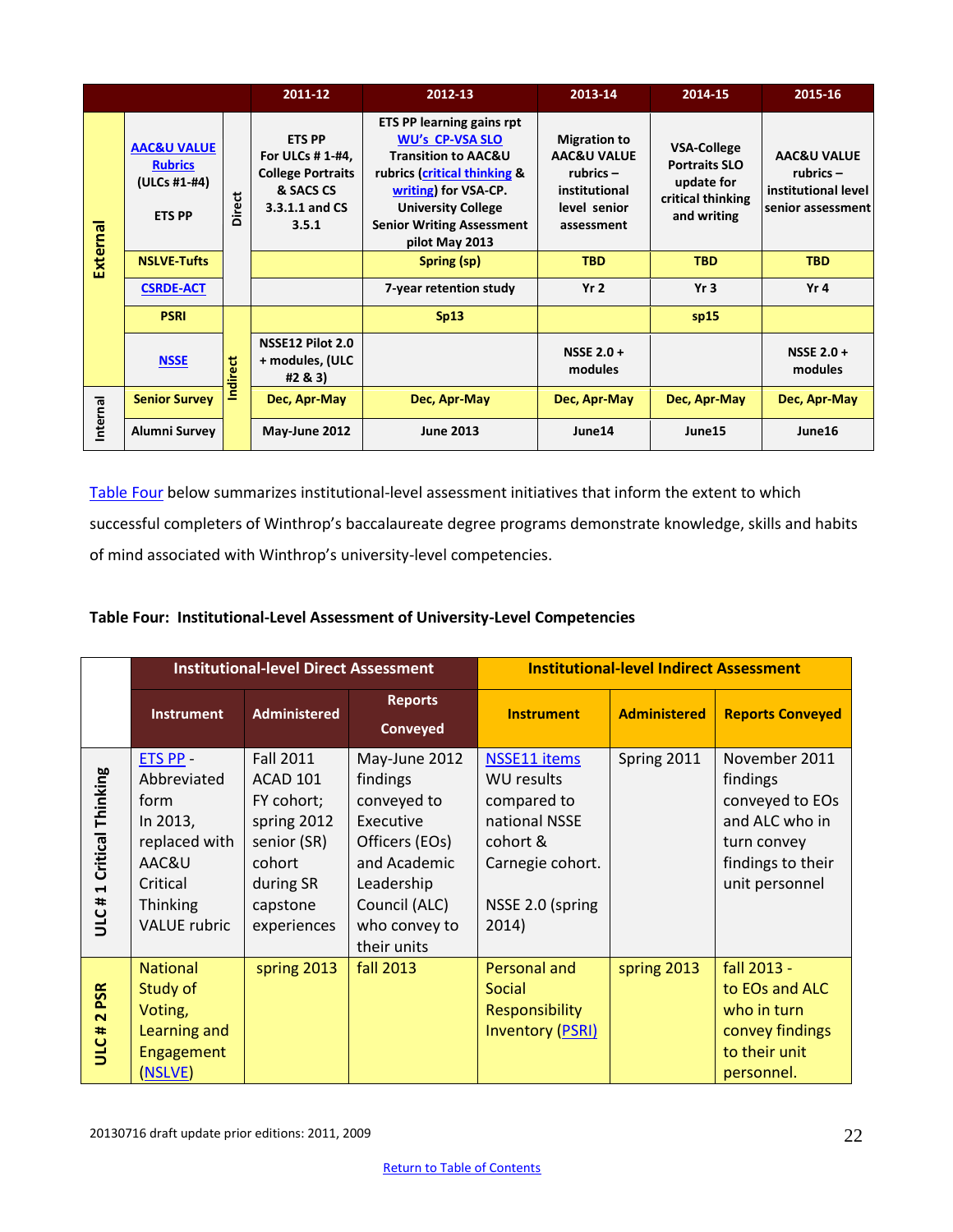|                                               |                                                                      | <b>Institutional-level Direct Assessment</b>                                      |                                                                                                                                | <b>Institutional-level Indirect Assessment</b>                                                                                                                |                                                                  |                                                                                                        |  |
|-----------------------------------------------|----------------------------------------------------------------------|-----------------------------------------------------------------------------------|--------------------------------------------------------------------------------------------------------------------------------|---------------------------------------------------------------------------------------------------------------------------------------------------------------|------------------------------------------------------------------|--------------------------------------------------------------------------------------------------------|--|
|                                               | <b>Instrument</b>                                                    | <b>Administered</b>                                                               | <b>Reports</b><br><b>Conveyed</b>                                                                                              | <b>Instrument</b>                                                                                                                                             | <b>Administered</b>                                              | <b>Reports Conveyed</b>                                                                                |  |
|                                               |                                                                      |                                                                                   |                                                                                                                                | <b>NSSE 2.0 Civic</b><br><b>Engagement</b><br><b>Module</b>                                                                                                   | Spring 2012                                                      | Fall 2013 (after<br>confidentiality<br>embargo lifted)                                                 |  |
| ULC #3 Inter-connectedness                    |                                                                      |                                                                                   |                                                                                                                                | <b>NSSE 11</b><br>Selected items                                                                                                                              | Spring 2011                                                      | <b>Fall 2011</b>                                                                                       |  |
|                                               |                                                                      |                                                                                   |                                                                                                                                | Penultimate<br><b>NSSE 2.0</b>                                                                                                                                | Spring 2012                                                      | Fall 2013 (after<br>confidentiality<br>embargo lifted)                                                 |  |
|                                               |                                                                      |                                                                                   |                                                                                                                                | <b>NSSE 2.0</b><br>Diversity<br>Module                                                                                                                        | Spring 2012                                                      | Fall 2013 (after<br>confidentiality<br>embargo lifted)                                                 |  |
|                                               | <b>GLI</b><br>questionnaire<br>Knowledge &<br>engagement<br>elements | Internally-<br>developed,<br>piloted<br>summer<br>2011                            | Results to be<br>reported in 5 <sup>th</sup><br>year impact<br>report to SACS<br>COC (due<br>20170325)                         | <b>GLI</b><br>questionnaire<br>Attitudinal<br>elements                                                                                                        | Internally-<br>developed,<br>piloted<br>during<br>summer<br>2011 | Results to be<br>reported in 5 <sup>th</sup><br>year impact<br>report to SACS<br>COC (due<br>20170325) |  |
| ULC#4 Communication<br>(written, oral, other) | ETS PP -<br>Abbreviated<br>form                                      | <b>fall 2011</b><br><b>ACAD 101,</b><br>spring 2012<br>senior<br>cohort<br>during | May-June 2012<br>results<br>conveyed to<br><b>EOs and ALC</b><br>who in turn<br>convey findings<br>to their unit<br>personnel. | NSSE11<br><b>Selected items</b><br><b>Externally</b><br>developed<br>instrument<br><b>WU results</b><br>compared to<br>national annual<br><b>NSSE cohort.</b> | Spring 2011                                                      | November 2011<br>findings will be<br>conveyed to EOs<br>and ALC                                        |  |

# **Program-level assessment of ULCs**

In addition to Winthrop conducting institutional-level assessment of ULCs, faculty, staff, and administrators in baccalaureate degree programs are responsible for assessing the extent to which their senior baccalaureatedegree candidates demonstrate achievement of the university-level competencies. Program faculty are encouraged to consider adopting [AAC&U VALUE rubrics](http://www.aacu.org/value/abouttherubrics.cfm) (Valid Assessment of Learning in Undergraduate Education) to assess senior baccalaureate-degree candidates' achievements with the ULCs using authentic student artifacts. The AAC&U VALUE rubrics were developed as part of its Liberal Education and America's [Promise initiative](http://www.aacu.org/leap/) with support by grants from The State Farm Companies Foundation and the Fund for the Improvement of Postsecondary Education (FIPSE), the formal project ran from May 2007 through April 2010. (Source[: http://www.aacu.org/value/project\\_description.cfm](http://www.aacu.org/value/project_description.cfm) .)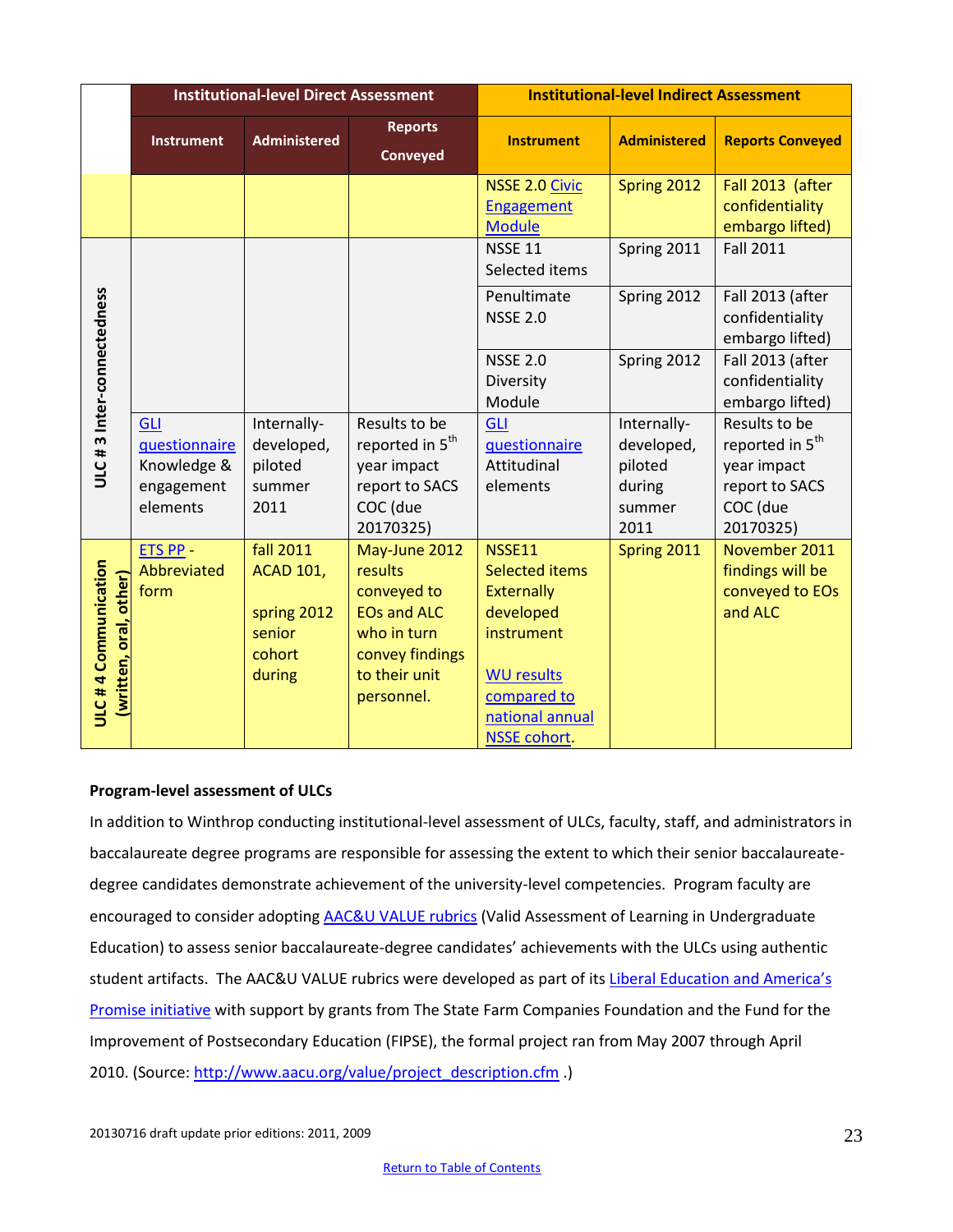#### **Winthrop's Inaugural Quality Enhancement Plan: [The Global Learning Initiative \(](http://www2.winthrop.edu/gli/wuPublicGli.pdf)GLI)**

SACS COC 2004 revisions included a new obligation for institutions to develop five-year quality enhancement plans. SACS COC [quality enhancement plan guidelines](http://www.sacscoc.org/pdf/Quality%20Enhancement%20Plan%20Guidelines.pdf) enable institutions to demonstrate compliance with Core Requirement (CR) 2.12, *The institution has developed an acceptable Quality Enhancement Plan (QEP) that includes an institutional process for identifying key issues emerging from institutional assessment and focuses on learning outcomes and/or the environment supporting student learning and accomplishing the mission of the institution,* and Comprehensive Standard (CS) 3.3.2, *The institution has developed a Quality Enhancement Plan that (1) demonstrates institutional capability for the initiation, implementation, and completion of the QEP; (2) includes broad-based involvement of institutional constituencies in the development and proposed implementation of the QEP; and (3) identifies goals and a plan to assess their achievement.* At the conclusion of the five-year period following SACS COC approval of the QEP proposal, the institution submits a **QEP Impact Report** to SACS COC. A SACS COC team reviews the fifth year QEP Impact Report and rules on its adequacy. The report may be accepted, or referred to C&R (Compliance and Reports) Committee for review and/or action. Actions may include requiring an institution to provide additional monitoring reports to demonstrate progress on its QEP, or the imposition of sanctions.

Winthrop's inaugural quality enhancement plan, the Global Learning Initiative [\(GLI\)](http://www2.winthrop.edu/gli/), was approved as part of WU's 2011 decennial reaffirmation process. The GLI is designed to integrate global learning intentionally into the Touchstone (general education) Program. Based upon feedback from SACS COC on site reaffirmation team (April 2011), the GLI SLOs were revised (from the five SLOs articulated in the [spring 2011 GLI proposal\)](http://www2.winthrop.edu/gli/wuPublicGli.pdf) to the three SLOs listed below, to better reflect the intended global learning outcomes.

- **SLO 1: Global Knowledge.** Seniors will demonstrate significantly greater global knowledge than beginning freshmen.
- **SLO 2: Global Attitudes.** Seniors' attitudes will demonstrate a greater acceptance of cultural difference than those of beginning freshmen.
- **SLO 3: Global Engagement.** Seniors will engage in diverse intercultural groups and settings more often and more effectively than beginning freshmen.

Winthrop's inaugural QEP Impact Report is due on March 25, 2017 along with the university's [Fifth](http://www.sacscoc.org/fifth%20year/Summary.The%20Fifth%20Year%20Interim%20Report.pdf)  [Year Interim Report.](http://www.sacscoc.org/fifth%20year/Summary.The%20Fifth%20Year%20Interim%20Report.pdf) The [GLI proposal,](http://www2.winthrop.edu/gli/wuPublicGli.pdf) [executive summary,](http://www2.winthrop.edu/gli/execSummary.aspx) [professional development resources,](http://www2.winthrop.edu/gli/Prof_Development.aspx?ekmensel=aa210ba6_458_460_5848_2) [committees,](http://www2.winthrop.edu/gli/committee_2.aspx) [Global Learning Cultural Events Assessment form,](http://www2.winthrop.edu/gli/Culturaleventsassessmentfinal.pdf) [current and archived news and events](http://www2.winthrop.edu/gli/articles.aspx) are available on WU's GLI web site.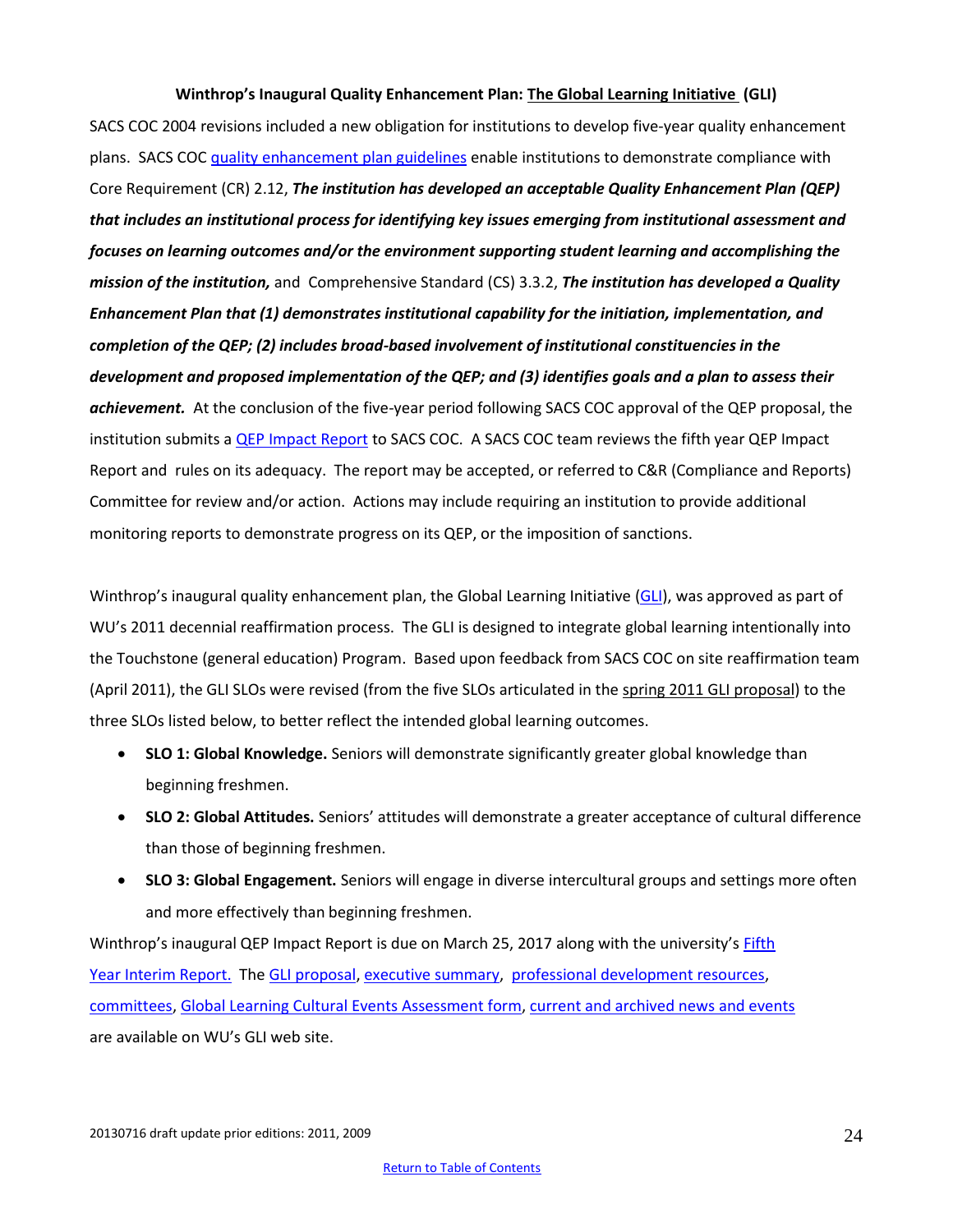Institutional-level assessment of the GLI is managed through **University College** which is assessing GLI learning outcomes at three points, in ACAD 101, HMXP 102 and in the senior year, using multiple strategies. University College assesses GLI SLOs using the GLI questionnaire (an internally-developed instrument measuring knowledge and engagement (skill/behaviors), a global learning cultural events assessment form, and assessment of senior writing samples for GLI knowledge and dispositions (habits of mind/attitudes) associated with the GLI learning outcomes. University College is also assessing program outcomes associated with the GLI using a variety of methodologies such as the number of cultural events with a global component, the number of students who study abroad, and GLI questionnaire items associated with International Peer Mentors.

**AAAS** administers two institutional-level surveys (NSSE and the graduating senior survey) that yield indirect measures associated with respondents' self-reported experiences with Winthrop's global learning opportunities**.**

While WU's current quality enhancement plan, the GLI, is associated with global learning in the Touchstone (General Education) program, academic degree programs and academic student support services may also choose to integrate their assessment of ULC # 3 *Winthrop graduates understand the interconnected nature of the world and the time in which they live* with relevant programming associated with global learning.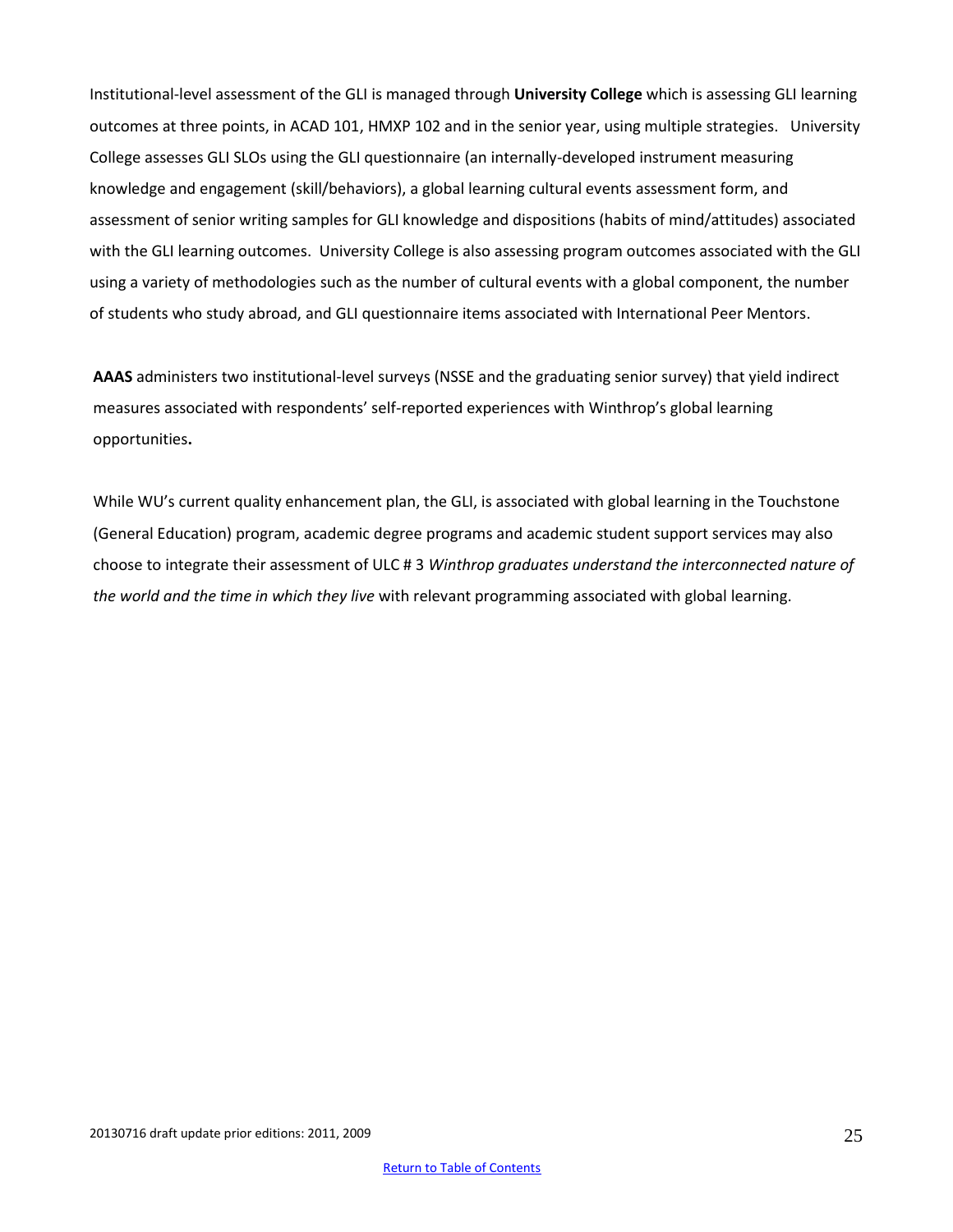#### **Chapter Five**

#### **Comprehensive Program Review**

#### <span id="page-25-0"></span>**Academic Program Review**

The purpose of Academic Program Review [\(APR\)](http://www2.winthrop.edu/public/programreview/) is to ensure that Winthrop University continues a leadership role in offering national-caliber academic programs consistent with emerging best practices. The goal is to provide both qualitative and quantitative analyses for demonstrating accountability and institutional effectiveness. Results from reviews are used to enhance program quality and inform resource allocations.

Winthrop University has undertaken APR since the 1980s. The guidelines for conducting APR were initially developed at the state level by the South Carolina Commission on Higher Education (CHE) with input from academic officers at each of the public higher education institutions. Until December 2000, CHE coordinated a statewide review of academic offerings in disciplines that did not have specialized accrediting entities. State budget cuts forced the Commission to abandon all such reviews except those related to teacher certification or teacher advancement. In March 2010, CHE was forced to dissolve its partnership with the SC Department of Education and NCATE. Winthrop continues the practice of program review, conducting both internal and external reviews. Winthrop's APR guidelines are updated biennially, current guidelines were [updated in 2013.](http://www2.winthrop.edu/public/programreview/documents/AcademicProgramReviewGuidelines_AAAS20130516.pdf) APR [documents and forms](http://www2.winthrop.edu/public/programreview/documents.aspx) are available online. WU processes and formats for APR will accommodate reporting requirements of specialized (discipline-based) accreditation or approval reporting requirements. [APR timelines for 2010 through 2020](http://www2.winthrop.edu/public/programreview/future.aspx?ekmensel=3e482c28_454_488_6876_1) are published.

APR follows a five- to seven-year cycle in which academic units conduct a self-study to assess major strengths, weaknesses, opportunities and concerns in the areas of quality, demand, and resources. Programs with specialized accreditation or certification coordinate their review with the specialized organization review. A unit conducts the self-study during the first year with the peer review and presentation of findings occurring the following year.

APR requires collaboration among various units and offices of the University and individuals from the community. The planning of successful reviews involves shared responsibilities and includes all major stakeholders. Implementation of improvement based upon APR findings becomes a matter of mutual accountability. The list of responsibilities articulated on the APR roles and responsibilities web site, [http://www2.winthrop.edu/public/programreview/roles.aspx,](http://www2.winthrop.edu/public/programreview/roles.aspx) is a broad overview of actions to be completed during an APR; it is not meant to be comprehensive in scope.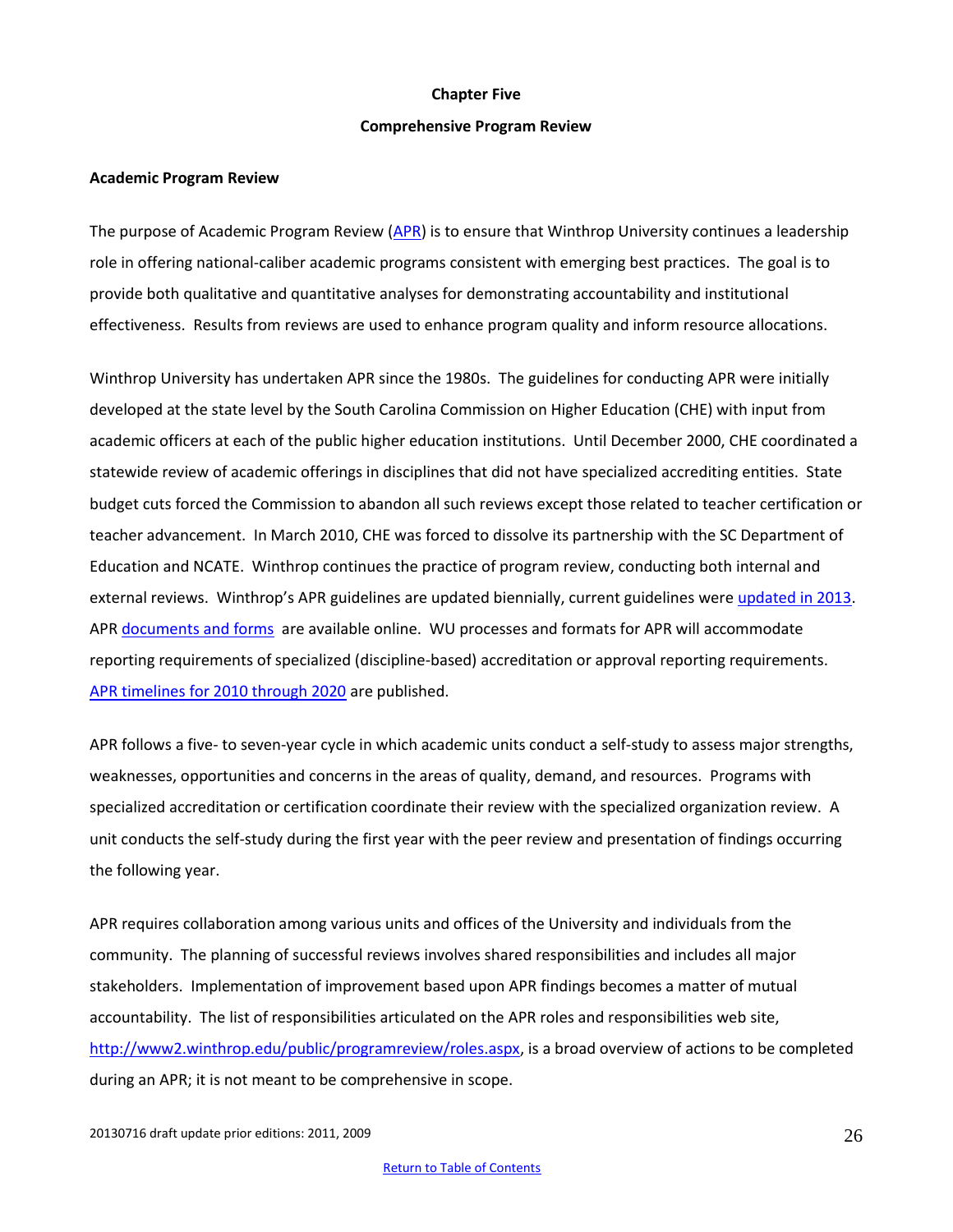#### **Appendix**

# <span id="page-26-0"></span>**Commission on Colleges of the Southern Association of Colleges and Schools The Principles of Accreditation: Foundations for Quality Enhancement Section Four: [Federal Requirements](http://www.sacscoc.org/pdf/Resource%20Manual.pdf) (pgs. 89-100)**

The U.S. Secretary of Education recognizes accreditation by the Commission on Colleges in establishing the eligibility of higher education institutions to participate in programs authorized under Title IV of the 1998 Higher Education Amendments and other federal programs. Through its periodic review of institutions of higher education, the Commission assures the public that it is a reliable authority on the quality of education provided by its member institutions.

The federal statute includes mandates that the Commission review an institution in accordance with criteria outlined in the regulations of the Amendments developed by the U.S. Department of Education. As part of the review process, institutions are required to document compliance with those criteria and the Commission is obligated to consider such compliance when the institution is reviewed for initial membership or continued accreditation.

Implicit in every Federal Requirement mandating a policy or procedure is the expectation that the policy or procedure is in writing and has been approved through appropriate institutional processes, published in appropriate institutional documents accessible to those affected by the policy or procedure, and implemented and enforced by the institution.

**4.1** The institution evaluates success with respect to student achievement including, as appropriate, consideration of course completion, state licensing examinations, and job placement rates. (Student achievement)

**4.2** The institution's curriculum is directly related and appropriate to the purpose and goals of the institution and the diplomas, certificates, or degrees awarded. (Program curriculum appropriate for intended purpose)

**4.3** The institution makes available to students and the public current academic calendars, grading policies, and refund policies. (Publication of policies)

**4.4** Program length is appropriate for each of the institution's educational programs. (Program length)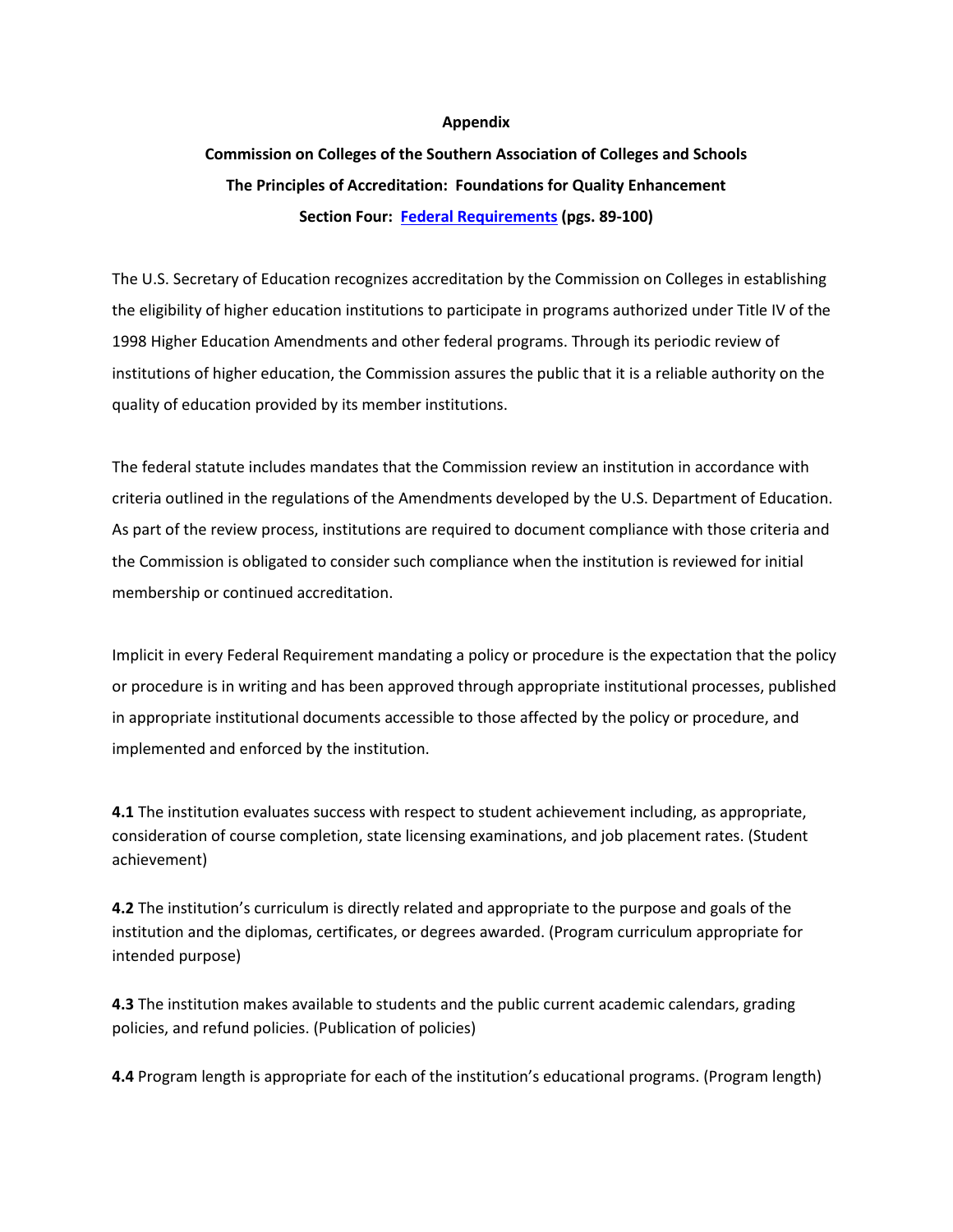**4.5** The institution has adequate procedures for addressing written student complaints and is responsible for demonstrating that it follows those procedures when resolving student complaints. (See Commission policy "Complaint Procedures against the Commission or its Accredited Institutions.") (Student complaints)

**4.6** Recruitment materials and presentations accurately represent the institution's practices and policies. (Recruitment materials)

**4.7** The institution is in compliance with its program responsibilities under Title IV of the 1998 Higher Education Amendments. (In reviewing the institution's compliance with these program responsibilities, the Commission relies on documentation forwarded to it by the U.S. Department of Education.) (Title IV program responsibilities)

**4.8** An institution that offers distance or correspondence education documents each of the following: [\(Distance and correspondence education,](http://www.sacscoc.org/pdf/Resource%20Manual.pdf) pp. 98-99)

**4.8.1** demonstrates that the student who registers in a distance or correspondence education course or program is the same student who participates in and completes the course or program and receives the credit by **verifying the identity of a student who participates in class or coursework by using, at the option of the institution, methods such as (a) a secure login and pass code, (b) proctored examinations, or (c) new or other technologies and practices that are effective in verifying student identification**.

**4.8.2** has a **written procedure for protecting the privacy of students enrolled in distance and correspondence education** courses or programs.

**4.8.3** has a **written procedure distributed at the time of registration or enrollment** that notifies students of any projected additional student charges associated with verification of student identity

**4.9** The institution has policies and procedures for determining the credit hours awarded for courses and programs that conform to commonly accepted practices in higher education and to Commission policy. (See Commission policy "Credit Hours.") (Definition of credit hours) (added 20120101) [\(Cross](http://www.sacscoc.org/pdf/Resource%20Manual.pdf)[reference with C.R. 2.7, C.S. 3.4.6, and F.R. 4.4 p](http://www.sacscoc.org/pdf/Resource%20Manual.pdf). 100)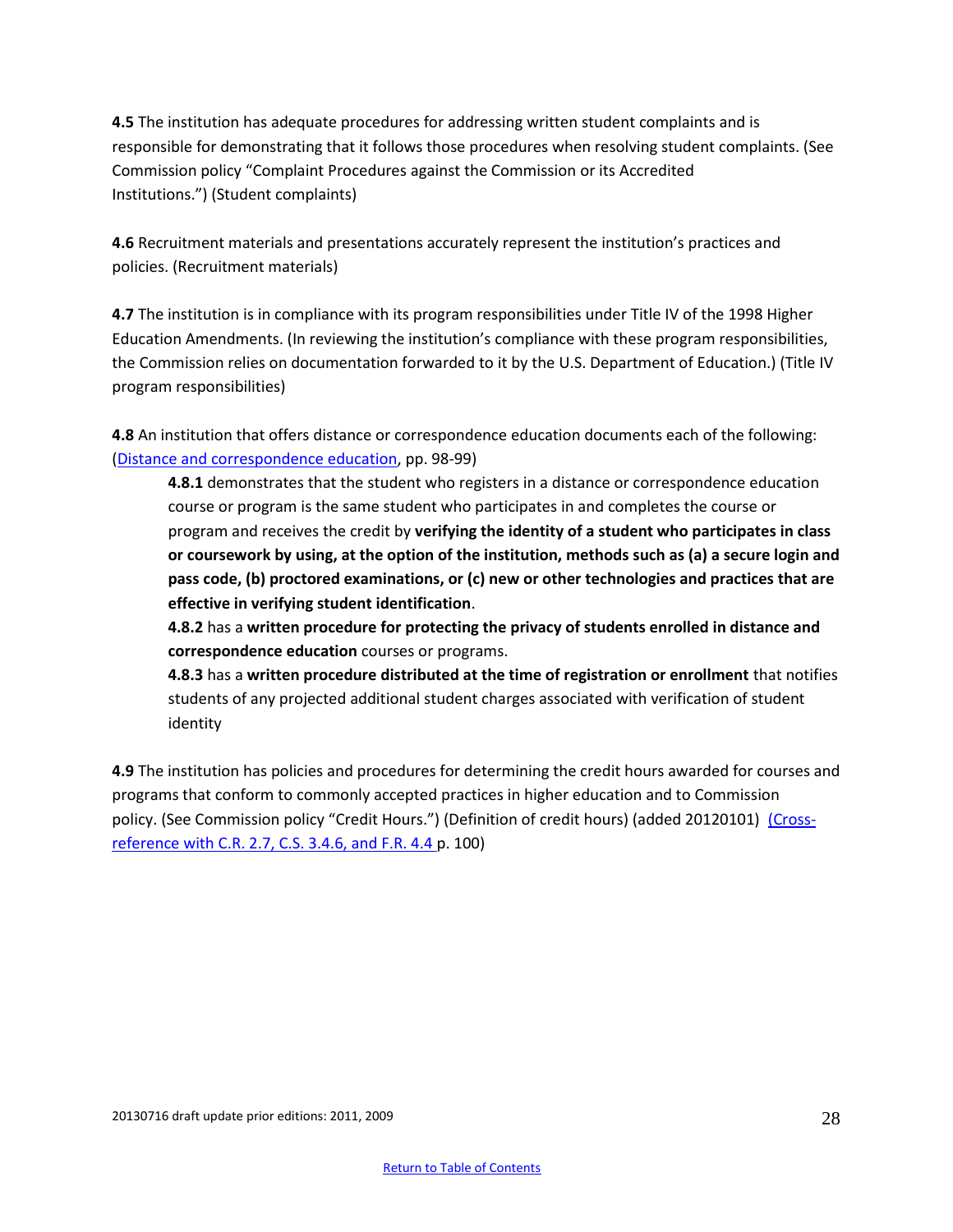#### **Glossary of Terms**

<span id="page-28-0"></span>The Glossary of Terms contains a number of definitions adapted from assessment resources developed by other institutions and entities. The major resources listed below were used to compile the present glossary. The resources listed below are neither comprehensive nor exhaustive.

- Southern Association of Colleges and Schools Commission on Colleges (SACS COC). *The Principles of Accreditation: Foundations for Quality Enhancement*. [2012 edition.](http://www.sacscoc.org/pdf/2012PrinciplesOfAcreditation.pdf)
- Eaton, Judith S. 2009. An Overview of U.S. Accreditation. Washington DC: Council for Higher Education Accreditation [\(CHEA\)](http://www.chea.org/).
- Office of Institutional Assessment and Compliance. Assessment Glossary. University of South Carolina,<http://www.ipr.sc.edu/effectiveness/toolbox/glossary.htm>
- Office for Institutional Effectiveness and Planning. Glossary of Assessment Terms and Links to more Information. College of Charleston[, http://oiep.cofc.edu](http://oiep.cofc.edu/)

**Academic Program Review [\(APR\)](http://www2.winthrop.edu/public/programreview/) –** Evaluation of the effectiveness of an academic degree program involving an internal self-study, an external review, and a variety of indicators. All academic programs are required to complete periodic program reviews (generally every 5-7 years). Programs with specialized accreditation or approval may use the specialized program review process to meet their obligation for periodic APR. AAAS is the university's repository for all academic program review documents including self-studies, external review reports, and follow up reports.

**Accreditation** – A certification awarded by an external, recognized organization, that the institution or program meets certain requirements overall, or in a particular discipline. SACS accreditation requires that all programs and services wherever offered within the context of the institution's activity are reviewed as part of the institutional effectiveness process.

**Aggregated Data –** Statistics which relate to broad classes, groups, or categories, so that it is not possible to distinguish the properties of individuals within those classes, groups, or categories. Aggregated data should be collected for program or unit level assessment.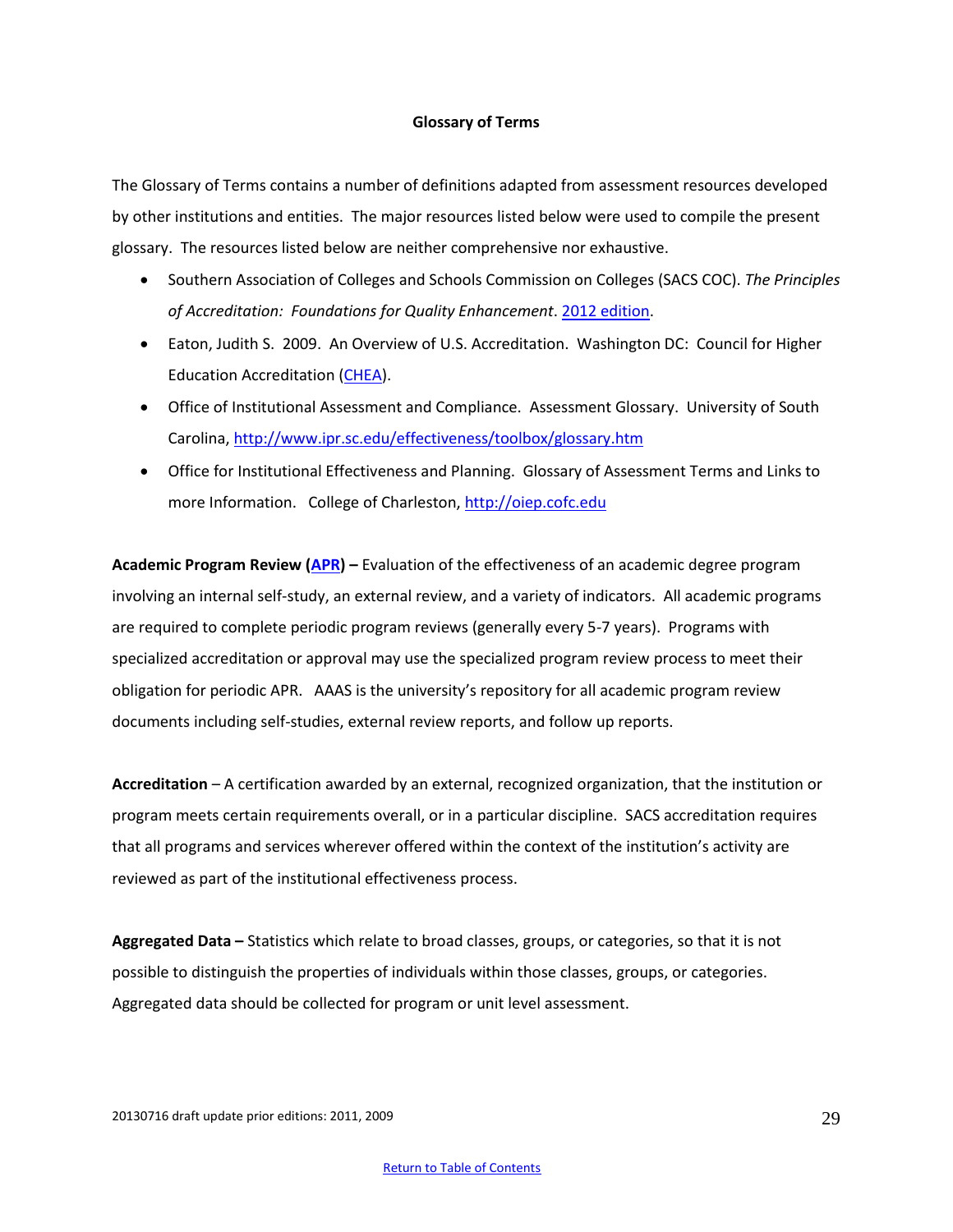**Assessment –** The ongoing process aimed at understanding and improving student learning and institutional effectiveness; the systematic collection, review and use of information about educational programs and administrative units undertaken for the purpose of improving student learning, development, and institutional effectiveness. While SACS does not imply that all elements of the system must be undertaken simultaneously or even annually, the various activities of the institution's planning and evaluation system are scheduled at periodic intervals that make sense for the institution and its mission. The results of diverse assessment efforts can be integrated to provide a sound basis for plans aimed at institutional improvement.

**Assessment Plan** – The portion of the OARS template in which respondents articulate their program mission, explain how it links to the university and college (or division) mission, document their program outcomes (required for all academic, administrative and student support services) and their student learning . **Improvement Plan** – The portion of the OARS in which respondents present data, and discuss how assessment results were used to improve learning or programs.

**Assessment Plan and Improvement Report template** – Winthrop's **O**nline **A**ssessment plans and improvement **R**eporting **S**ystem (OARS) is the standardized template used by administrative, academic, and academic student support service units to document evidence of their unit's or program's annual and multi-year assessment initiatives associated with both program and student learning outcomes. The OARS 2.0 contains a series of drop-down menus and constructed response reporting sections the designated program assessment coordinator completes at least twice a year. By October, all units are expected to have uploaded/updated their assessment plans for the current academic year. By mid-February, all units are expected to have uploaded/finalized their assessment reports for the preceding academic year (calendar or fiscal years may be referenced for administrative units if preferred). After February  $15<sup>th</sup>$ , assessment and improvement reports from the preceding academic year are archived (no additional editing, but view access remains). WU transitioned to [OARS 2.0](https://www2.winthrop.edu/login/betatest/login.aspx?ReturnUrl=%2flogin%2fbetatest%2fDefault.aspx&s=0) in 2011-12. Contact [AAAS](mailto:%20%09scottks@winthrop.edu) for assistance with OARS 2.0.

**Benchmark –** A point of reference for comparisons. Higher education lacks consensus on how the word is used for assessment or evaluative purposes. Performance data (from a discipline, past reviews, other institutions, etc.) can be utilized to create a baseline of acceptable performance or to create a standard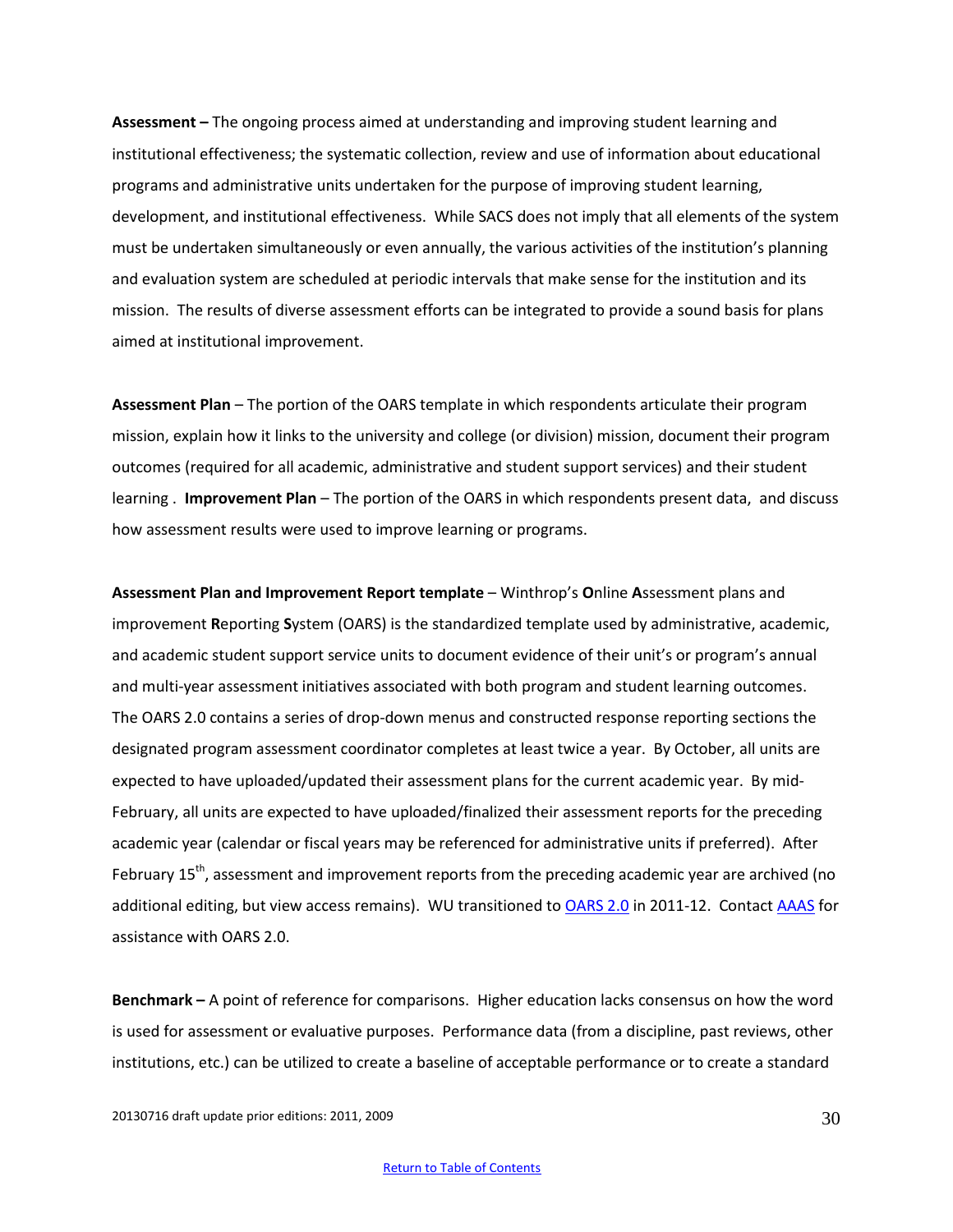to strive for when setting target levels of performance. For assessment purposes, provide an explanation of the word, *benchmark*, is being used.

**Best Practice –** strategies, methods, approaches which, over time, are recognized as optimal approaches to achieve a desired outcome.

**Bloom's Taxonomy of learning –** a 1956 learning schema proffered Benjamin Bloom and colleagues featuring student learning at increasing levels complexity. 1956 version was revised in 2001, and more recent adaptations integrate [digital-action verbs.](http://gpaeanews.wordpress.com/2011/09/30/bloom%E2%80%99s-taxonomy-goes-digital/)

**Coherence –** A critical component of a program which should demonstrate an appropriate sequencing of courses, not a mere bundling of credits, so that the student learning is progressively more advanced in terms of assignments and scholarship required and demonstrates progressive advancement in a field of study that allows students to integrate knowledge and grow in critical skills.

**Cohort –** A group whose progress is followed by means of measurements at different points in time. A group of persons sharing a particular statistical or demographic characteristic.

**Competency –** Level at which performance is acceptable.

**Course Embedded Assessment –** Assessment methods designed to be a part of the curricular structure and take place in the normal operation of the class e.g., tests, portfolios, papers, etc.

**Criteria –** relevant measures that will be used; state precisely what student or support unit will be doing; explain the conditions under which student learning outcomes and program goals should be accomplished; states an acceptable level of aggregate performance.

**Criterion-referenced –** A test or other type of assessment designed to provide a measure of performance that is interpretable in terms of a clearly defined and delimited domain of learning tasks. Criterion-referenced assessments report how well academic programs and administrative support units are doing relative to a pre-determined performance level on a specified set of program goals or student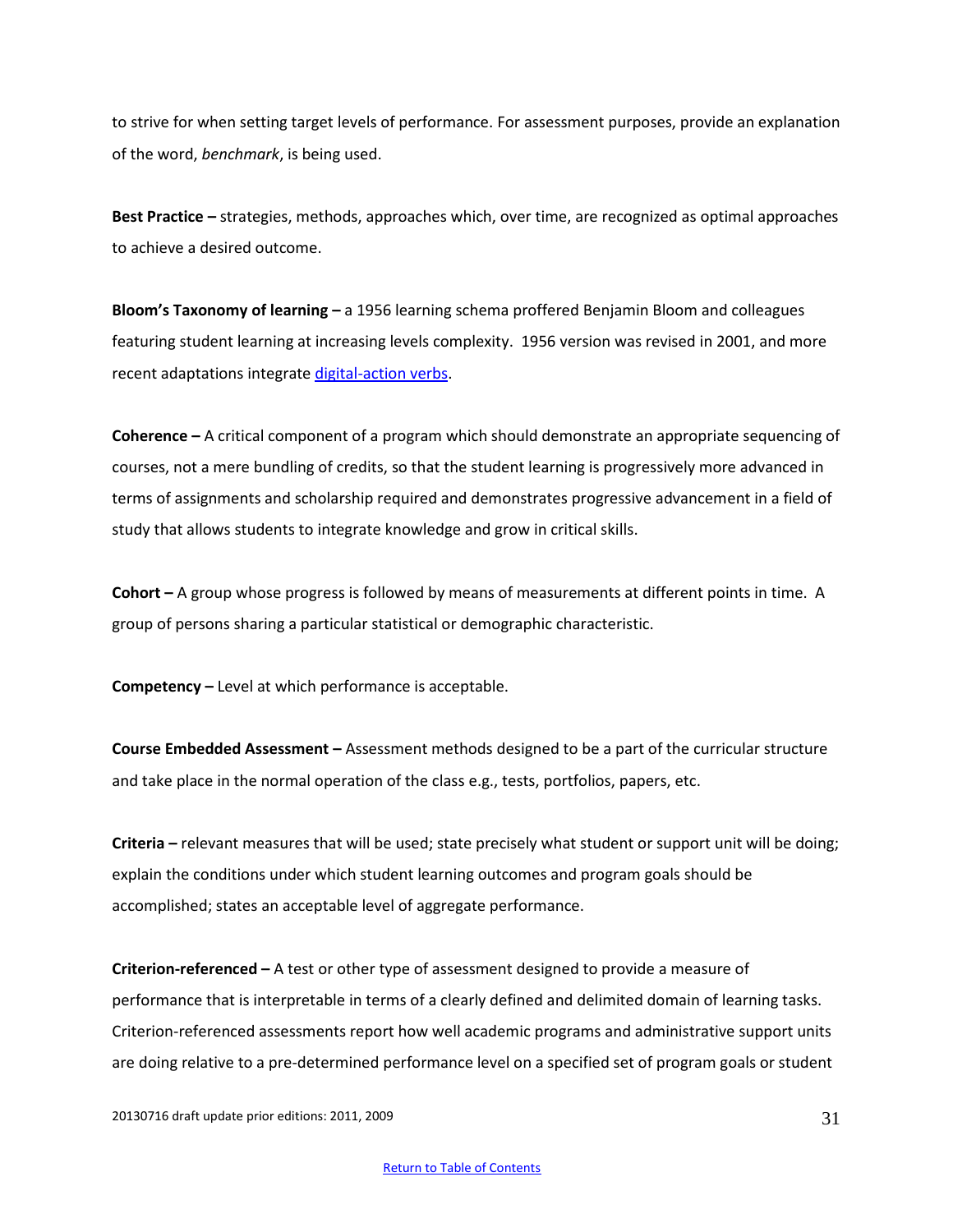learning outcomes. Criterion-referenced assessments determine what test takers can do and what they know, not how they compare to others.

**Curriculum Mapping –** Demonstrate where in the program's curriculum learning outcomes are introduced, practiced, and proficiency demonstrated. Mapping outcomes tracks how students develop skills and knowledge (in courses and extra-curricular experiences) required for programs of study.

**Direct Assessment Measures –** Examination or observation of student knowledge or skills against measurable student learning outcomes. Require students to display their knowledge and skills as they respond to the instrument itself.

**Effectiveness –**Extent to which an institution, division, department meets its unique mission.

**Externally-developed Assessment –** Commercially available; instruments developed by consortia or organizations

**Focus Group –** A carefully planned discussion to obtain perceptions on a defined area of interest in a permissive, nonthreatening environment. Conducted with ~ 7-12 people by a skilled interviewer.

**Formative Assessment –** Intended to assess ongoing program-project activity and provide information to improve the project. Assessment feedback is short term in duration.

**General Education –** Winthrop's Touchstone Program - A collegiate level general education program should 1) be a substantial component of each undergraduate degree, 2) ensure breadth of knowledge, and 3) be based on a coherent rationale. It is essential to understand the general education component of the degree program within the context of the institution's mission and within the expectations of a college-level institution. Through general education, students encounter the basic content and methodology of the principal areas of knowledge: humanities and fine arts, social and behavioral sciences, and natural sciences and mathematics.

**Goal** - Measurable outcomes that define how the institution/division/unit expects to fulfill its mission.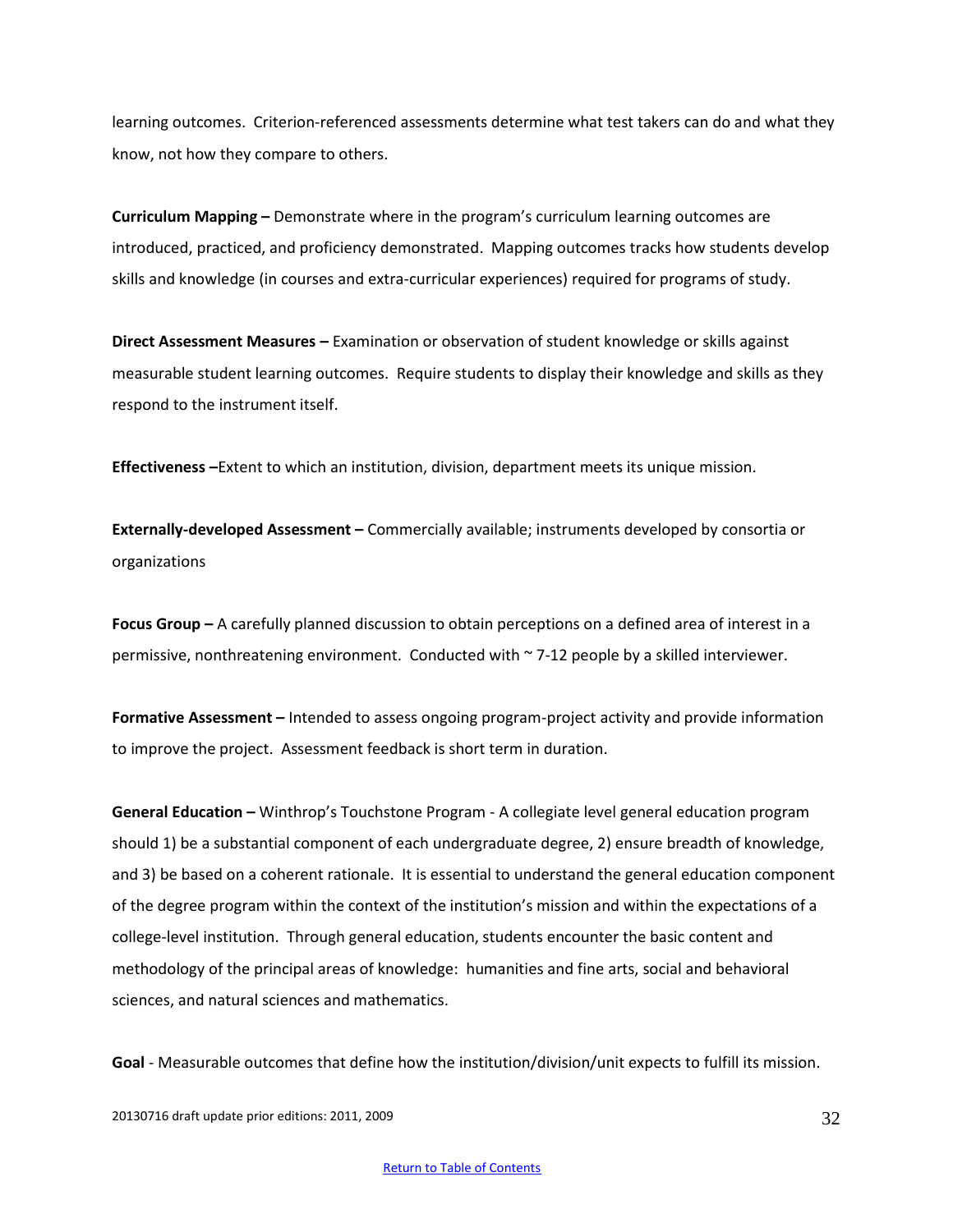**High-stakes Testing -** [A test](http://en.wikipedia.org/wiki/Test_%28student_assessment%29) which has important consequences for the test taker. A high-stakes test can have a major impact on a student's academic career. The outcome of the test can mean the difference of receiving or not receiving a passing grade, a scholarship, a degree, an internship, etc. Compare to low-stakes testing.

**Indirect Assessment Measures –** perceptions of learning or experiences rather than actual demonstrations of learning outcome achievement (e.g., surveys of students, alumni, employers)

**Institutional Assessment –** Evaluation of the extent to which the university is achieving its **strategic** [values, strategic initiatives](http://www.winthrop.edu/uploadedFiles/president/2010-11_VoD_color.pdf) an[d annual objectives.](http://www.winthrop.edu/uploadedFiles/president/09-10VODupdates_June2010.pdf)

**Institutional Effectiveness (IE) –** The systematic, explicit, and documented process of measuring performance against mission in all aspects of an institution. All programs, services, and constituencies are included; IE process is linked to decision making (including budgeting) processes at all levels.

**Inter-rater reliability** – the extent to which multiple raters consistently implement/apply a rating system.

**SACS Comprehensive Standard 3.3.1** The institution identifies expected outcomes, assesses the extent to which it achieves these outcomes, and **provides evidence of improvement based on analysis of the results in each of the following areas:** (Institutional Effectiveness)

- **3.3.1.1** educational programs, to include student learning outcomes
- **3.3.1.2** administrative support services
- **3.3.1.3** educational support services
- **3.3.1.4** research within its educational mission, if appropriate
- **3.3.1.5** community/public service within its educational mission, if appropriate

**Internally-developed –** developed by Winthrop University faculty, staff, and/or administrators.

20130716 draft update prior editions: 2011, 2009 33 **Learning Outcomes –** A statement that describes the measurable skills, knowledge, and attitudes that students should be able to demonstrate as a result of the course or program. Learning outcomes should be specific, measureable, agreed upon, realistic, and time framed.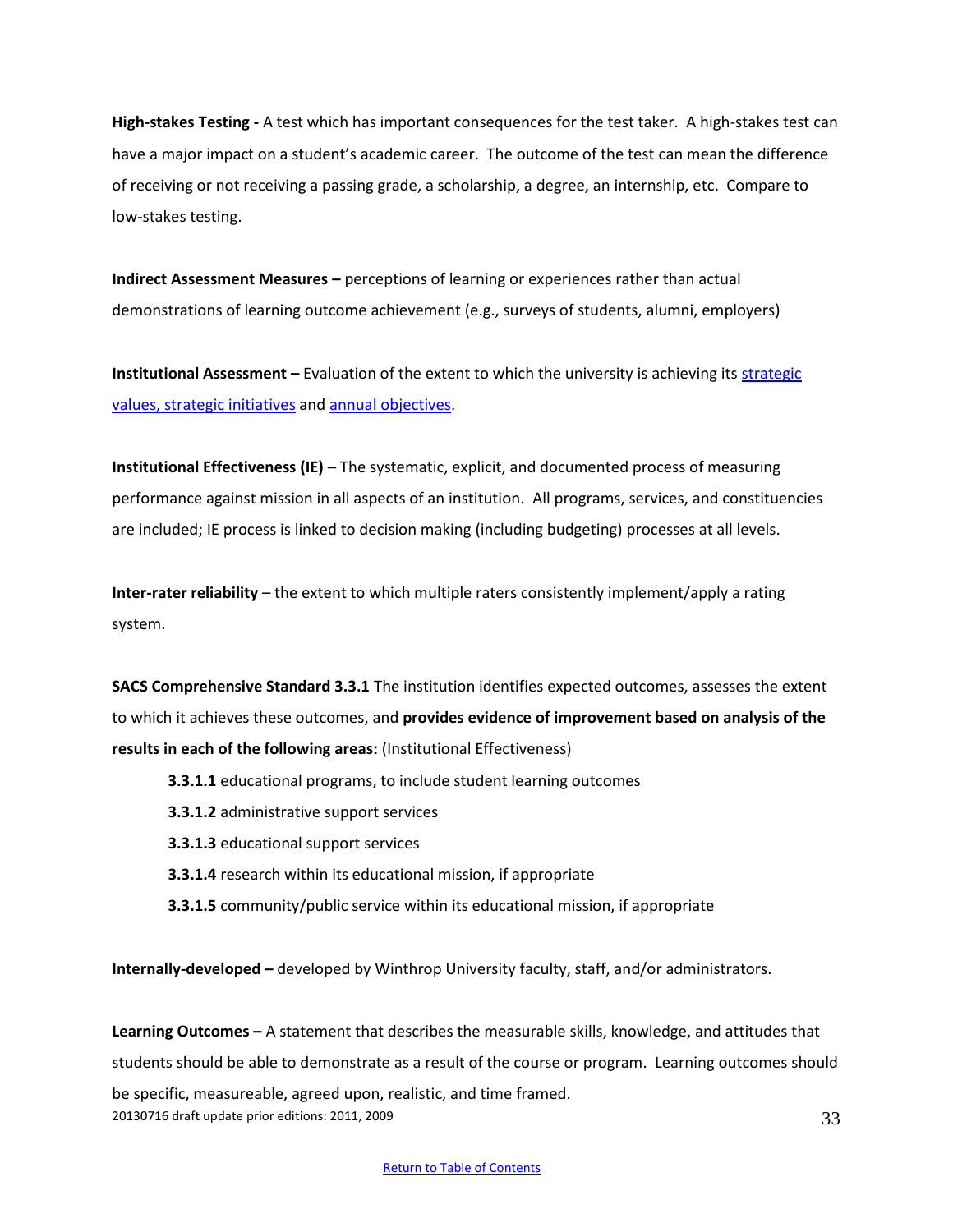**Longitudinal Assessment** –collect data from the same population at different points in time.

**Low-stakes Testing** – A test which has little to no impact on a student. A low-stakes test is typically used to assess the progress of students or the effectiveness of teaching methodologies, resources, etc. but is not used in figuring a student's grade in a course. Students may not take a test seriously if they believe the outcome of the test has little or no impact on them.

**Methods –** Describes how and when the outcomes will be assessed, and who will conduct the assessment; describes how assessment data will be disseminated to faculty and staff as appropriate.

**Mission Statement** – The mission statement is usually a short, one paragraph general explanation of what the program is, and why the program exists. Program and unit missions should demonstrate alignment with both the institutional mission and the Vision of Distinction [\(VOD\) strategic values.](http://www.winthrop.edu/uploadedFiles/president/2010-11_VoD_color.pdf)

**Norm-Reference** – A test or other type of assessment designed to provide a measure of performance that is interpretable in the context of an individual's or group's relative standing in some known group. A norm-referenced test is designed to highlight achievement differences between and among groups in order to produce a dependable rank order across a continuum of achievement from high achievers to low achievers.

**Online Assessment plan and Improvement Reporting System (OARS)** – Winthrop's standardized and centralized application to aggregate program assessment plans and reports. The OAR application includes: program contact information, space to link program mission with the University mission and strategic values articulated in the Vision of Distinction, program and student learning outcomes, assessment strategies, targeted levels of performance, assessment results, and evidence of assessmentbased improvements and accomplishments associated with the program and learning outcomes.

20130716 draft update prior editions: 2011, 2009 **Peer Review** – Accreditation review is conducted primarily by faculty and administrative peers in the profession. These colleagues review the self-study and serve on visiting teams that review institutions and programs after the self-study is completed. Peers constitute the majority of members of the accrediting commissions or boards that make judgments about accrediting status.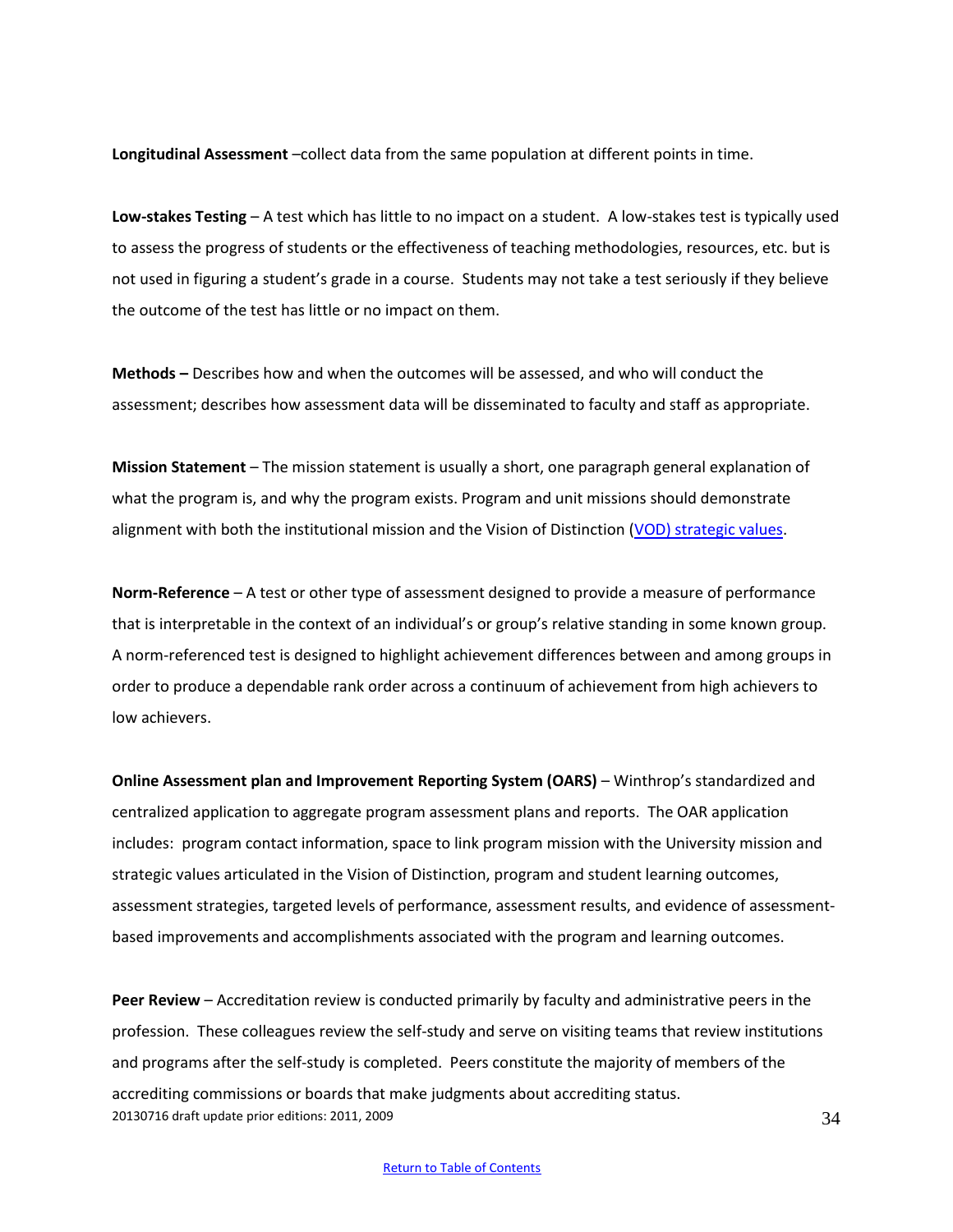**Periodic External Review** – Institutions and programs continue to be reviewed over time. They normally prepare a self-study and undergo a site visit each time.

**Portfolio** – Collections of multiple student work samples usually compiled over time and rated using rubrics. The design of the portfolio is dependent upon how the scoring results are going to be used.

**Performance/Plan Evaluation** – A systematic technique for gathering data through observation of behavior or process and evaluating the data based on a clearly articulated set of performance criteria; can be used for both students and personnel.

**Program Outcomes** – SACS-required for administrative, academic and educational support units. Program outcomes may also be described by some units as program goals. For SACS reporting in the Online Assessment Reporting System, Winthrop uses the label, *program outcomes.*

**Qualitative Assessment** – relies on description rather than numerical scores or ratings. The emphasis is on the measurement of opinions, reflections and/or judgments. Examples include interview, focus groups, and observations.

**Quantitative Assessment** – relies on numerical scores or ratings. The emphasis is on the use of statistics, cumulative numbers, aggregated data, and numerical measurements.

#### **Sampling**

**Convenience Sample** – sample drawn from volunteers who are readily available and willing to participate in the study. Results have low external validity and should not be used for high stakes decisions.

**Random Sample** – A sample drawn from the population such that every member of the population has an equal and independent opportunity to be included in the sample. Requires more resources than convenience sampling. Appropriate for high stakes decisions (medical trials associated with pharmacological or other therapeutic protocols, expensive investments).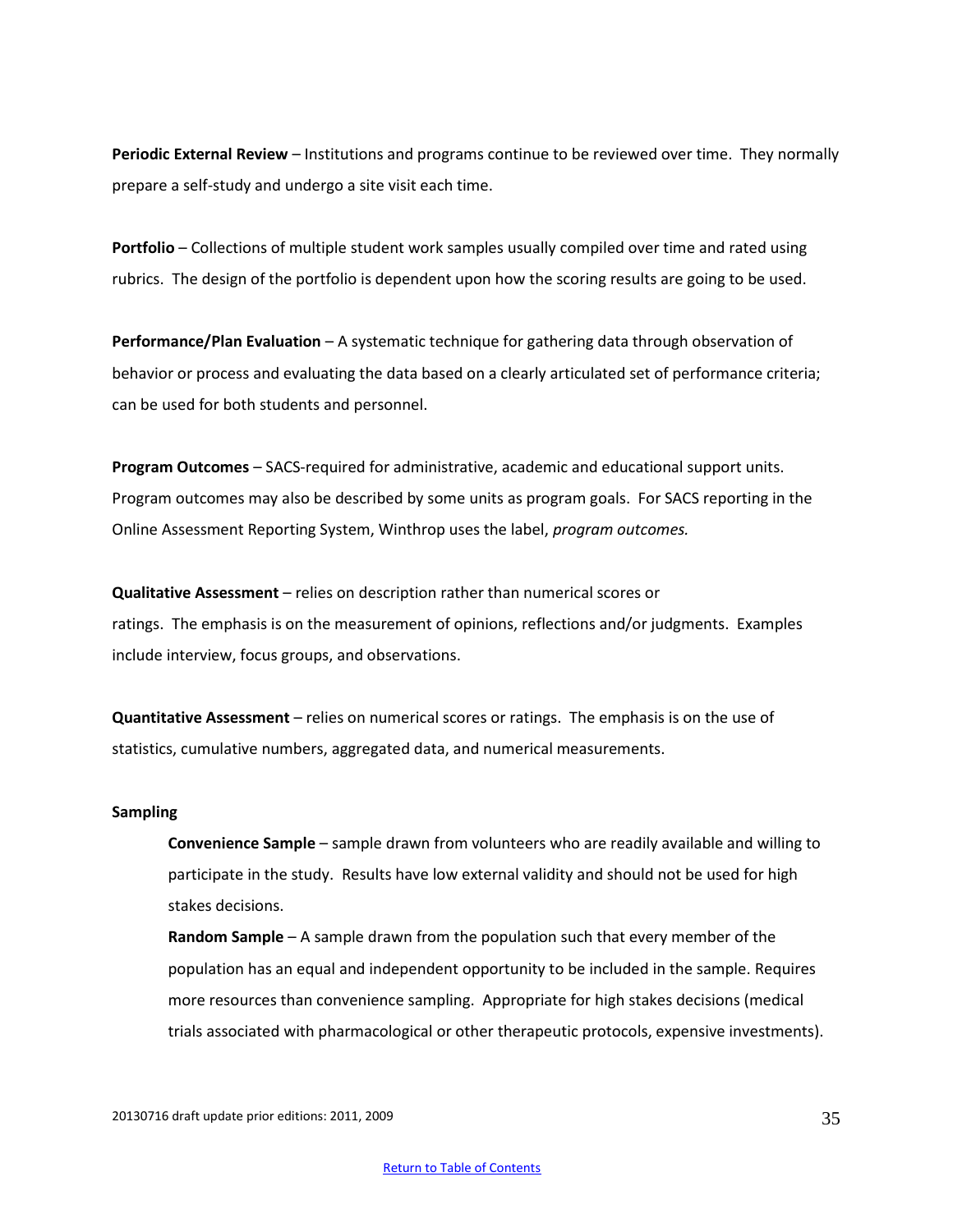**Reliability** – Reliability is the extent to which an experiment, test, or any measuring procedure yields the same result on repeated trials.

**Rubric** – A primary trait analysis (PTA) matrix that describes categories of information, criteria, knowledge, skills (behaviors) or perspectives being evaluated, and measurable descriptions of multiple (at least two) levels of performance for each category.

# **SACS COC**

- SACS COC [Resource Manual for Principles of Accreditation \(Updated February 2013\)](http://www.sacscoc.org/pdf/Resource%20Manual.pdf)
- [Credit Hours Policy Statement \(edited January 2012\)](http://www.sacscoc.org/pdf/081705/Credit%20Hours.pdf)
- Distance and Correspondence [Education \(edited January 2012\)](http://www.sacscoc.org/pdf/Distance%20and%20correspondence%20policy%20final.pdf)
- Final report of the Commission on the [Regulation of Postsecondary Distance Education](http://www.sacscoc.org/CommissionontheRegualationofPostsecondaryDistanceEducation.asp)
- **•** Guidelines for addressing [distance and correspondence education, evaluators guide](http://www.sacscoc.org/pdf/081705/Guidelines%20for%20Addressing%20Distance%20and%20Correspondence%20Education.pdf) (Approved December 2011)

**Self-study** – Institutions and programs prepare a written summary of performance, based on accrediting organizations' standards.

**Site visit** – an external review by peers who visit campus to affirm and clarify findings reported in an internal self-study. External Review Teams (ERT) may also include public members (non-academics who have an interest in higher education). See WU's [APR guidelines](http://www2.winthrop.edu/public/programreview/guidelines.aspx) for more information.

**Strategic Values –** Six Winthrop goals documented in the [Vision of Distinction](http://www.winthrop.edu/uploadedFiles/president/2010-11_VoD_color.pdf) and whose nature and character are described more fully in [The Winthrop Plan.](http://www.winthrop.edu/uploadedFiles/WinthropPlanbyNatureandCharacterTask%20Force%20FINAL%2002-4-06_2.pdf)

**Summative Assessment** – An assessment that is done at the conclusion of a course or some larger instructional period (e.g., at the end of the program). The purpose is to determine success or to what extent the program/project/course met its goals and learning outcomes.

**Tracking/Reporting** – Quantitative method for evaluating program effectiveness and for systematic direct comparison.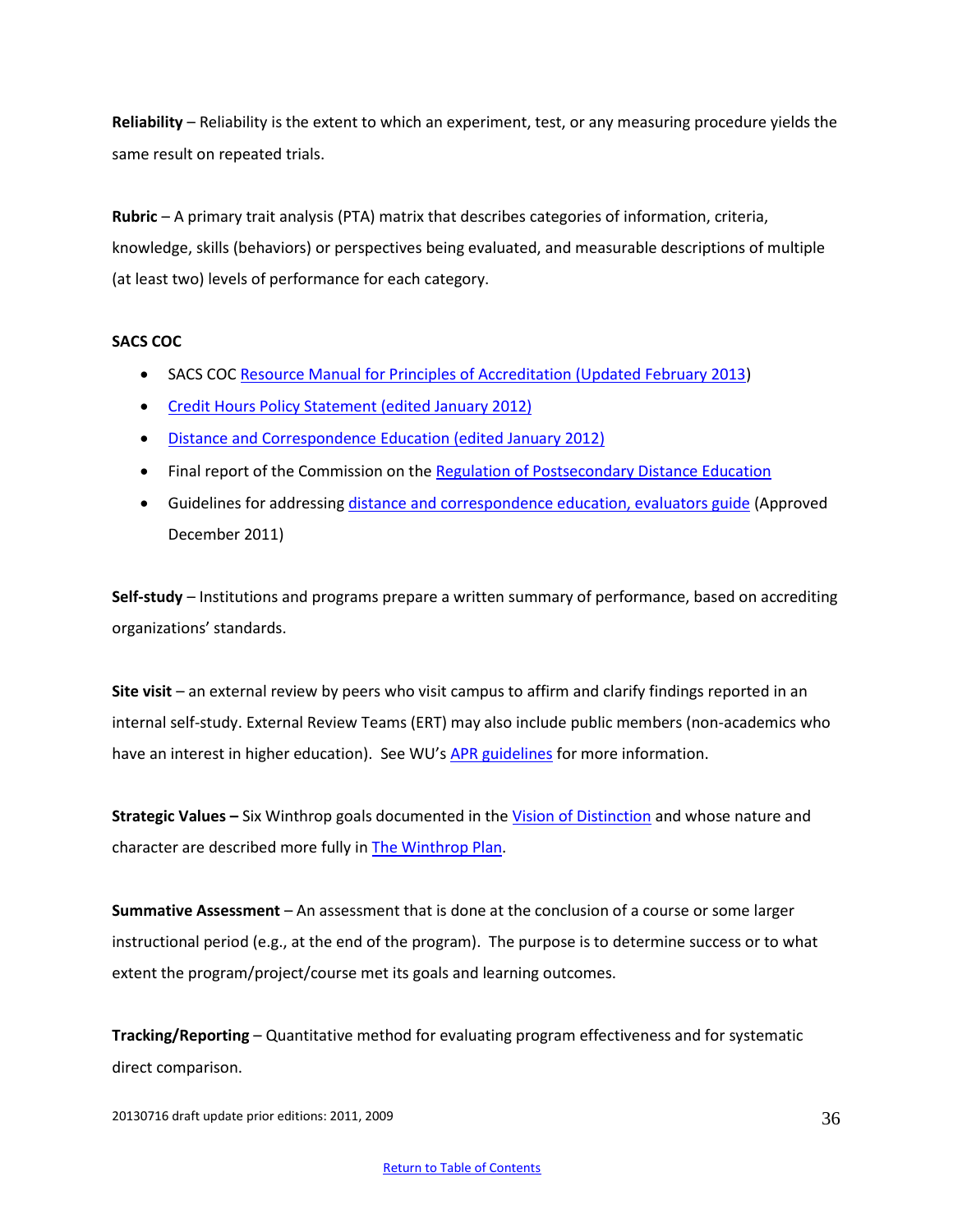**Third Party** – Person(s) other than those directly involved in the educational process (e.g., employers, parents, consultants).

**Touchstone Program** – WU's distinctive foundational academic experience. Four courses form the Touchstone Core. [Winthrop's Touchstone Program](http://www2.winthrop.edu/universitycollege/Touchstone/TouchstoneProgram.htm) consists of the University's general education requirements.

**Use of Results** – Evidence-based actions that demonstrate how specific results from completed assessment activities were used to make decisions, inform strategic planning, program evaluation and improvement.Reporting plans to use results in the future does not demonstrate compliance with SACS standard (C.S. 3.3.1) to provide evidence that assessment results were used and are linked to improvements and accomplishments (sometimes described as *closing the loop).*

**Validity** –Extent to which a method or study accurately reflects or assesses the specific outcome that is being measured.

**Value-added (growth or pre-post) –** Compares results against student scores when they started or entered the program to the end of the program or course of study; student learning is demonstrated by determining how much students have gained through participation in the program.

**Variable** – Observable characteristics that vary among individual responses.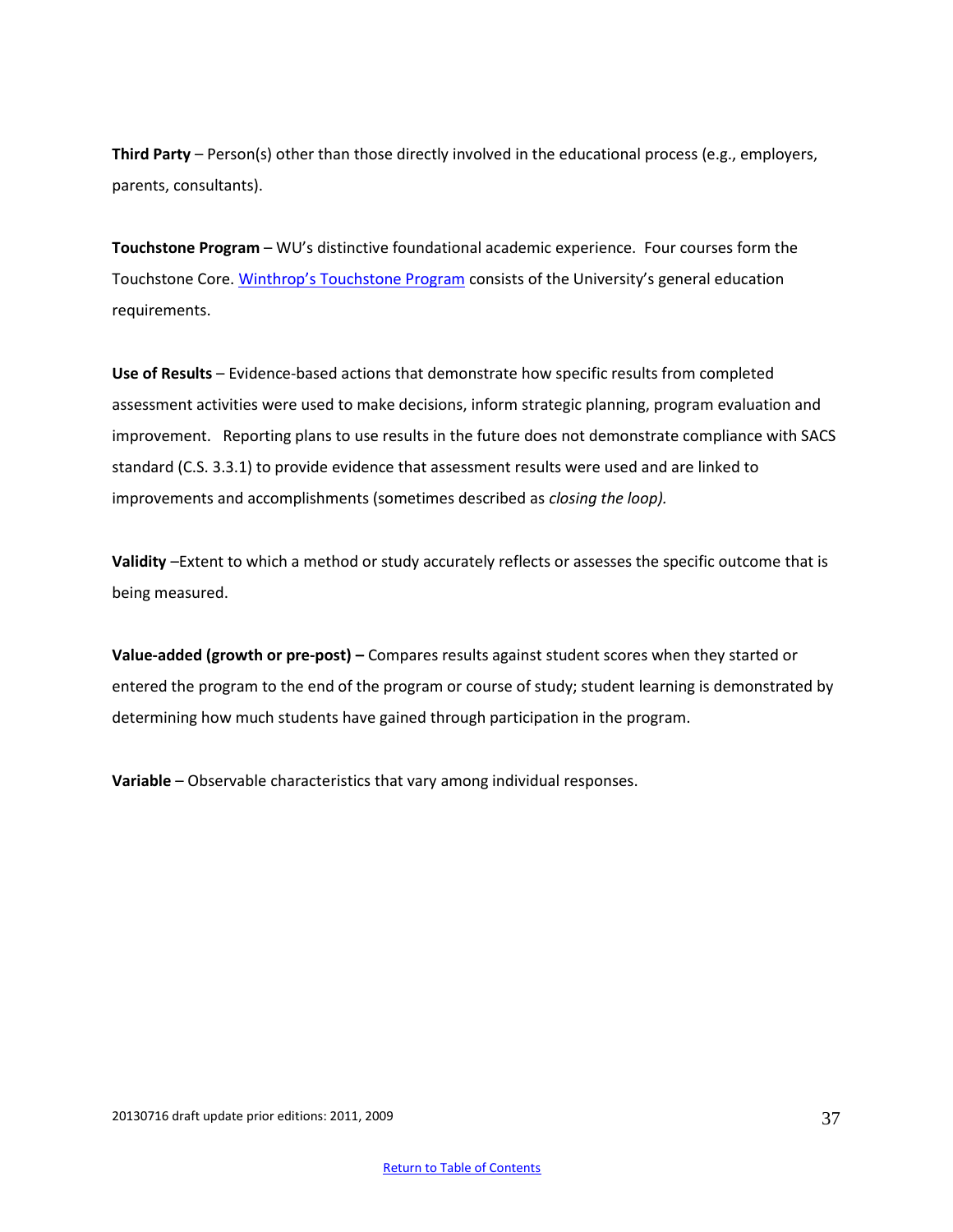# **Electronic Resource List**

# <span id="page-37-0"></span>**Accountability**

2013-14 [http://www.scstatehouse.gov/sess120\\_2013-2014/bills/266.htm](http://www.scstatehouse.gov/sess120_2013-2014/bills/266.htm)

# **Administrative and Academic Student Support Services Assessment**

- [Administrative and University Life Assessment Tracking System](https://assessment.gmu.edu/news/MATS%20Reporting%20Requirements%20for%20Admin%20Units%202011-14.pdf) George Mason
- [Administrative assessment,](http://www.fgcu.edu/planning/assessment/plans/Administrative.asp) Florida Gulf Coast University
- [Administrative assessment guidelines,](https://www.usm.edu/sites/default/files/groups/institutional-effectiveness/pdf/administrative_unit_assessment_guidelines_12.18.12.pdf) University of Southern Mississippi (USM)
- [Administrative Unit Assessment Handbook,](http://oeas.ucf.edu/doc/adm_assess_handbook.pdf) University of Central Florida
- [Assessment Handbook for Administrative/Educational Support Units,](http://www.wcu.edu/WebFiles/PDFs/AssessmentHandbook_AES.pdf) Western Carolina
- **[Assessment Resources for Administrative and Support Units,](http://www.fau.edu/iea/assessment/units.php) Florida Atlantic University**
- [Rubrics to evaluate assessment plans and improvement reports for administrative and academic](http://www.olemiss.edu/depts/university_planning/assessment/assessment_reporting_forms/index.html)  [units](http://www.olemiss.edu/depts/university_planning/assessment/assessment_reporting_forms/index.html) OLEMISS

# **Association of American Colleges and Universities assessment resources [\(AAC&U\)](http://www.aacu.org/resources/assessment/index.cfm)**

- Core Commitments: [Educating students for personal](http://www.aacu.org/core_commitments/index.cfm) and social responsibility
- [Inventory for PSRI](http://www.aacu.org/core_commitments/PSRI.cfm)
- Technical Guide for Personal and Social Responsibility Inventory [\(PSRI\)](http://www.aacu.org/core_commitments/documents/TechnicalandAdministrativeGuide2010.pdf)
- **•** [Civic Learning](http://www.aacu.org/resources/civicengagement/index.cfm)
- [Valid Assessment of Learning in Undergraduate Education](http://www.aacu.org/value/publications.cfm)

#### **College level competencies**

- Winthrop's **University-Level Competencies** [\(ULCs\)](http://www.winthrop.edu/academic-affairs/secondary.aspx?id=15731)
- AAC&U **Essential Learning Outcomes**: Liberal Education America's Promise ([LEAP\)](http://www.aacu.org/leap/index.cfm)
- 20130410 AAC&U **Employer Survey** [priorities for a liberal education](http://www.aacu.org/leap/documents/2013_EmployerSurvey.pdf)
- SACS Comprehensive Standard 3.5.1 [\(February 2013 update Resource Manual,](http://www.sacscoc.org/pdf/Resource%20Manual.pdf) pp. 65-66)
- Measures of college level competencies
	- o Student artifacts AAC&U Rubric[s Valid Assessment of Undergraduate Education](http://www.aacu.org/VALUE/rubrics/index_p.cfm) (or alternative rubrics)
	- $\circ$  Pass rates on professional credentialing examinations [\(SACS F.R. 4.1,](http://www.sacscoc.org/pdf/Resource%20Manual.pdf) p.93)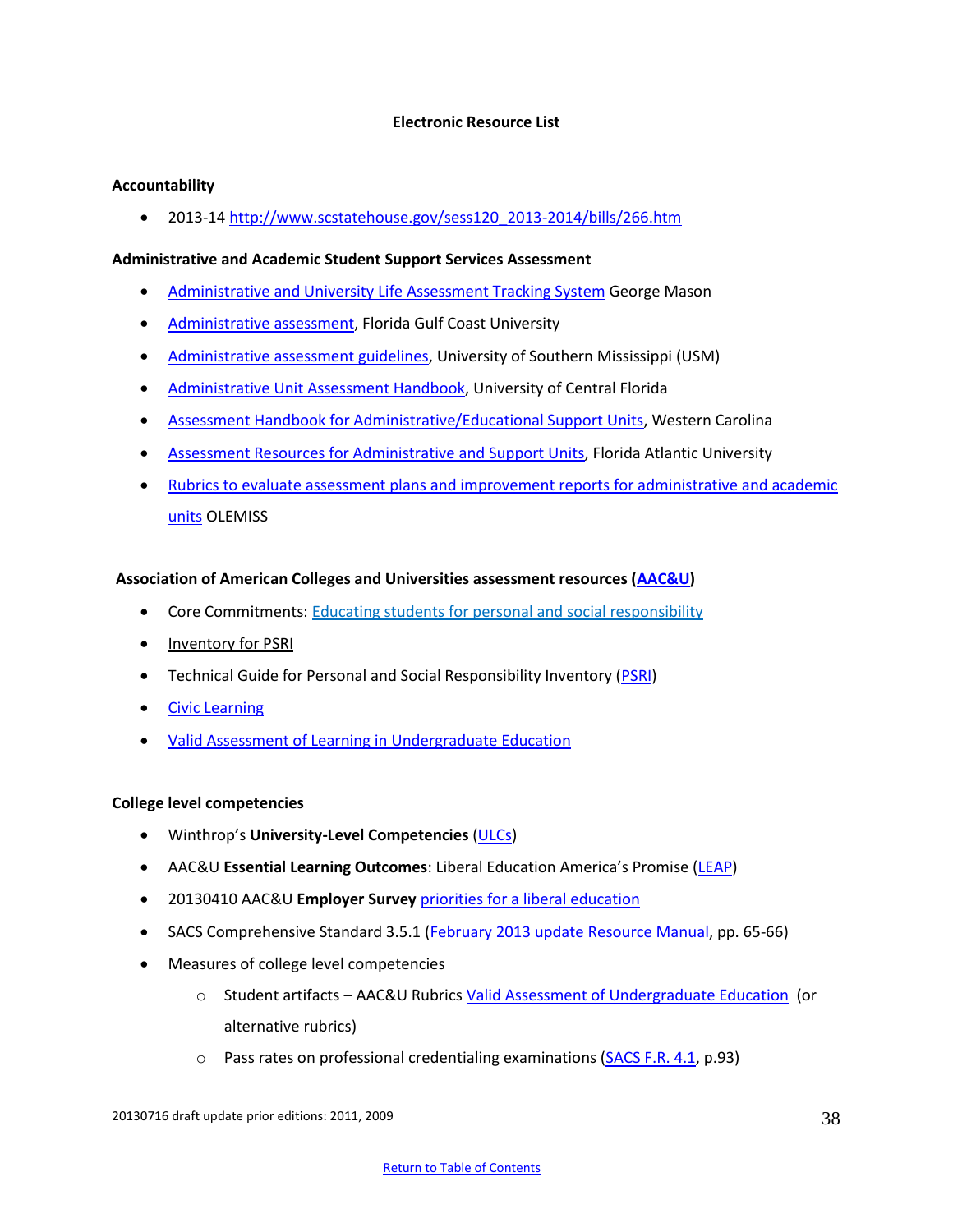- $\circ$  Indirect feedback from surveys (graduating senior survey, alumni survey, National Survey of Student Engagement (NSSE), and Personal and Social Responsibility Inventory (PSRI)
- o [Global Learning Initiative questionnaire,](http://www2.winthrop.edu/gli/wuPublicGli.pdf) p. 7.

**COC SACs** 2012 (updated February 2013) SACS COC Principles of Accreditation Resource Manual

- <http://www.sacscoc.org/pdf/Resource%20Manual.pdf>
- adequacy of qualified full time program faculty (CR 2.8, pg. 24; CS 3.7.1, pp. 72-72) WU data sources[: PICS,](http://www2.winthrop.edu/login/vita/login.aspx?ReturnUrl=%2flogin%2fvita%2fDefault.aspx&s=0) Activity Insight

Contact college dean or unit assessment coordinator for more information

- distance and online learning (CR 2.9, p. 25; CS 3.4.6., pp. 59-60; FR 4.8, pp. 98-99) WU policy<http://www2.winthrop.edu/public/policy/fullpolicy.aspx?pid=57>
- verification of students (FR 4.8, pp. 98-99)
- $\bullet$  definition of credit hours (CS 3.4.9., p. 60; FR 4.9, pp. 99-100)

WU policy <http://www2.winthrop.edu/public/policy/fullpolicy.aspx?pid=301>

USDE College Affordability and Completion<http://www.ed.gov/college-completion>

**[SC Commission on Higher Education](http://www.che.sc.gov/New_Web/Data&Pubs.htm)** South Carolina data and publications

#### **Discipline-based SLO examples**

 **2008 The History Major and Undergraduate Liberal Education <http://www.historians.org/pubs/Free/TheHistoryMajorandUndergraduateEducation.pdf>**

**Educational attainment: U.S. Census Bureau**

- 2012<http://www.census.gov/hhes/socdemo/education/data/cps/2012/tables.html>
- 2011<http://www.census.gov/hhes/socdemo/education/data/cps/2011/tables.html>
- 2010<http://www.census.gov/hhes/socdemo/education/data/cps/2010/tables.html>

Examples o[f evidence-based improvements to programs and learning](http://avillage.web.virginia.edu/iaas/assess/process/listofimprovements.shtm) University of Virginia

**Graduate Enrollment and Degrees** <http://www.cgsnet.org/graduate-enrollment-and-degrees>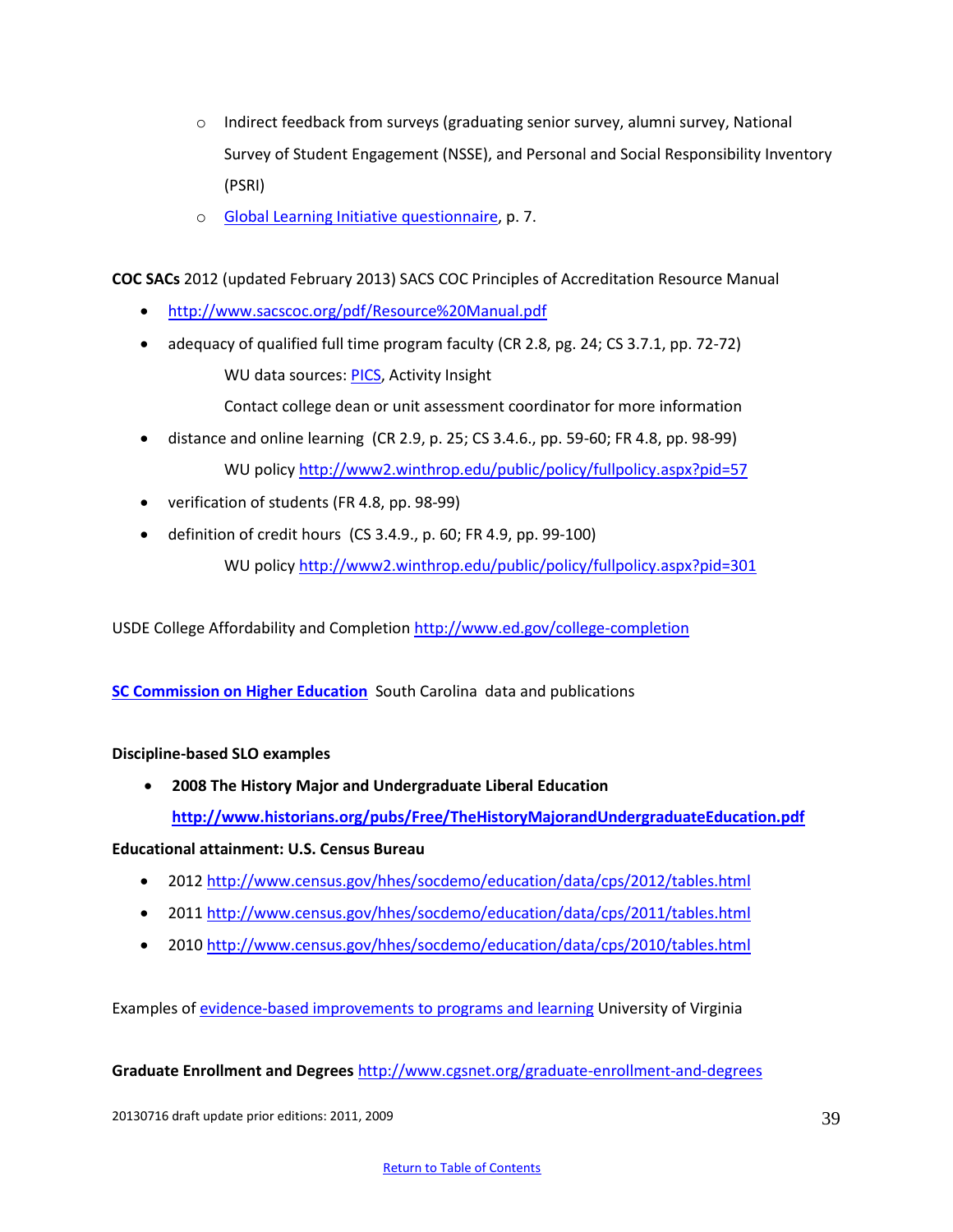#### **Higher Education Commission Report (2006)**

# **National Institute for Learning Outcomes Assessment [\(NILOA\)](http://www.learningoutcomeassessment.org/)**

- [Assessment Journals](http://www.learningoutcomesassessment.org/AssessmentBriefs.htm)
- [Assessment tool kit](http://www.learningoutcomeassessment.org/ToolKit.html) e.g., curriculum mapping, benchmarking and portfolio
- Resources
	- o Blaich, C. F., & Wise, K. S. (2011, January). *[From gathering to using assessment results:](http://www.learningoutcomesassessment.org/documents/Wabash_001.pdf)  [Lessons from the Wabash National Study](http://www.learningoutcomesassessment.org/documents/Wabash_001.pdf)* (NILOA Occasional Paper No.8). Urbana, IL: University of Illinois and Indiana University, National Institute for Learning Outcomes Assessment.
	- o [Ethics and Assessment](http://illinois.edu/blog/view/915/79573?displayOrder=desc&displayType=none&displayColumn=created&displayCount=1)
	- o Ewell, P., Paulson, K., & Kinzie, J. (2011). *[Down and in: assessment practices at the](http://www.learningoutcomeassessment.org/DownAndIn.htm)  [program level](http://www.learningoutcomeassessment.org/DownAndIn.htm)*. Urbana, IL: University of Illinois and Indiana University, National Institute for Learning Outcomes Assessment (NILOA)
	- o Hutchings, P. (2011, April). *[What new faculty need to know about assessment](http://www.learningoutcomesassessment.org/documents/ABfaculty.pdf)* (NILOA Assessment Brief: Faculty). Urbana, IL: University for Illinois and Indiana University, National Institute for Learning Outcomes Assessment
	- o Jankowski, N. A., Ikenberry, S. O., Kinzie, J., Kuh, G. D., Shenoy, G. F., & Baker, G. R. (2012). *[Transparency & accountability: An evaluation of the VSA college portrait](http://www.learningoutcomeassessment.org/VSA.htm)  [pilot.](http://www.learningoutcomeassessment.org/VSA.htm)* Urbana, IL: University of Illinois and Indiana University, National Institute for Learning Outcomes Assessment (NILOA)
	- o NILOA assessment briefs[: faculty;](http://www.learningoutcomesassessment.org/ABfaculty.htm) [student affairs](http://www.learningoutcomesassessment.org/ABstudentaffairs.htm)
	- o NILO[A examples of good assessment practices;](http://www.learningoutcomesassessment.org/CaseStudiesInstitutions.html) [presentations](http://www.learningoutcomesassessment.org/NILOApresentations.html)
	- o Swing, R. L., & Coogan, C. S. (2010, May). *[Valuing assessment: Cost-benefit](http://learningoutcomesassessment.org/documents/SwingCoogan_001.pdf)  [considerations](http://learningoutcomesassessment.org/documents/SwingCoogan_001.pdf)* (NILOA Occasional Paper No.5). Urbana, IL: University of Illinois and Indiana University, National Institute for Learning Outcomes Assessment.
	- o Schuh, J. H., & Gansemer-Topf, A. M. (2010, December). *[The role of student affairs in](http://www.learningoutcomesassessment.org/documents/StudentAffairsRole.pdf)  [student learning assessment](http://www.learningoutcomesassessment.org/documents/StudentAffairsRole.pdf)* (NILOA Occasional Paper No.7). Urbana, IL: University of Illinois and Indiana University, National Institute for Learning Outcomes Assessment.

#### **National Survey of Student Engagement [\(NSSE\)](uhttp://nsse.iub.edu/index.cfmU)**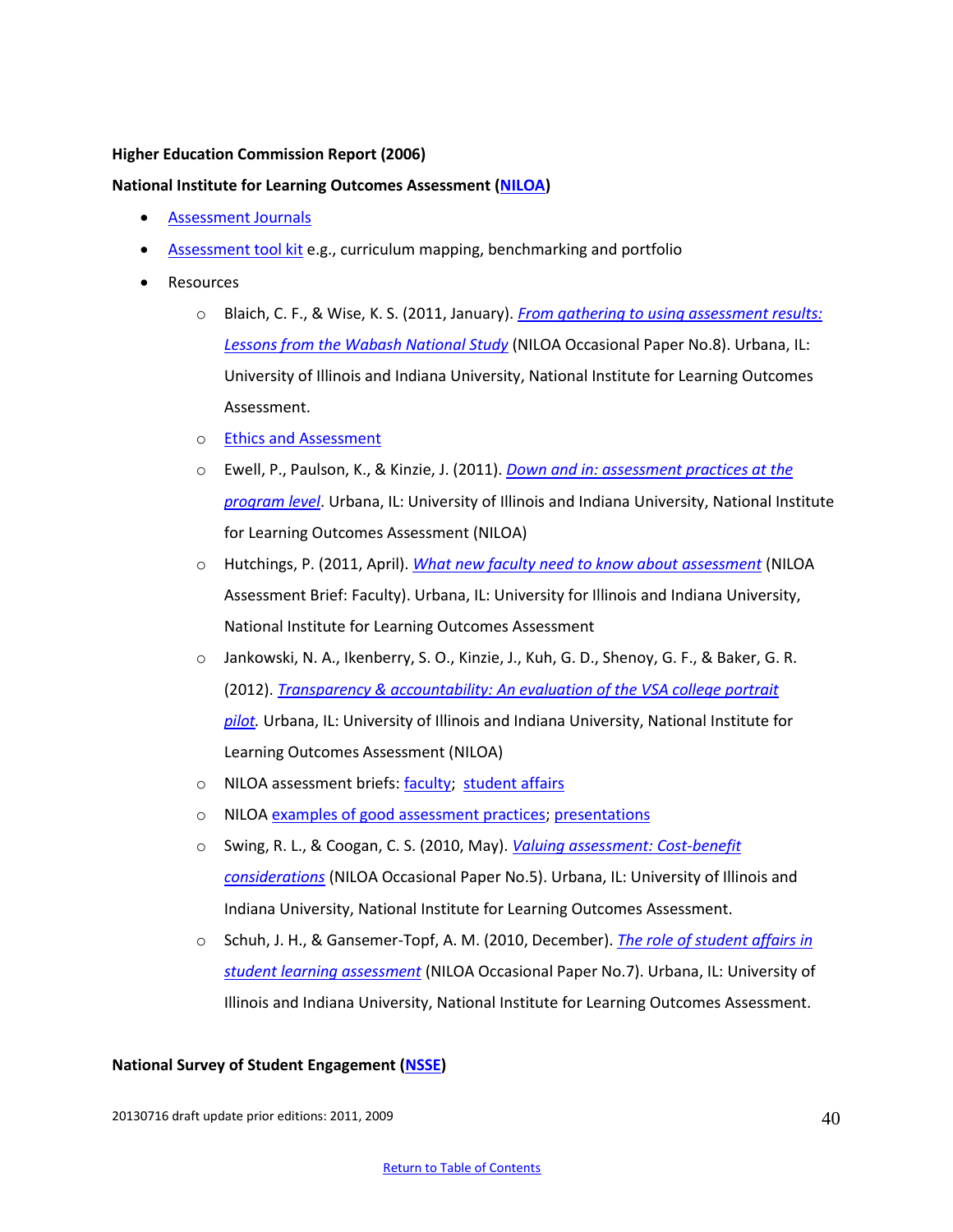- WU NSSE web site,<http://www2.winthrop.edu/effectiveness/nsse/> (NSSE11 results, next administration will be NSSE 2.0 in spring 2014)
- [NSSE 2.0 Engagement Indicators](http://nsse.iub.edu/nsse-update/)
- NSSE Psychometric portfolio: a framework for presenting studies of the [validity,](http://nsse.iub.edu/_/?cid=308) [reliability,](http://nsse.iub.edu/_/?cid=309) and [other indicators of](http://nsse.iub.edu/_/?cid=310) quality of NSSE's data.
- NSSE Voluntary System of Accountability items associated with group learning, active [learning, experiences with diverse groups of people and ideas](http://nsse.iub.edu/pdf/vsa/VSA_NSSE_Codebook.pdf)
- NSSE [Webinars](http://nsse.iub.edu/webinars/)

# **Success: Retention and Completion**

**[http://media.act.org/documents/ACT\\_RR2012-5.pdf](http://media.act.org/documents/ACT_RR2012-5.pdf)**

# **Transparency**

- WU Common Data Set [\(CDS\)](http://www.winthrop.edu/accountability/default.aspx?id=11925)
- WU Facts and Information [\(F&I\)](http://www.winthrop.edu/accountability/default.aspx?id=20545)
	- o Credit Hour Production
	- o Enrollment
	- o IPDES Data Feedback Reports
	- $\circ$  Student Profiles (undergraduate and graduate enrollment by college, demographics by race and gender, geographic distribution)
- Institutional Dashboards
	- 2012 Terkla D.G., Sharkness, J., Cohen, M., Roscoe, H., & Wiseman, M., *Institutional Dashboards: Navigational Tool for Colleges and Universities,*

<http://www.airweb.org/EducationAndEvents/Publications/Documents/123.pdf>

- Integrated Postsecondary Education Data System Data Center [\(IPEDS\)](http://nces.ed.gov/ipeds/datacenter/)
	- o College Navigato[r WU](http://nces.ed.gov/collegenavigator/?q=winthrop+university&s=SC&zc=29733&zd=5&of=3&id=218964)
- SC State Accountability Reports [\(archives\)](http://www.winthrop.edu/accountability/default.aspx?id=7996)
- [Rankings and Recognition](http://www.winthrop.edu/president/default.aspx?id=13011)
- Voluntary System of Accountability (VSA)
	- o Student Experiences [\(based upon WU NSSE results\)](http://www.collegeportraits.org/SC/WU/student_experiences)
	- o [Student Learning](http://www.collegeportraits.org/SC/WU/learning_outcomes)